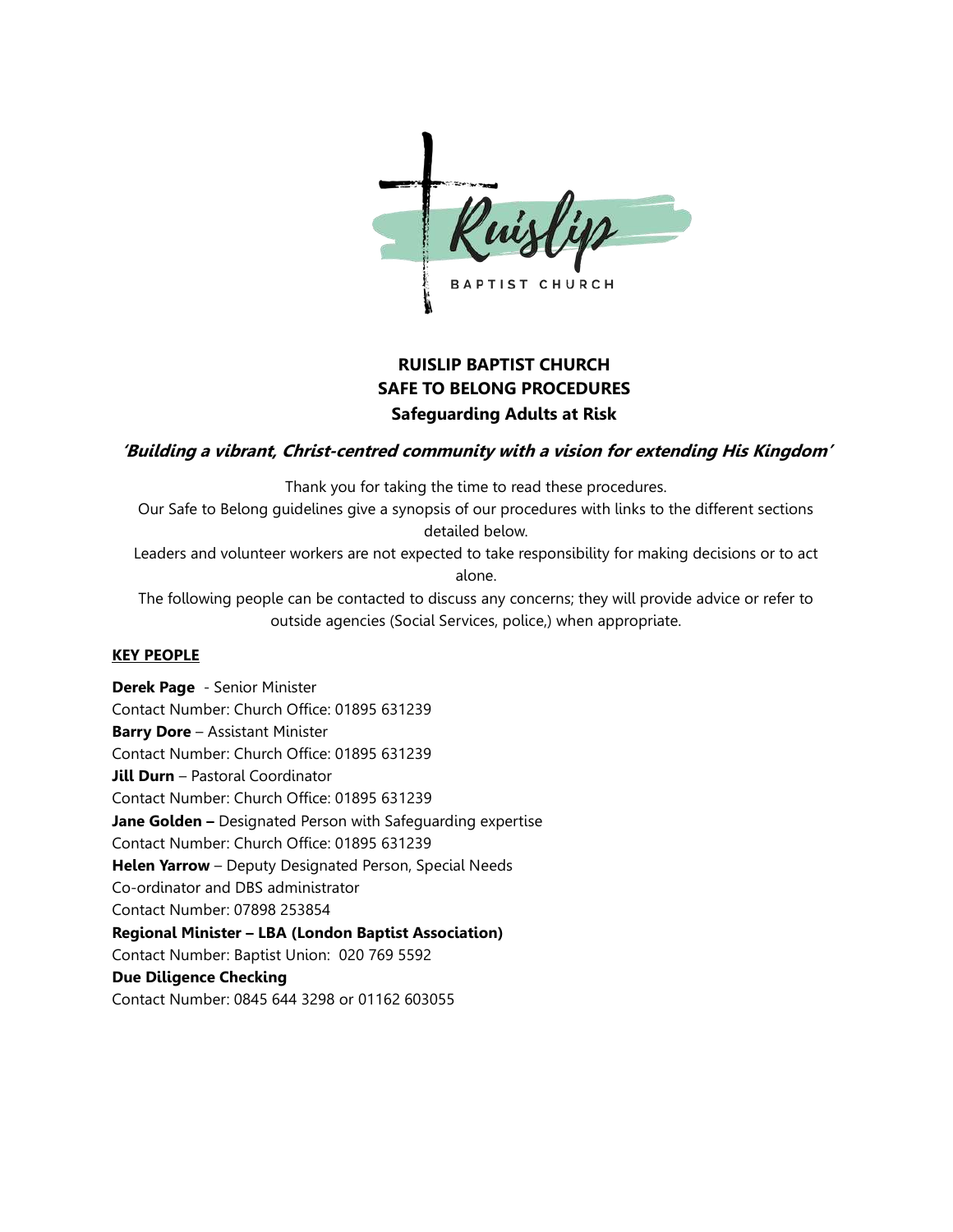# 1. Contents

| 1   |    |
|-----|----|
| 1.1 |    |
| 1.2 |    |
| 2   |    |
| 2.1 |    |
| 2.2 |    |
| 2.3 |    |
| 3   |    |
| 3.1 |    |
| 3.2 |    |
| 3.3 |    |
| 4   | 10 |
| 4.1 |    |
| 4.2 |    |
| 5   |    |
| 5.1 |    |
| 5.2 |    |
| 5.3 |    |
| 5.4 |    |
| 5.5 |    |
| 5.6 |    |
| 5.7 |    |
| 5.8 | 20 |
| 6   |    |
| 6.1 |    |
| 6.2 |    |
|     | 23 |
| 7.1 | 23 |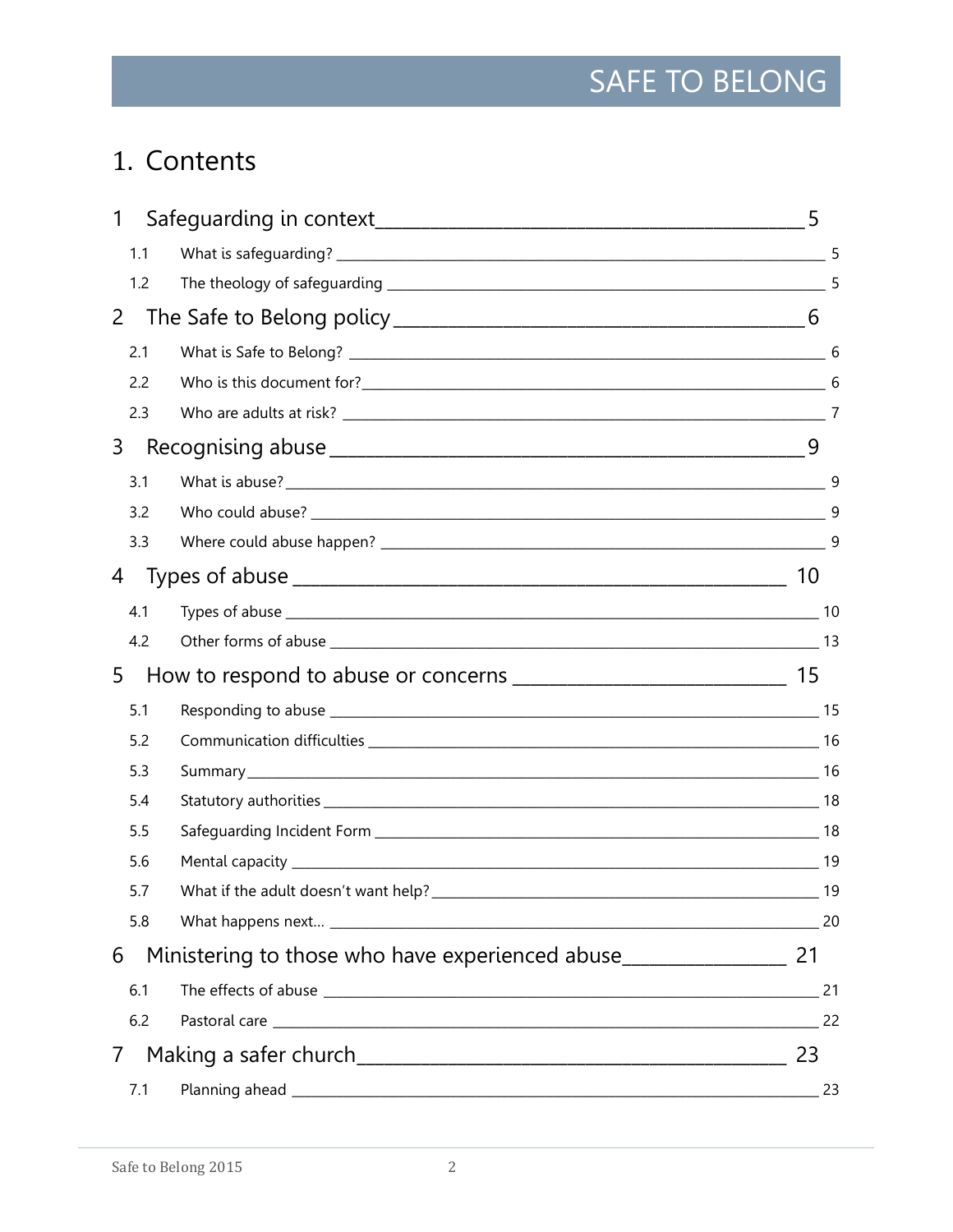| 7.2  |                  |  |
|------|------------------|--|
| 7.3  |                  |  |
| 7.4  |                  |  |
| 7.5  | Insurance 24     |  |
| 7.6  |                  |  |
| 7.7  |                  |  |
| 7.8  |                  |  |
| 7.9  |                  |  |
| 7.10 |                  |  |
| 7.11 |                  |  |
| 7.12 |                  |  |
| 7.13 |                  |  |
| 7.14 |                  |  |
| 7.15 |                  |  |
| 7.16 |                  |  |
| 8    |                  |  |
| 8.1  | The processes 33 |  |
| 8.2  |                  |  |
| 8.3  |                  |  |
| 8.4  |                  |  |
|      |                  |  |
|      |                  |  |
|      |                  |  |
|      |                  |  |
|      |                  |  |
|      |                  |  |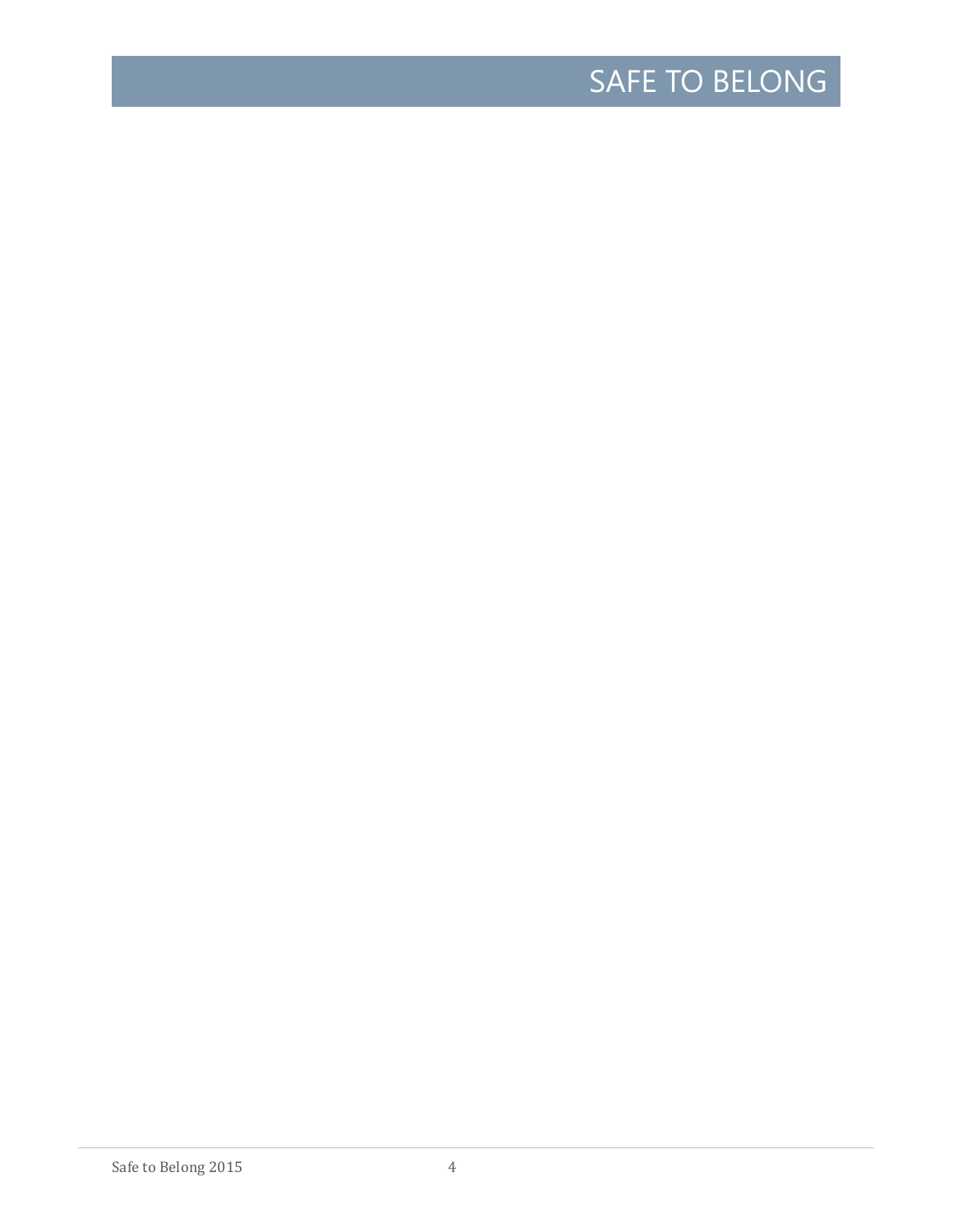# <span id="page-4-0"></span>1. Safeguarding in context

# <span id="page-4-1"></span>1.1 WHAT IS SAFEGUARDING?

# **Safeguarding is the protection of adults and children from harm, abuse or neglect.**

We all have the same rights and expectations to independence, respect, choice, fulfilment of our ambitions, to be heard, included, and to have privacy and confidentiality. These expectations are central to the way in which we interact with each other in our life together.

Safeguarding involves a range of activities aimed at promoting the individual's fundamental right to be safe. These include making and maintaining safe environments for all, having processes to follow should something go wrong, and support for everyone involved.

# <span id="page-4-2"></span>1.2 THE THEOLOGY OF SAFEGUARDING

Each and every person is fearfully and wonderfully made, knitted together in their mother's womb, and loved by God who knows everything about them (Psalm 139). All are precious and have worth to God. Therefore the church should strive to be a place of welcome, inclusion and care for all – no matter their age, abilities, health or history.

Jesus tells us that we are each called to love others and to treat them with the respect, dignity and love that we would want to receive ourselves (Matthew 22: 39). Therefore the church should always aim to be a place of care, compassion and love – no matter how undignified someone may appear.

There are many examples of Jesus bringing healing and comfort to people in pain and discomfort, those isolated and alone. At the sight of people in distress he is filled with compassion (Mark 1:41). Therefore the church should strive to be a place of healing, comfort and hope – no matter what the cause of suffering and sorrow.

Jesus was not afraid of challenging injustice and inequality, nor of confronting ignorance and arrogance. He sought out and spent time with marginalised people and he spoke passionately for those who had no voice (Matthew 23). Therefore the church should strive to be a place of righteousness, advocacy and justice, speaking up for people who are oppressed and abused – no matter how costly that may be.

Safeguarding is the protection of adults and children from harm, abuse or neglect. If we believe that all people are precious in the eyes of God, their creator; if we believe that as Christians we should follow the example of Jesus in his compassion and care for others; if we believe that the church should be a sanctuary of safety and peace; and if we believe that we as Christians should speak out against injustice, then safeguarding should be an automatic part of our church communities – as we strive to protect all people from harm, abuse or neglect and to love, care and support all who have been affected by such damaging behaviour.

### **"By this everyone will know that you are my disciples, if you love one another." (John 13: 35 – NIV)**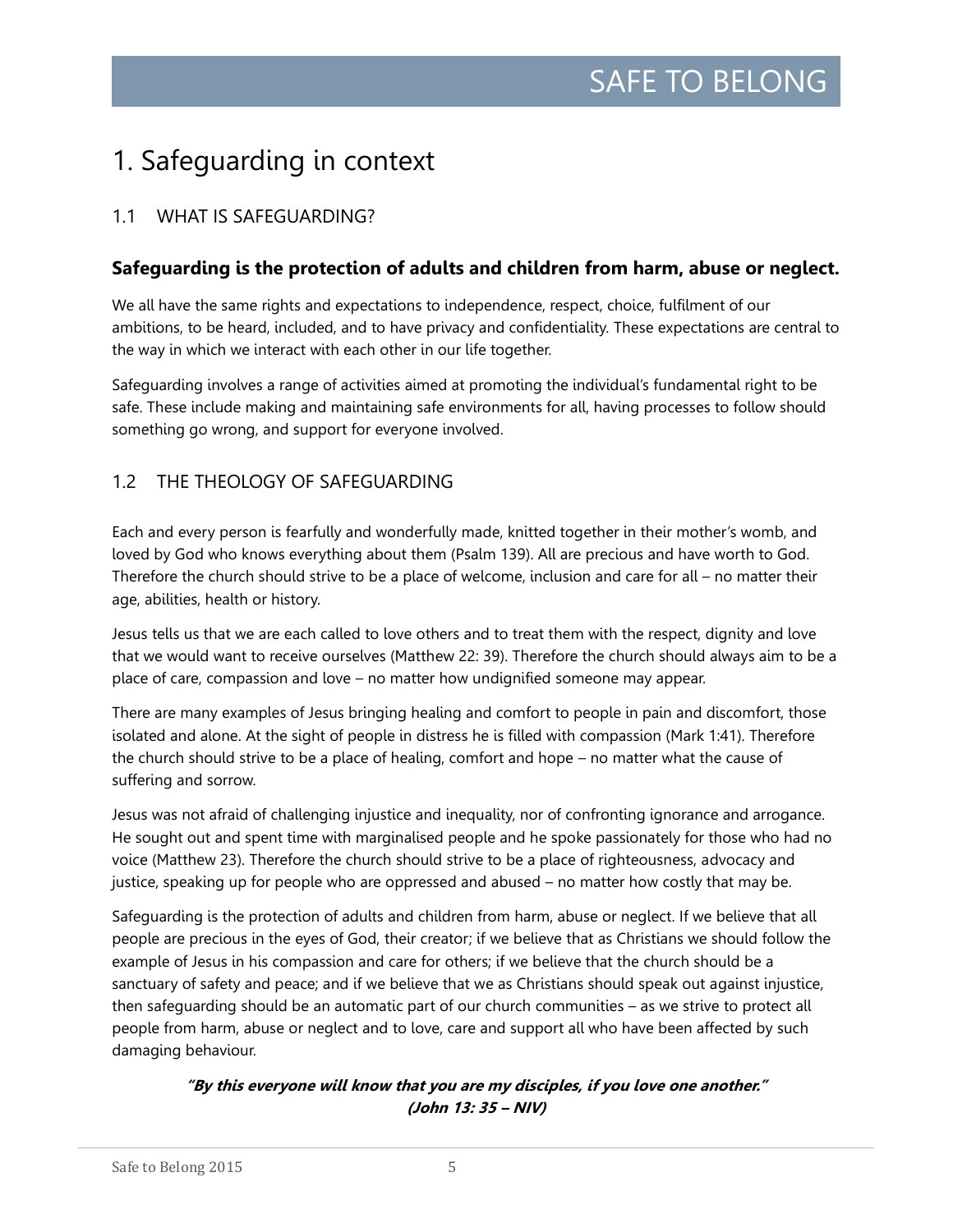# <span id="page-5-0"></span>2 The Safe to Belong policy

# <span id="page-5-1"></span>2.1 WHAT IS SAFE TO BELONG?

This document is a safeguarding policy and procedures guide for Ruislip Baptist Church, focused on protecting and serving adults at risk.

The document is made up of a policy statement, procedures and guidance, which covers:

- **Why we think safeguarding adults is important;**
- **What to do if you know of or suspect abuse;**
- **How to make our church a safe and welcoming environment for all.**

The aims of the document are:

- To highlight what Ruislip Baptist Church believes and expects for adults at risk within the church and local community.
- To raise awareness and understanding of the issue of abuse.
- To help to create a safe environment, free from the fears of being abused or taken advantage of in any way.
- To act as a signpost to other, more specialised services and information.

### <span id="page-5-2"></span>2.2 WHO IS THIS DOCUMENT FOR?

This document is for everyone in our church, but especially for church workers who have some responsibility for working with or supporting adults at risk. This includes ministers, deacons and volunteers. This document is also for our church's Designated Person and Deputy Designated Person for Safeguarding.

### **Designated Person for Safeguarding**

Every church should have a Designated Person for Safeguarding who is the initial point of contact for all our church's safeguarding requirements for adults at risk.

It is preferable to have a Deputy Designated Person for Safeguarding, in case the lead person is unavailable.

The Designated Person(s) for Safeguarding should attend local association safeguarding training to give them the confidence and skills to carry out their role within a church setting even if they have attended secular safeguarding training because of their work or professional background. This ensures everyone across the Baptist Union is operating to the same standards of excellence in safeguarding.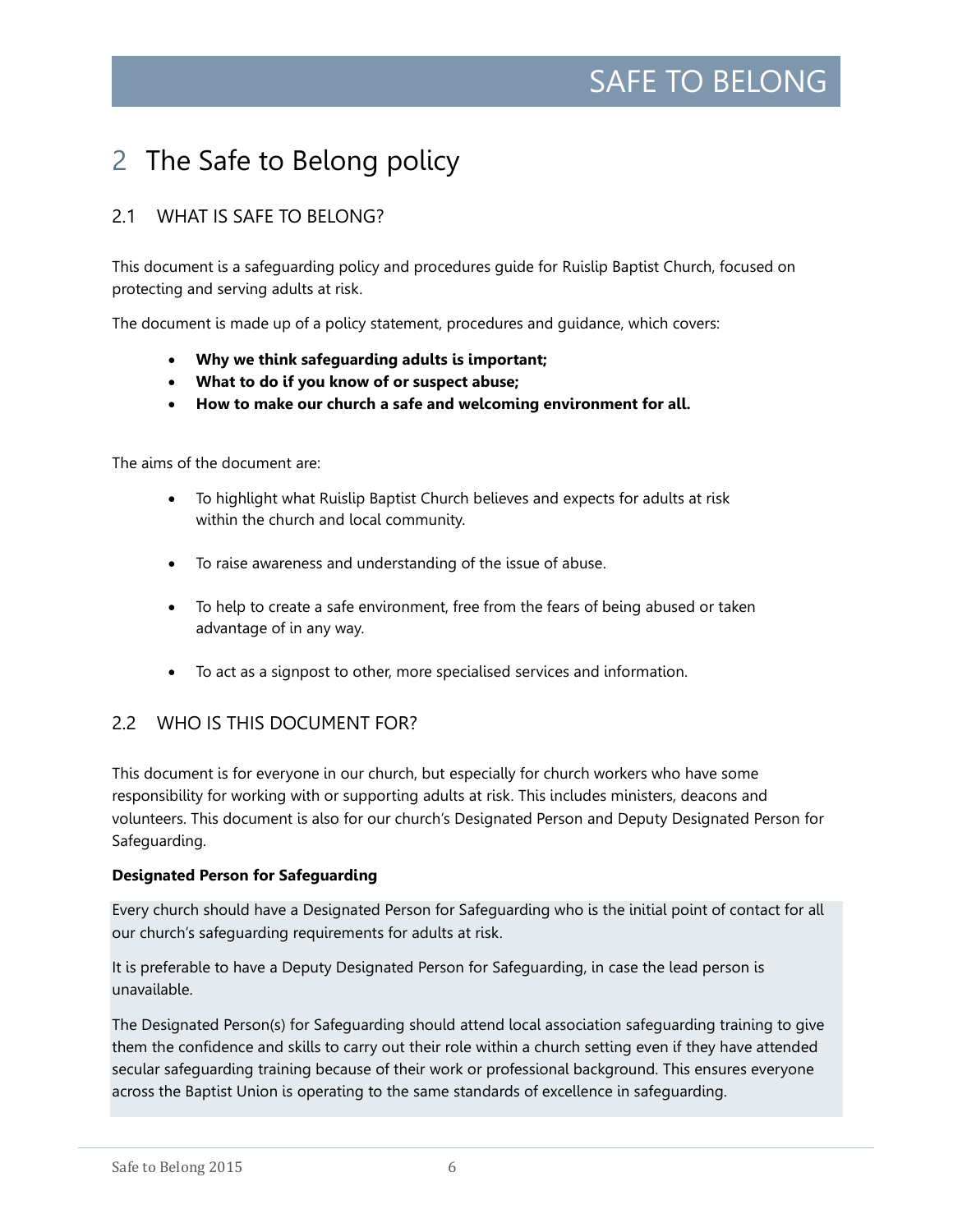They have responsibility for:

- Advocating for safeguarding within the church.
- Maintaining the church safeguarding policy and procedures.
- Ensuring church workers are safely recruited and receive appropriate safeguarding training.
- Responding appropriately to any concerns.
- Liaising with their Association Safeguarding Contact.
- Co-operating with the relevant statutory authorities.

# <span id="page-6-0"></span>2.3 WHO ARE ADULTS AT RISK?

The term **'adult at risk'** has replaced the previously used 'vulnerable adult', focusing on the situation rather than the characteristics of the adult themselves. The label 'vulnerable adult' may wrongly imply that some of the fault for any abuse lies with the abused adult.

There is no standard single definition for an adult at risk, so for our policy we are using the following simple definition taken from CCPAS (Churches' Child Protection Advisory Service) as suggested by the BU

:

**Any adult aged 18 or over who due to disability, mental function, age, illness or traumatic circumstances may not be able to take care or protect themselves against the risk of significant harm, abuse, bullying, harassment, mistreatment or exploitation.**

Some adults might be more at risk than others, and there are some times in life where risks may increase. Some of these circumstances may include:

- Learning, sensory or physical disability
- Old age and frailty (especially if it creates a dependency on or needing help from others)
- Mental health problems
- Dementia or confusion
- Illness
- Addiction or dependence on alcohol, drugs or medication
- Bereavement
- Past abuse or trauma
- English is not their first language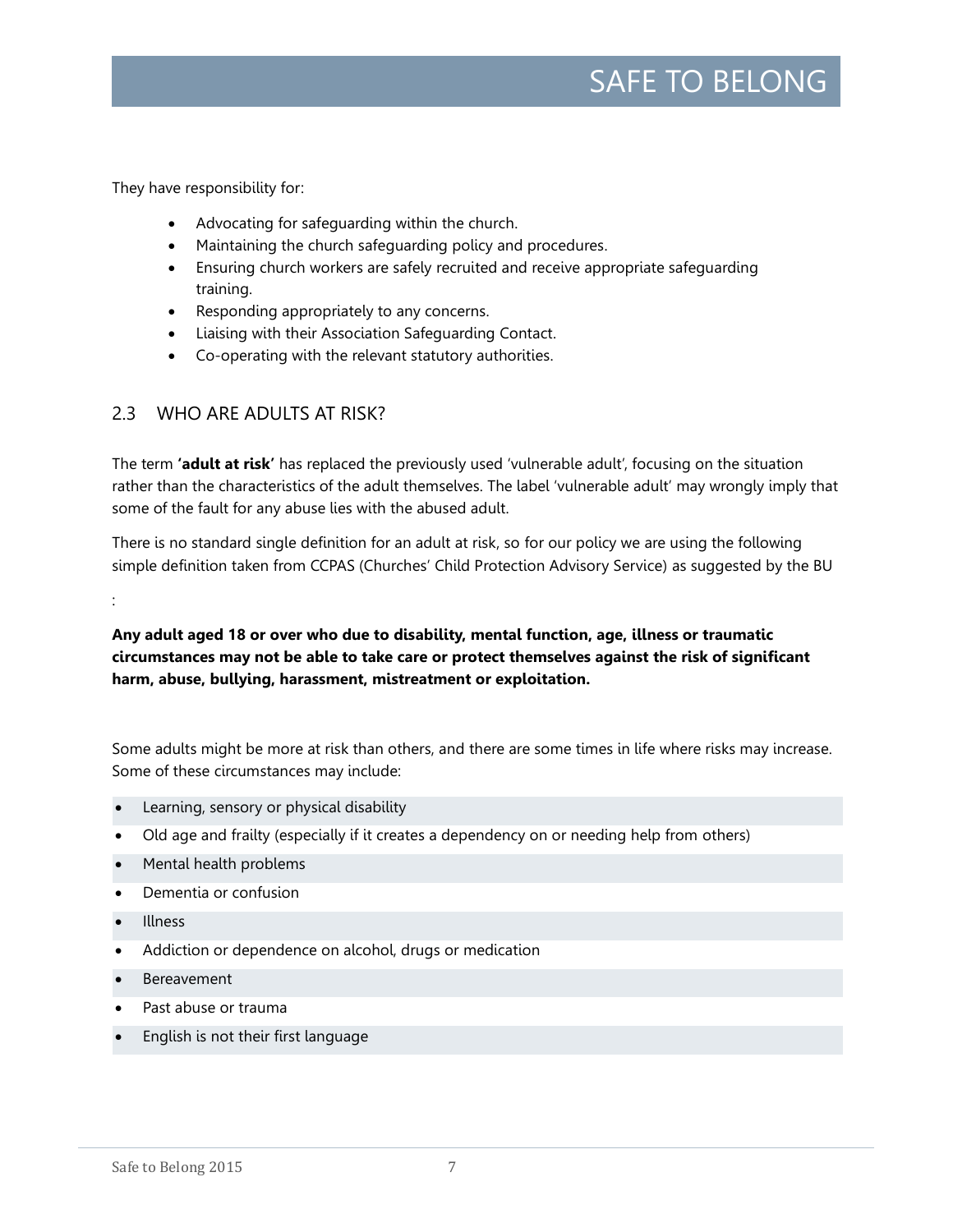Churches and faith-based organisations provide many activities for their congregations and local communities which might bring them into contact with adults who may be at risk. These may include:

- Lunch clubs
- Food banks and debt advice
- Pastoral visiting
- Working with homeless people (soup kitchens, etc.)
- Outreach work providing assistance to those who are vulnerable (Street Angels / Street Pastors, etc.)
- Supporting refugees or asylum seekers
- Counselling
- Drug or alcohol support groups
- Supporting those who are subject to domestic abuse
- Community cafes and / or shops within the church
- Day to day contact with people we meet within our churches or faith communities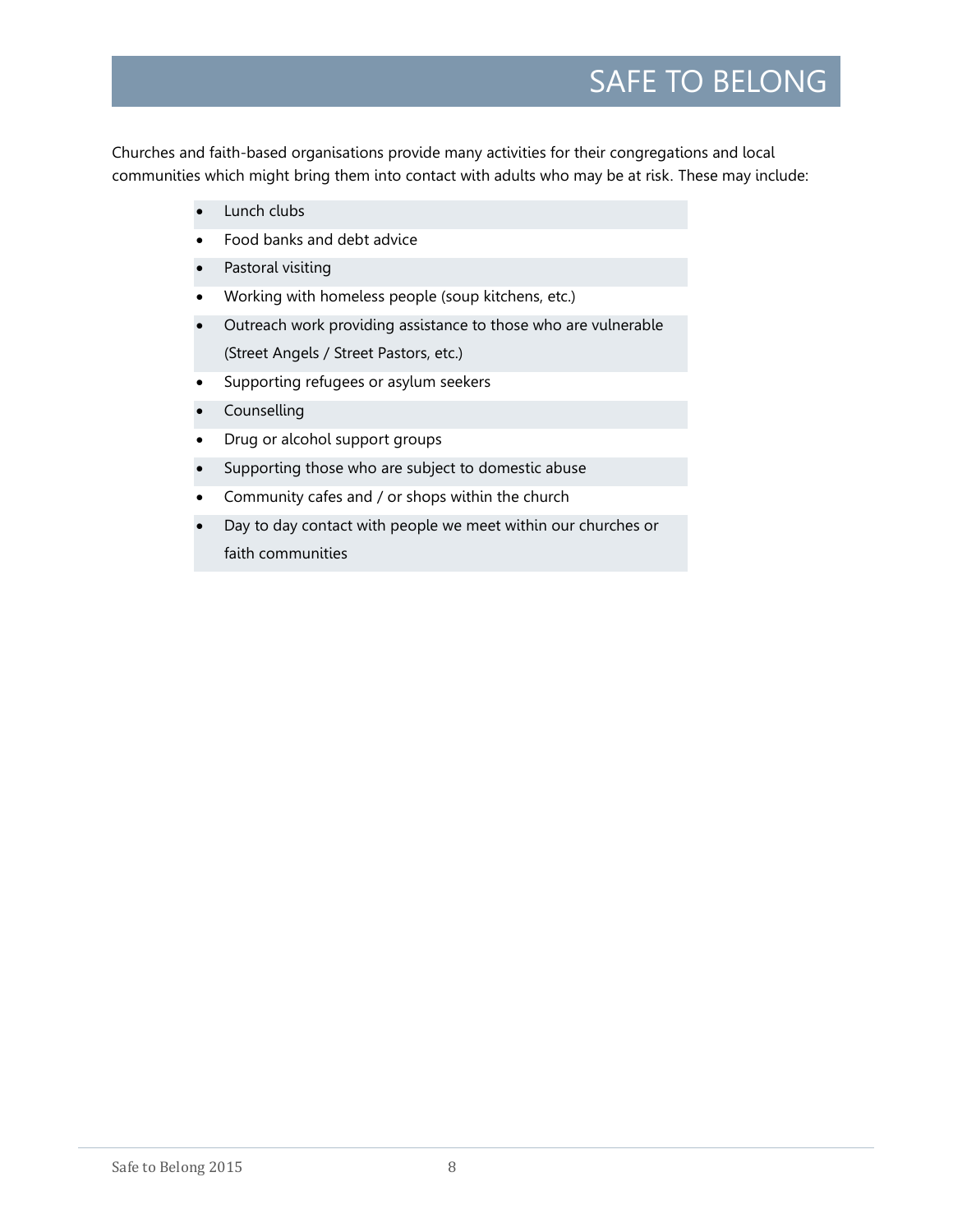# <span id="page-8-0"></span>3 Recognising abuse

### <span id="page-8-1"></span>3.1 WHAT IS ABUSE?

### **Abuse is the violation of an individual's human and civil rights by another person or persons.**

It comes from the misuse of power and control that someone has over another. Harm is the result of this mistreatment or abuse.

Abuse may consist of one single act or many repeated acts, and it can occur in any relationship at any time of life. It can take many forms, not just physical or violent acts, but it may also be verbal, sexual, psychological, spiritual or financial. It may be an act of neglect or an omission to act. Any or all types of abuse may be perpetrated as the result of deliberate intent, negligence or ignorance.

# <span id="page-8-2"></span>3.2 WHO COULD ABUSE?

Abuse may be perpetrated by an individual or a group. Those who may abuse include:

- A partner, child, relative or friend
- A paid or volunteer carer
- A health, social care or other worker
- A church worker or minister of religion

Abuse can be committed by one adult at risk towards another. This is still abuse and should be handled appropriately.

### <span id="page-8-3"></span>3.3 WHERE COULD ABUSE HAPPEN?

Abuse can take place in all kinds of different settings. For example:

- At home.
- In supported housing.
- At someone else's home.
- Within a nursing home, hospital, residential care or day care.
- At work or in educational establishments.
- In a church.
- In a car or other vehicle.
- Online or via mobile communications.

Abuse can take place anywhere

Anyone could abuse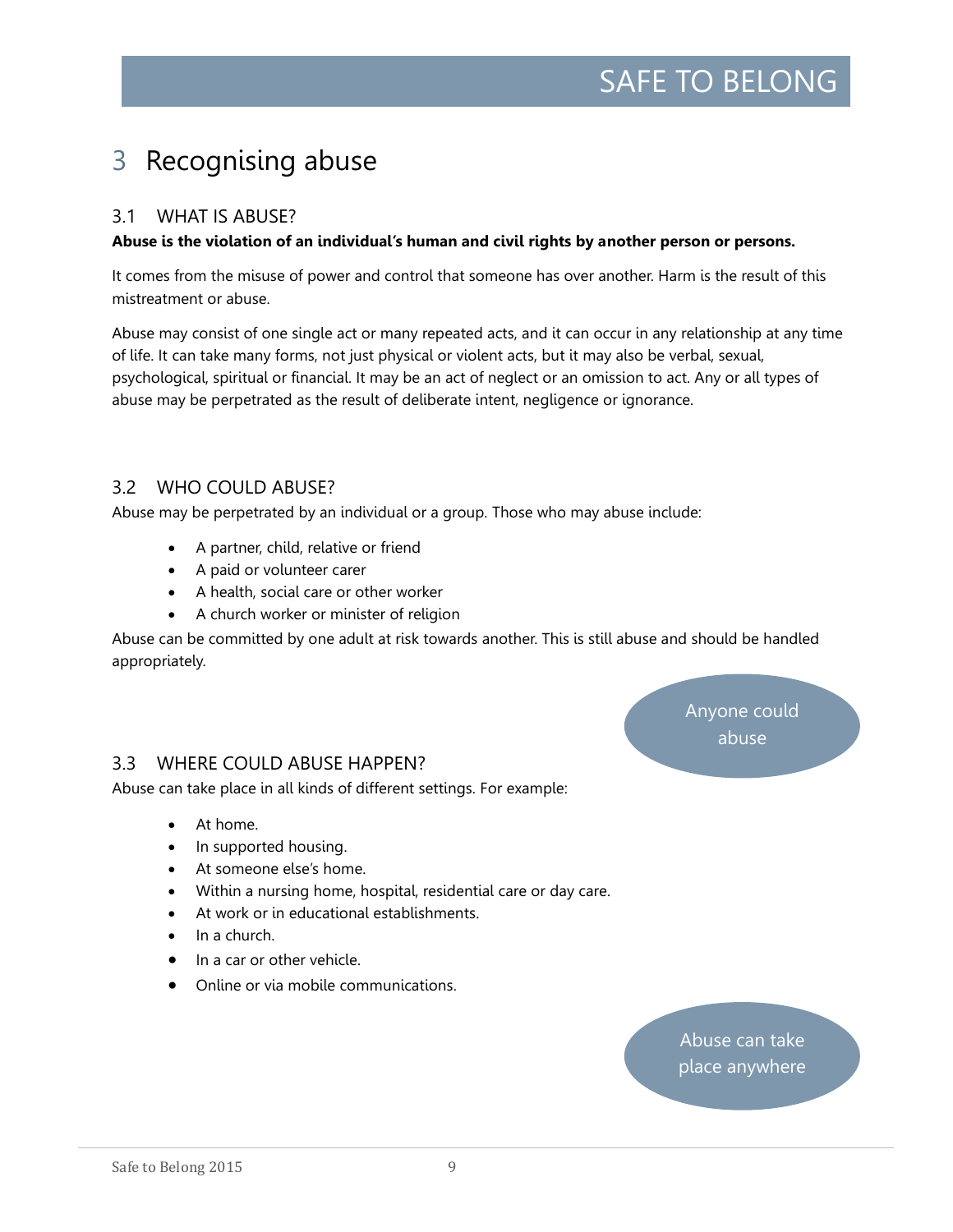# <span id="page-9-0"></span>4 Types of abuse

# <span id="page-9-1"></span>4.1 TYPES OF ABUSE

There is no single definition for each different type of abuse, with different terminology used by different organisations. Using many different sources we have compiled a simple definition for each of the main types of abuse, along with some of the behaviours that each type of abuse may include. This information is shown in the following table.

Some of the key indicators of each of these forms of abuse are included in the **Table of Abuse Types** in Appendix 2.

| <b>Abuse</b>     | <b>Definition</b>                                                                                                                                                                                                                                                      | Includes                                                                                                                                                                                                                                                                                                                                                                                                                                                                                                                                                                              |
|------------------|------------------------------------------------------------------------------------------------------------------------------------------------------------------------------------------------------------------------------------------------------------------------|---------------------------------------------------------------------------------------------------------------------------------------------------------------------------------------------------------------------------------------------------------------------------------------------------------------------------------------------------------------------------------------------------------------------------------------------------------------------------------------------------------------------------------------------------------------------------------------|
|                  |                                                                                                                                                                                                                                                                        | (please note that this is not an exhaustive list)                                                                                                                                                                                                                                                                                                                                                                                                                                                                                                                                     |
| <b>Physical</b>  | To inflict pain, physical injury or<br>suffering.                                                                                                                                                                                                                      | Hitting, slapping and beating;<br>Shaking, pinching and pushing;<br>Kicking, burning and hair pulling;<br>Squeezing, suffocating, poisoning and using<br>inappropriate restraint.<br>Giving inappropriate medication                                                                                                                                                                                                                                                                                                                                                                  |
| <b>Emotional</b> | The use of threats, fear or power<br>gained by another adult's<br>position, to invalidate the<br>person's independent wishes.<br>Such behaviour can create very<br>real emotional and<br>psychological distress. All forms<br>of abuse have an emotional<br>component. | Mocking, coercing, threatening or controlling<br>$\bullet$<br>behaviour;<br>Bullying, intimidation, harassment or<br>humiliation;<br>The lack of privacy or choice, denial of dignity,<br>deprivation of social contact or deliberate<br>isolation;<br>Making someone feel worthless, a lack of love<br>or affection, or ignoring the person.                                                                                                                                                                                                                                         |
| <b>Sexual</b>    | Any non-consenting sexual act<br>or behaviour.<br>No one should enter into a<br>sexual relationship with<br>someone for whom they have<br>pastoral responsibility or hold a<br>position of trust.                                                                      | Rape, sexual assault or sexual acts to which the<br>person has not consented, could not consent<br>or was pressurised into consenting;<br>Indecent assault, incest, being forced to touch<br>another person in a sexual manner without<br>consent;<br>Making sexual remarks, suggestions and<br>teasing;<br>Indecent exposure, being forced to watch<br>pornographic material or sexual acts;<br>Enforced or coerced nakedness or<br>inappropriate photography of a person in<br>sexually explicit ways;<br>Being spied on while a person is undertaking<br>personal care activities. |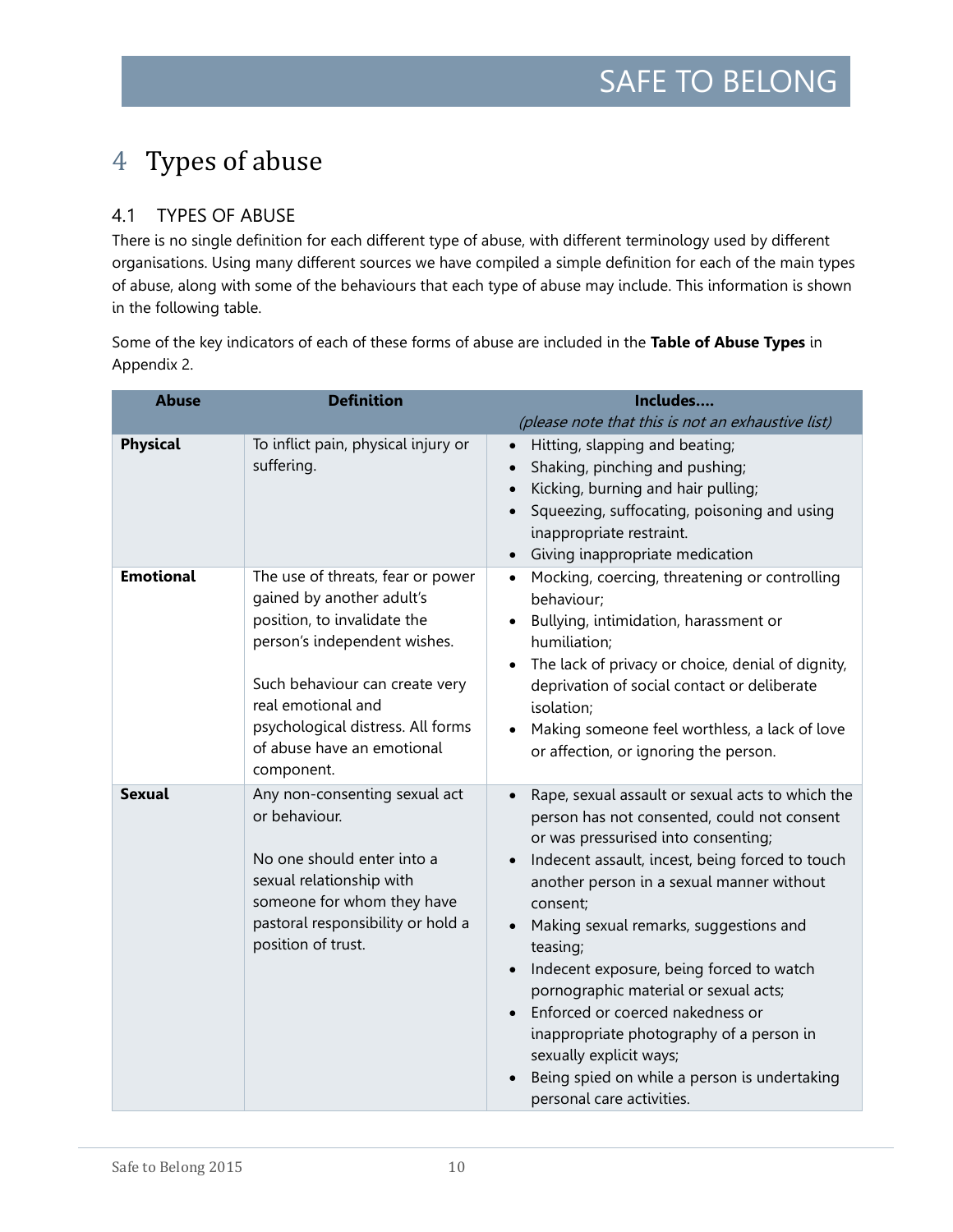| <b>Neglect</b>   | A person's wellbeing is impaired<br>and their care needs are not<br>met. Neglect can be deliberate<br>or can occur as a result of not<br>understanding what someone's<br>needs are.                                                                                                                                              | Failing to provide access to appropriate health,<br>social care or education services;<br>Ignoring medical or physical care needs,<br>including not giving someone proper food or<br>assistance with eating or drinking;<br>Failing to intervene in behaviour which is<br>$\bullet$<br>dangerous to the adult (particularly when the<br>person lacks the mental capacity to assess the<br>risks to themselves or to others);<br>Failing to provide a warm, safe and<br>comfortable environment.<br>Deliberately withholding aids, such as walking<br>sticks or hearing aids.<br>Denying social, religious or cultural contacts,<br>or denying contact with the family;<br>Leaving alone or unsupervised. |
|------------------|----------------------------------------------------------------------------------------------------------------------------------------------------------------------------------------------------------------------------------------------------------------------------------------------------------------------------------|----------------------------------------------------------------------------------------------------------------------------------------------------------------------------------------------------------------------------------------------------------------------------------------------------------------------------------------------------------------------------------------------------------------------------------------------------------------------------------------------------------------------------------------------------------------------------------------------------------------------------------------------------------------------------------------------------------|
| <b>Financial</b> | The inappropriate use,<br>misappropriation,<br>embezzlement or theft of<br>money, property or possessions.                                                                                                                                                                                                                       | Theft, fraud or embezzlement of monies,<br>benefits or goods;<br>Exploitation or profiteering;<br>Applying pressure in connection with wills,<br>property or inheritance, or financial<br>transactions;<br>The abuse of influence, power or friendship to<br>persuade a person to make gifts or change<br>their will;<br>Being charged excessive amounts for services<br>(such as minor building works on a property).                                                                                                                                                                                                                                                                                   |
| Spiritual        | The inappropriate use of<br>religious belief or practice;<br>coercion and control of one<br>individual by another in a<br>spiritual context; the abuse of<br>trust by someone in a position<br>of spiritual authority (e.g.<br>minister).<br>The person experiences spiritual<br>abuse as a deeply emotional<br>personal attack. | Forcing religious ideas or practices onto people,<br>particularly those who may be vulnerable to<br>such practices;<br>Extreme pastoral interference in personal<br>matters - reducing individual choice and<br>responsibility;<br>The misuse of scripture or power to control<br>behaviour and pressure to conform;<br>The requirement of obedience to the abuser, or<br>the suggestion that the abuser has a "divine"<br>position;<br>Intrusive healing and deliverance ministries,<br>which may result in people experiencing<br>emotional, physical or sexual harm;                                                                                                                                  |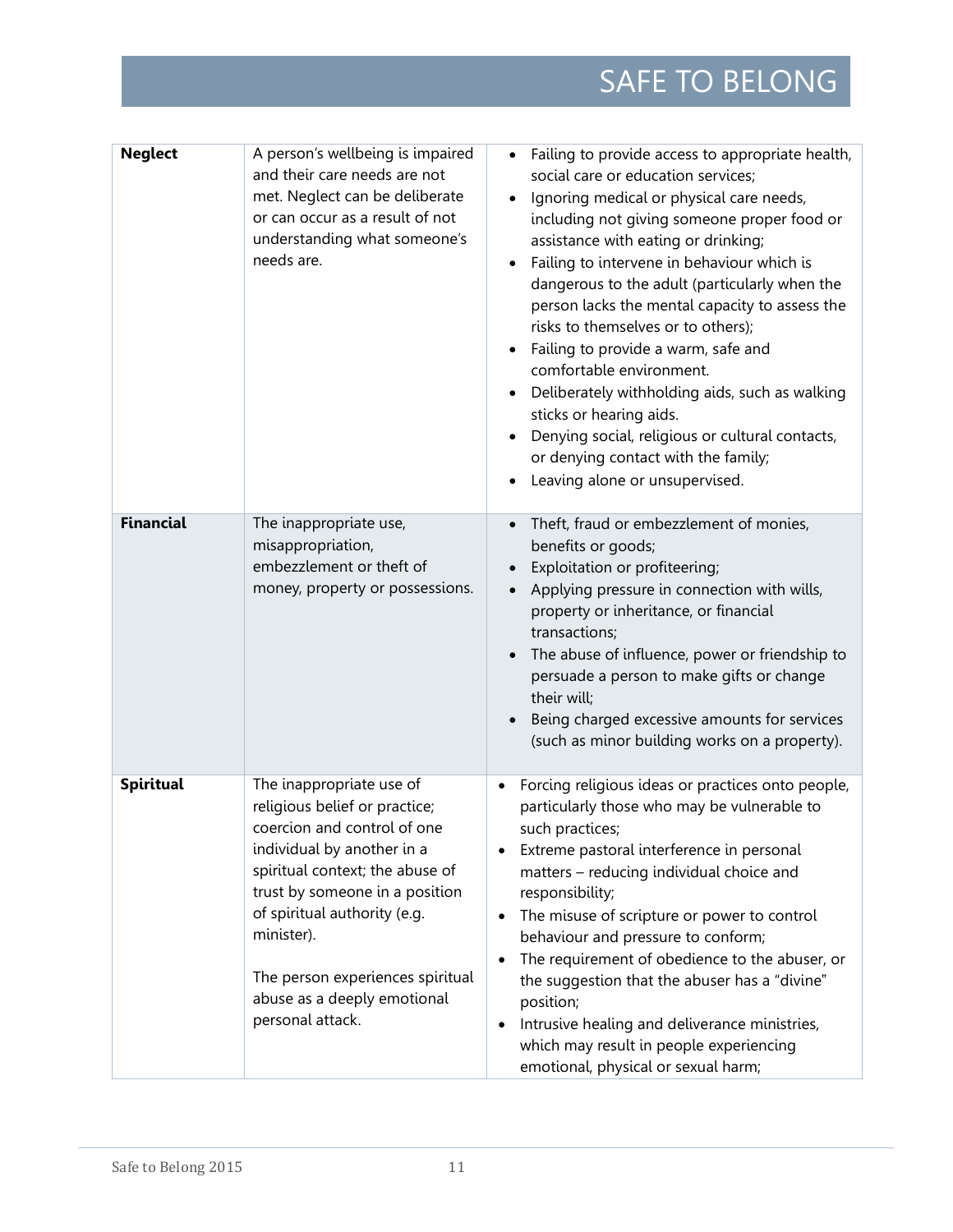|                       |                                                                                                                                                                                                                                                                                                                                  | The denial of the right of faith or opportunity to<br>grow in the knowledge and love of God;<br>Exclusion of people to the full range of church<br>life (no arrangements for gluten-free wafers or<br>non-alcoholic wine at Communion, or fear of<br>involving those who are HIV positive).                                                                                        |
|-----------------------|----------------------------------------------------------------------------------------------------------------------------------------------------------------------------------------------------------------------------------------------------------------------------------------------------------------------------------|------------------------------------------------------------------------------------------------------------------------------------------------------------------------------------------------------------------------------------------------------------------------------------------------------------------------------------------------------------------------------------|
| <b>Discriminatory</b> | The inappropriate treatment of a<br>person because of their age,<br>gender, race, religion, cultural<br>background, sexuality or<br>disability.                                                                                                                                                                                  | Ageist, racist, sexist, or abusive behaviour based<br>$\bullet$<br>on a person's disability;<br>Abuse linked to a person's sexuality;<br>$\bullet$<br>Harassment, slurs or similar treatment;<br>$\bullet$<br>Withholding services without proper<br>$\bullet$<br>justification, or lack of disabled access to<br>services and activities.                                         |
| <b>Institutional</b>  | The mistreatment or abuse of an<br>adult by a regime or individuals<br>within an institution. It can occur<br>through repeated acts of poor or<br>inadequate care and neglect, or<br>poor professional practice or ill-<br>treatment.<br>The church as an institution is<br>not exempt from perpetrating<br>institutional abuse. | The inability of an institution to safeguard<br>$\bullet$<br>people from emotional or even physical harm<br>and neglect;<br>Having fixed rules and routines by which people<br>$\bullet$<br>are controlled;<br>People being prevented from doing things that<br>$\bullet$<br>are their rights;<br>Not having access to personal possessions or<br>$\bullet$<br>personal allowance. |

# **Abuse does not have to fit solely into any one of the categories, and often more than one type of abuse may be taking place.**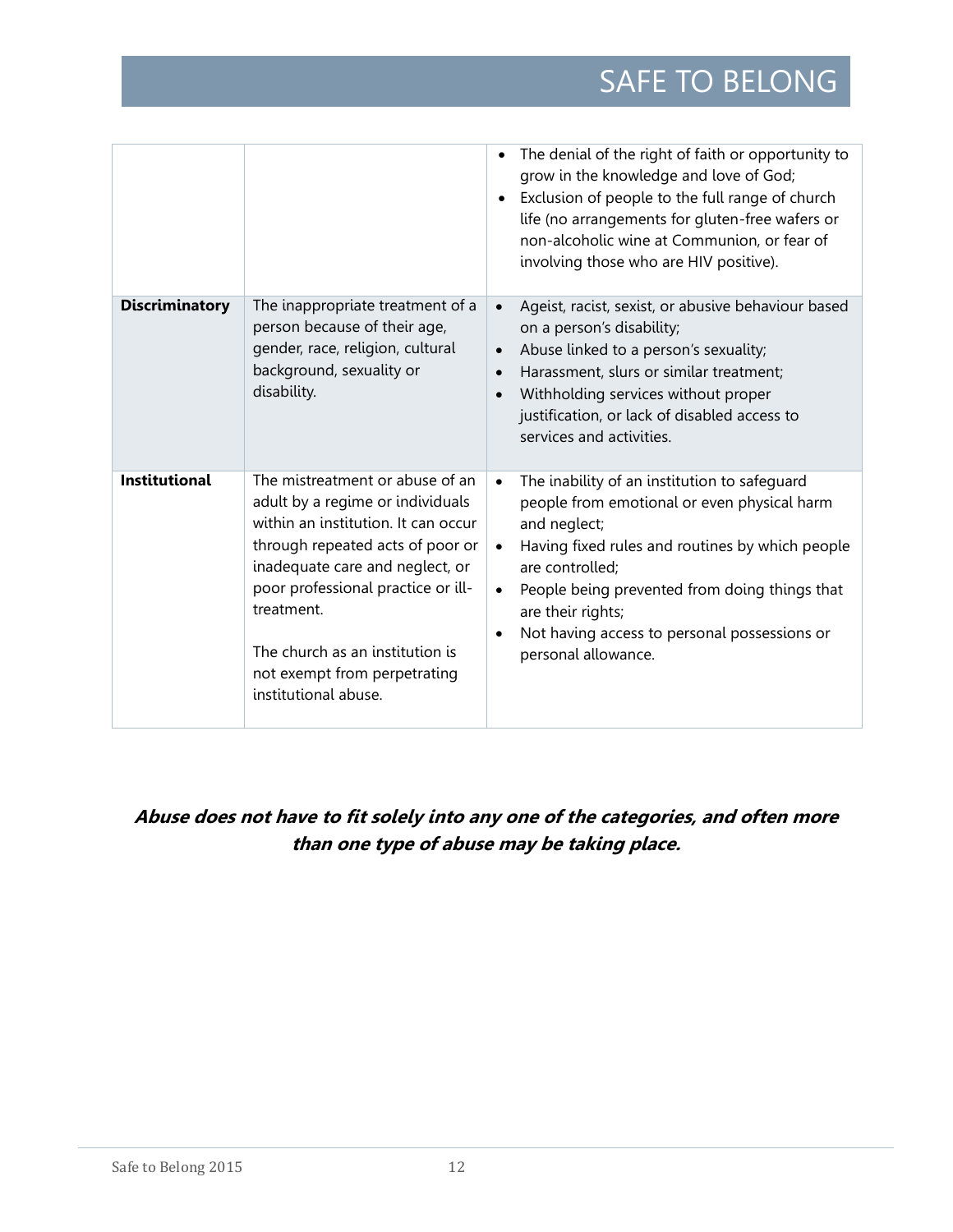## <span id="page-12-0"></span>4.2 OTHER FORMS OF ABUSE

### • **Domestic Abuse**

Domestic abuse is any threatening behaviour, violence or abuse between adults who are or have been in a relationship, or between family members. It can affect anybody regardless of their age, gender, sexuality or social status.

Domestic abuse can be physical, sexual or psychological, and whatever form it takes, it is rarely a one-off incident. Usually there is a pattern of abusive and controlling behaviour where an abuser seeks to exert power over their family member or partner.

For more information on domestic abuse, see the **'BUGB Guide to Domestic Abuse'** (publication date: 1 March 2016) or speak to the BUGB Safeguarding Team.

### • **Cyber Abuse (also known as cyber bullying or cyber stalking)**

The use of information technology (email, mobile phones, websites, social media, instant messaging, chatrooms, etc.) to repeatedly harm or harass other people in a deliberate manner.

For more information on cyber abuse, see the **'BUGB Guide to Cyber Safety'** (publication date: 1 December 2015) or speak to the BUBG Safeguarding Team.

### • **Self-Harm / Self-Neglect**

Self-Harm is the intentional damage or injury to a person's own body. It is used as a way of coping with or expressing overwhelming emotional distress. An adult at risk may also be neglecting themselves, which can result in harm to themselves.

For more information on dealing with issues of self-harm, see the **'BUGB Guide to Self-Harm'** (publication date: 1 January 2016) or speak to the BUGB Safeguarding Team.

### • **Mate Crime**

'Mate crime' is when people (particularly those with learning disabilities) are befriended by members of the community, who go on to exploit and take advantage of them.

### • **Modern Slavery**

Modern slavery is the practice of treating people as property; it includes bonded labour, child labour, sex slavery and trafficking. It is illegal in every country of the world.

### • **Human Trafficking**

Human trafficking is when people are bought and sold for financial gain and/or abuse. Men, women and children can be trafficked, both within their own countries and over international borders. The traffickers will trick, coerce, lure or force these vulnerable individuals into sexual exploitation, forced labour, street crime, domestic servitude or even the sale of organs and human sacrifice.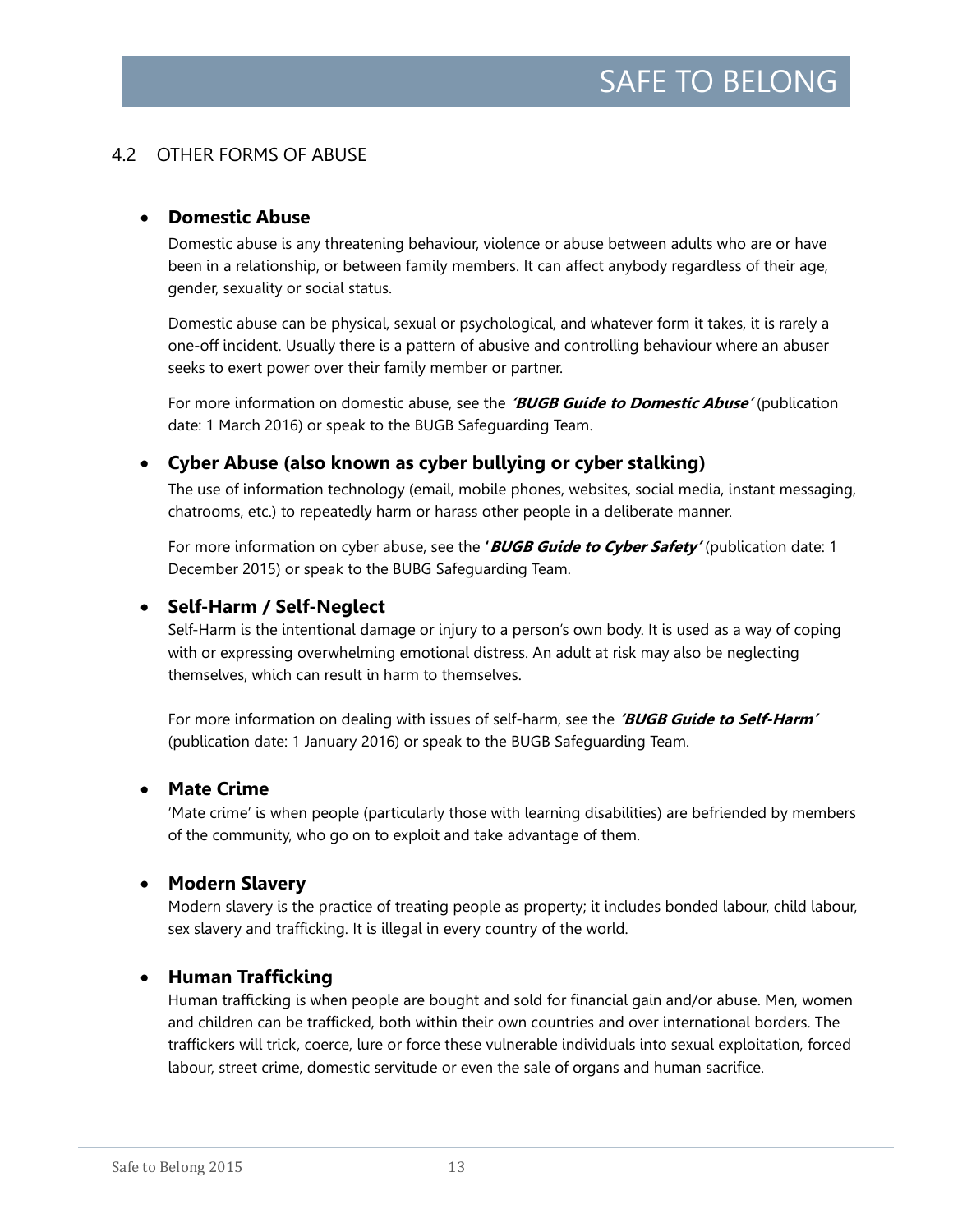## • **Radicalisation**

The radicalisation of individuals is the process by which people come to support any form of extremism and, in some cases, join terrorist groups. Some adults are more vulnerable to the risk of being groomed (see glossary) into terrorism than others.

# • **Honour marriage / forced marriage**

An honour marriage / forced marriage is when one or both of the spouses do not, or cannot, consent to the marriage. There may be physical, psychological, financial, sexual and emotional pressure exerted in order to make the marriage go ahead. The motivation may include the desire to control unwanted behaviour or sexuality.

### • **Historic Abuse**

Historic abuse is the term used to describe disclosures of abuse that were perpetrated in the past. Many people who have experienced abuse don't tell anyone what happened until years later, with around one third of people abused in childhood waiting until adulthood before they share their experience.

**If you are concerned about an adult at risk experiencing one of these forms of abuse, please contact our church Designated Person for Safeguarding, who will follow the necessary safeguarding procedures. They may also contact the Association Safeguarding Contact for advice.** 

**Please also see Appendix 5 'Useful Resources and Contacts' for organisations which specialise in these areas of abuse and can provide expert help and advice.**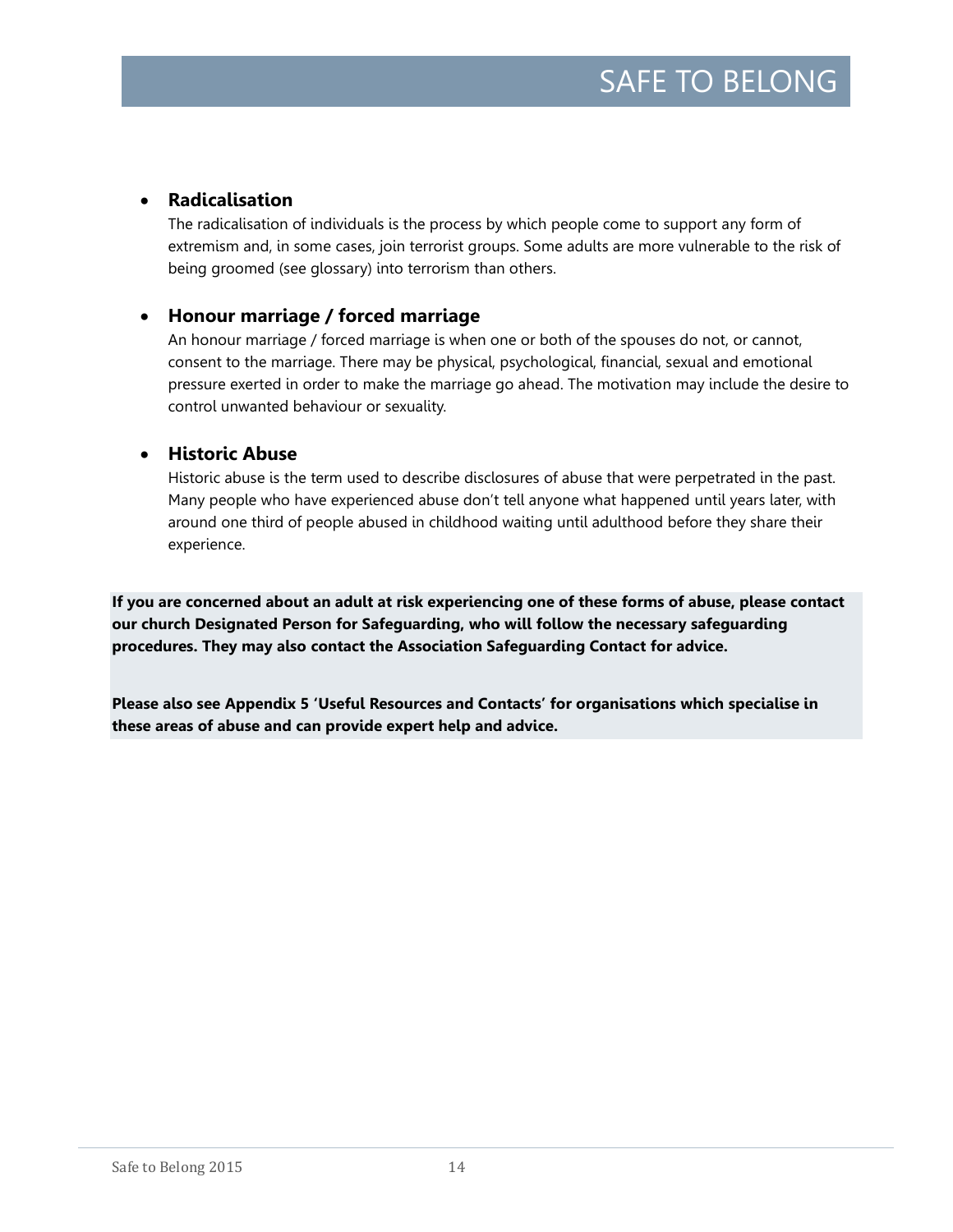# <span id="page-14-0"></span>5 How to respond to abuse or concerns

# <span id="page-14-1"></span>5.1 RESPONDING TO ABUSE

This section will help you know what to do if you know or suspect an adult is being abused or may be at risk of abuse, or you have concerns about their wellbeing. It is often not easy to recognise abuse or harm. Therefore it is important to act if you suspect abuse – don't wait until you are absolutely sure. This doesn't mean that you are jumping to conclusions or making judgements about the situation, it simply means that there is a safeguarding concern. You may suspect abuse because:

- You have a general concern about someone's wellbeing.
- You see or hear something which could be abusive.
- Someone tells you that something has happened or is happening to them, or to an adult at risk, which could be abusive.

In these circumstances, do not delay. Pass on your concerns to our church Designated Person for Safeguarding within 24 hours. If they are not available or are implicated in the concern, speak to another member of our church safeguarding team (if applicable) or get in touch with your Local Association Safeguarding Contact. If an adult is in imminent danger of harm, contact the police or emergency services on 999 without delay.

| <b>Listen</b>         | Take what is said seriously;                                                                                                                                                                                                                                                                                         |
|-----------------------|----------------------------------------------------------------------------------------------------------------------------------------------------------------------------------------------------------------------------------------------------------------------------------------------------------------------|
| <b>Reassure</b>       | Tell them that they have done the right thing by telling you, and that you believe them;                                                                                                                                                                                                                             |
| <b>Remain</b><br>Calm | No matter how difficult it is to listen to what is being disclosed. You have been chosen<br>because the person feels able to talk to you;                                                                                                                                                                            |
| <b>Be honest</b>      | Do not promise full confidentiality or offer false reassurance;                                                                                                                                                                                                                                                      |
| <b>Be open</b>        | Do not ask leading or closed questions, such as "Did she hit you?" It is not your role to<br>investigate. As soon as you have enough information to concern you, stop probing.                                                                                                                                       |
| <b>Ask</b>            | Request their consent to share information and seek help;                                                                                                                                                                                                                                                            |
| <b>Explain</b>        | Tell them that you are going to tell our Designated Person for Safeguarding (or an<br>appropriate alternative if necessary $-$ see above) and give them a timescale;                                                                                                                                                 |
| <b>Write</b>          | Document everything the adult at risk has told you, in their own words. You will need to<br>record the questions you asked as well as the answers or information given. This should<br>be done as soon as possible after the disclosure and should include the time and date;                                        |
| <b>Report</b>         | Contact the Designated Person for Safeguarding within 24 hours (or appropriate<br>alternative if necessary- see above) and report the disclosure;                                                                                                                                                                    |
| <b>Keep quiet</b>     | The concerns you have should be kept confidential between you, the adult concerned,<br>the Designated Person for Safeguarding (and the church safeguarding team, if<br>applicable). The Designated Person for Safeguarding may need to inform the Association<br>Safeguarding Contact and the statutory authorities. |

If someone discloses abuse directly to you, then remember to:

### **Never go and talk to the alleged abuser or try to investigate the allegations yourself.**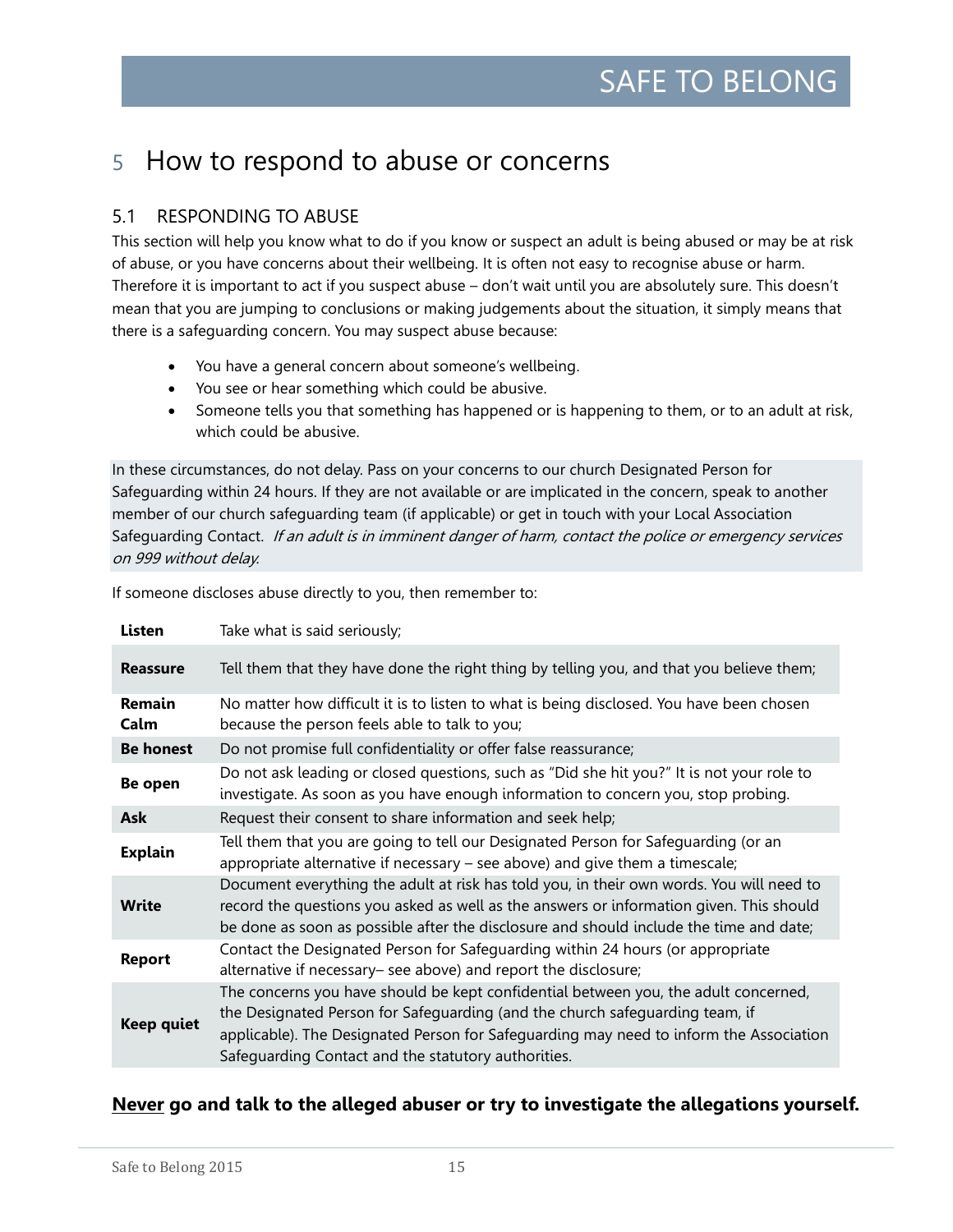# <span id="page-15-0"></span>5.2 COMMUNICATION DIFFICULTIES

Be aware that the person's ability to recount their concern or allegation will depend on age, culture, language, communication skills and disability. You may need to ask the person to repeat themselves or to check that you have understood what they said.

If you have concerns, witness the abuse of someone or have seen changes in behaviour or living patterns that make you suspect that someone is being abused, it is important that you don't ignore what you have seen or suspect. Everyone has the right to live free from abuse of any kind, and there is help and support available to put a stop to it. But remember that it is not your job to investigate; as soon as you have enough information you should implement our church safeguarding policy and procedures.

# <span id="page-15-1"></span>5.3 SUMMARY

In summary, when responding to abuse or concerns you should:

| <b>WHAT TO DO</b>                                                                                                                                                                                                                                                                                                                                                                                                                                                                                                                                                                                                                                                                                                                                                                                                                                                          | <b>WHAT NOT TO DO</b>                                                                                                                                                                                                                                                                                                                                                                                                                                                                                                                                                                                                                                                                                                                                   |
|----------------------------------------------------------------------------------------------------------------------------------------------------------------------------------------------------------------------------------------------------------------------------------------------------------------------------------------------------------------------------------------------------------------------------------------------------------------------------------------------------------------------------------------------------------------------------------------------------------------------------------------------------------------------------------------------------------------------------------------------------------------------------------------------------------------------------------------------------------------------------|---------------------------------------------------------------------------------------------------------------------------------------------------------------------------------------------------------------------------------------------------------------------------------------------------------------------------------------------------------------------------------------------------------------------------------------------------------------------------------------------------------------------------------------------------------------------------------------------------------------------------------------------------------------------------------------------------------------------------------------------------------|
| Listen to and acknowledge what is being<br>$\bullet$<br>said.<br>Try to be reassuring & remain calm.<br>$\bullet$<br>Ask their consent for you to pass on their<br>concerns.<br>Explain clearly what you will do and what<br>will happen next.<br>Try to give them a timescale for when and<br>$\bullet$<br>how you / the Designated Person for<br>Safeguarding will contact them again.<br>Take action - don't ignore the situation.<br>$\bullet$<br>Be supportive.<br>Tell them that:<br>They were right to tell you;<br>You are taking what they have said<br>seriously;<br>It was not their fault;<br>That you would like to pass this<br>information on to the appropriate<br>people, with their permission.<br>Be open and honest.<br>$\bullet$<br>Give contact details for them to report<br>$\bullet$<br>any further details or ask any questions<br>they may have | Do not promise confidentiality.<br>$\bullet$<br>Do not show shock, alarm, disbelief or<br>$\bullet$<br>disapproval.<br>Do not minimise what is being said.<br>$\bullet$<br>Do not ask probing or leading questions, or<br>$\bullet$<br>push for more information.<br>Do not offer false reassurance.<br>Do not delay in contacting the Designated<br>$\bullet$<br>Person for Safeguarding.<br>Do not contact the alleged abuser.<br>$\bullet$<br>Do not investigate the incident any further.<br>$\bullet$<br>Never leave an adult at risk to wait to hear<br>$\bullet$<br>from someone without any idea of when or<br>how that may be.<br>Do not pass on information to those who<br>$\bullet$<br>don't need to know, not even for prayer<br>ministry. |

See the 'How to respond to abuse' flowchart on the next page to see the process for reporting disclosures or suspicions of abuse.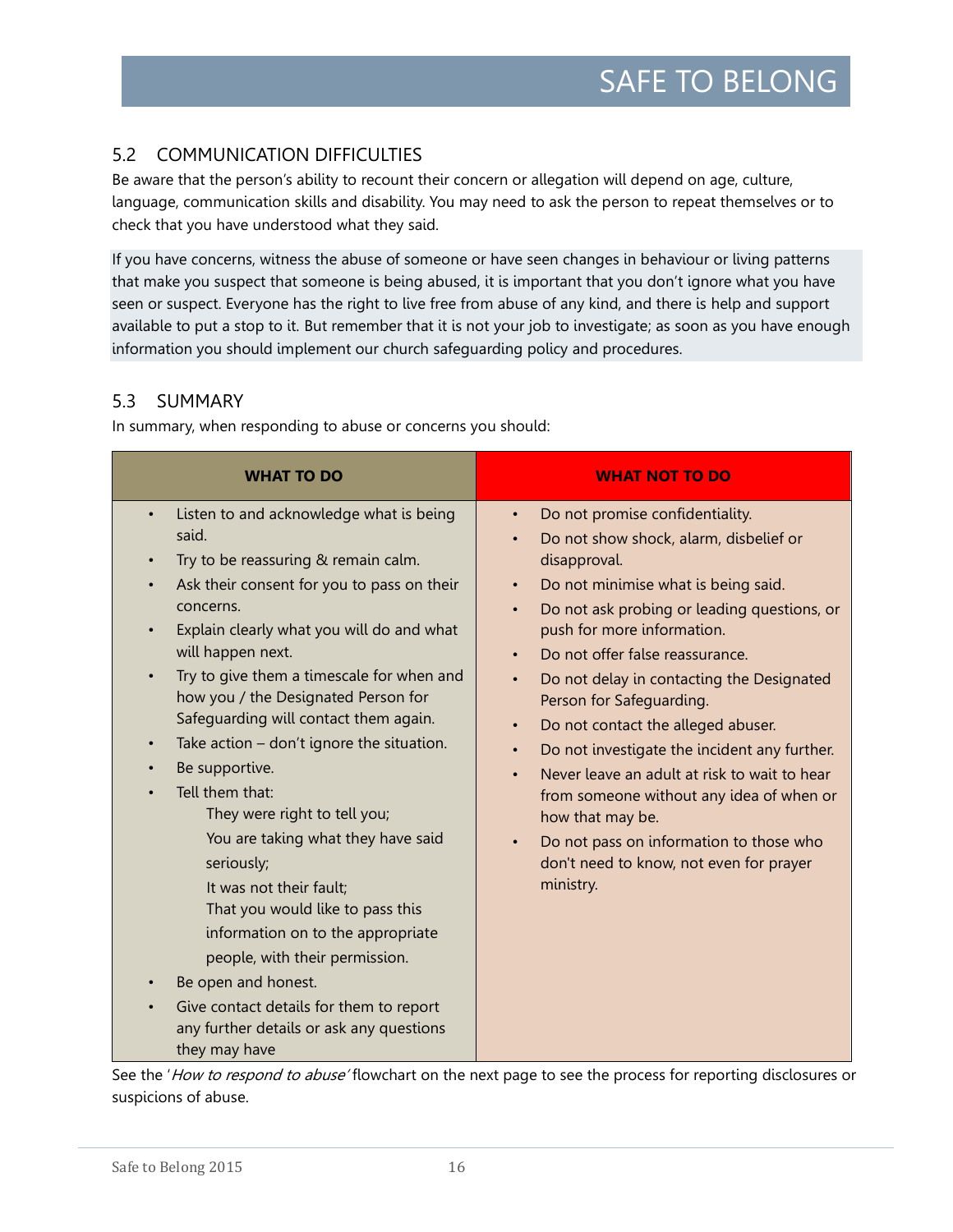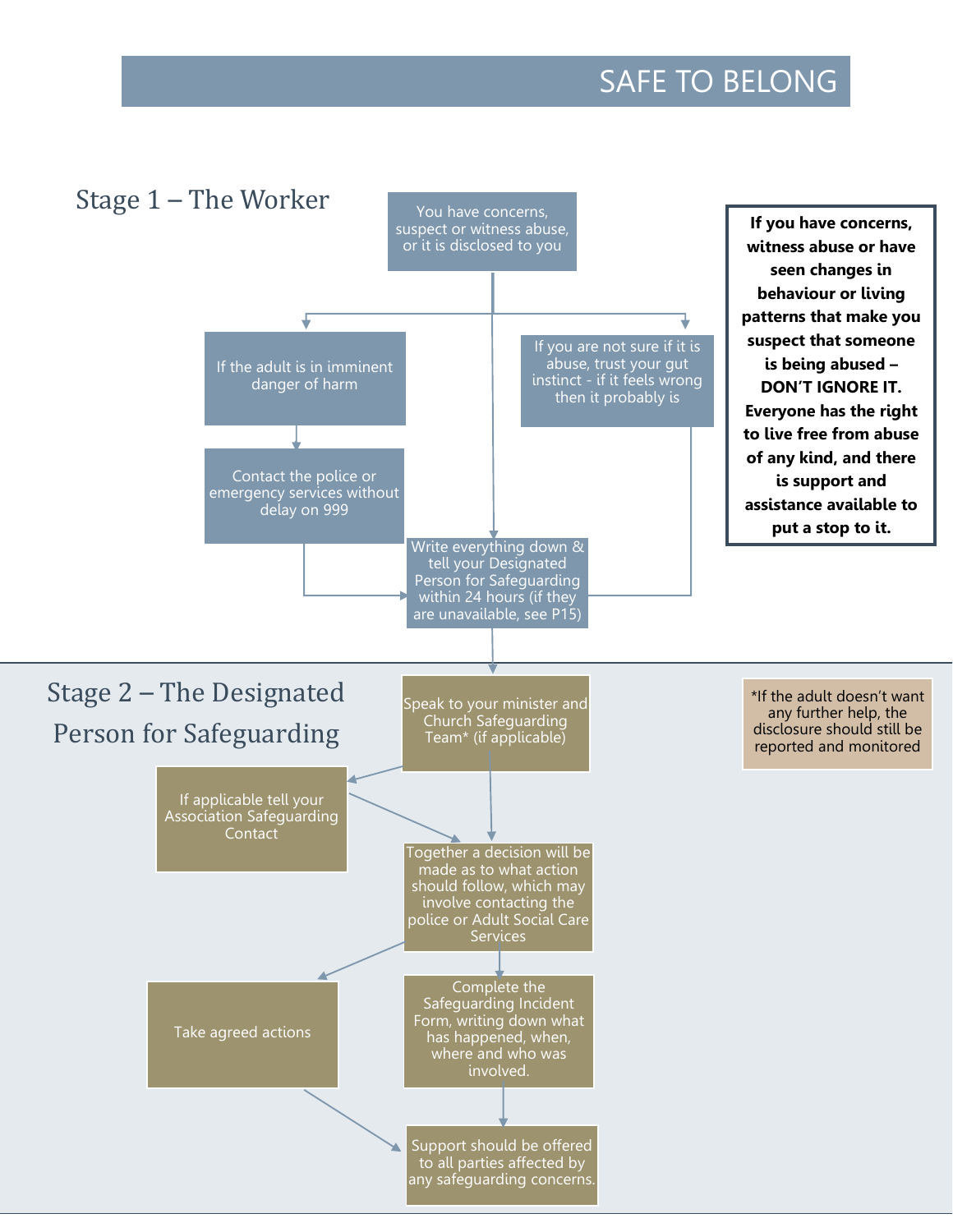# <span id="page-17-0"></span>5.4 STATUTORY AUTHORITIES

If the police or Adult Social Care Services are contacted then the Association Safeguarding Contact should be informed as soon as possible afterwards. This should be done by our local church Designated Person for Safeguarding, even if they weren't the person to whom the disclosure was made.

## <span id="page-17-1"></span>5.5 SAFEGUARDING INCIDENT FORM

The **Safeguarding Incident Form** (see Appendix 4) should be completed as accurately as possible, and within 24 hours after the disclosure or suspicions of abuse. Where possible use the person's own words, sticking to the facts and avoiding opinion. You will need to record what questions were asked as well as the answers or information given.

Please remember that it is not your role to verify or prove that the information given is true. It is simply your role to listen, record and report any concerns, allegations or disclosures to the appropriate people. This is true no matter who the alleged abuser is.

The Safeguarding Incident Form can be downloaded as a separate form from the BUGB Safeguarding website or can be obtained from the Church office.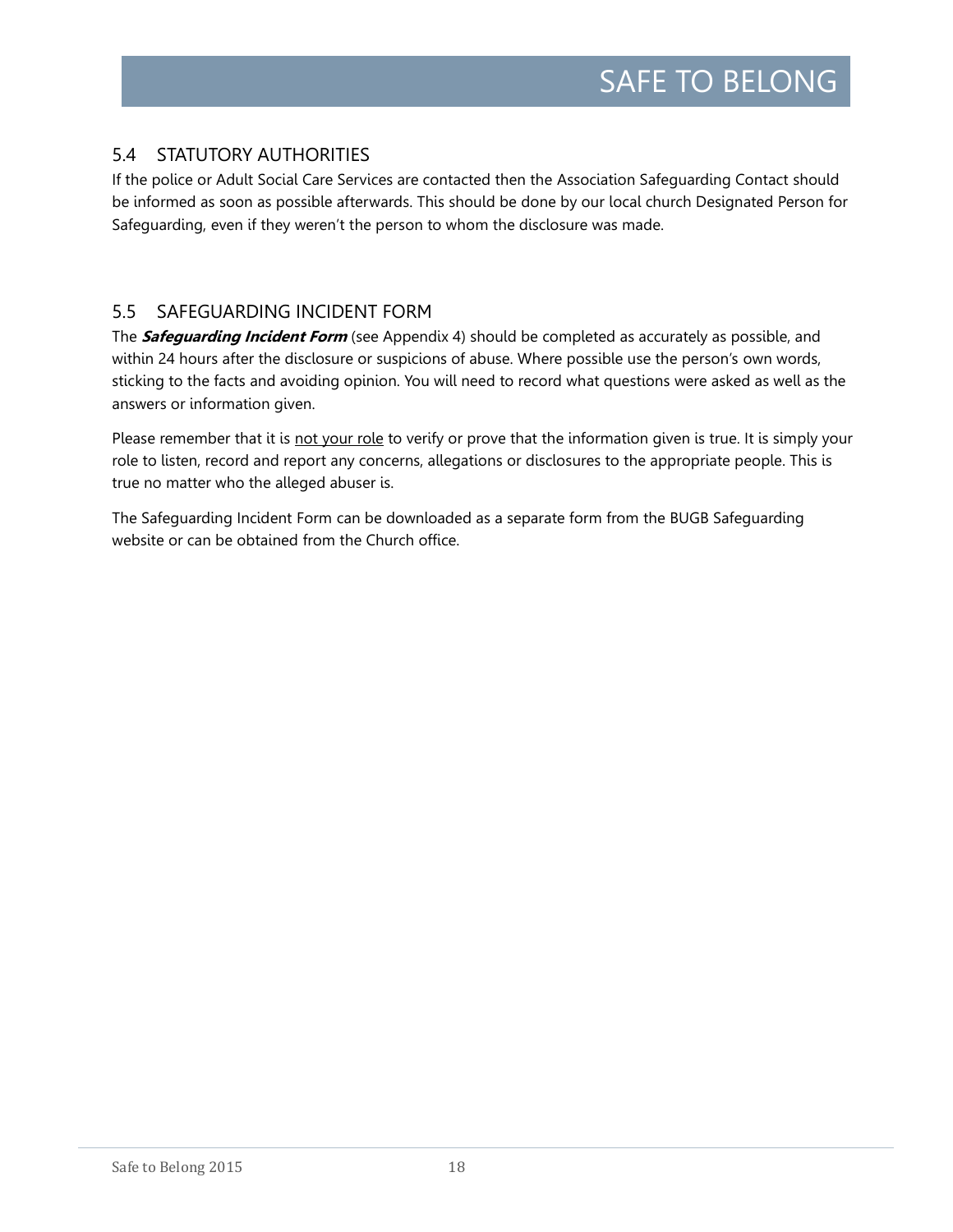# <span id="page-18-0"></span>5.6 MENTAL CAPACITY

Within safeguarding, mental capacity is whether or not someone has the capacity or ability to make decisions about themselves and their safety and well-being. There is a fine balance between the individual's rights to autonomy and their need for protection.

If there are any concerns about the mental capacity of an adult at risk, always refer to your local authority Adult Social Care Services for advice.

### <span id="page-18-1"></span>5.7 WHAT IF THE ADULT DOESN'T WANT HELP?

The mental capacity of the adult at risk is vital in deciding what should be done. All actions should be based on the assumption that the individual has the capacity and the right to make their own choices in relation to their personal safety and well-being. This includes upholding their right to follow a course of action which others may deem unwise or eccentric, including staying in a situation of abuse.

If the adult at risk doesn't want help it may still be necessary to inform the police or Adult Social Care Services, who can put a safeguarding plan in place so that, as far as possible, the adult continues to be protected. This is particularly important:

- **When the person lacks the mental capacity to make such a choice**
- **When there is a risk of harm to others**
- **In order to prevent a crime**

If at all unsure of whether or not to pass on information about abuse without permission, the Designated Person for Safeguarding should contact your Association Safeguarding Contact for advice.

It is also important that the individual knows where to get appropriate help and support if they should change their mind (see Appendix 5 for a list of useful resources and contacts).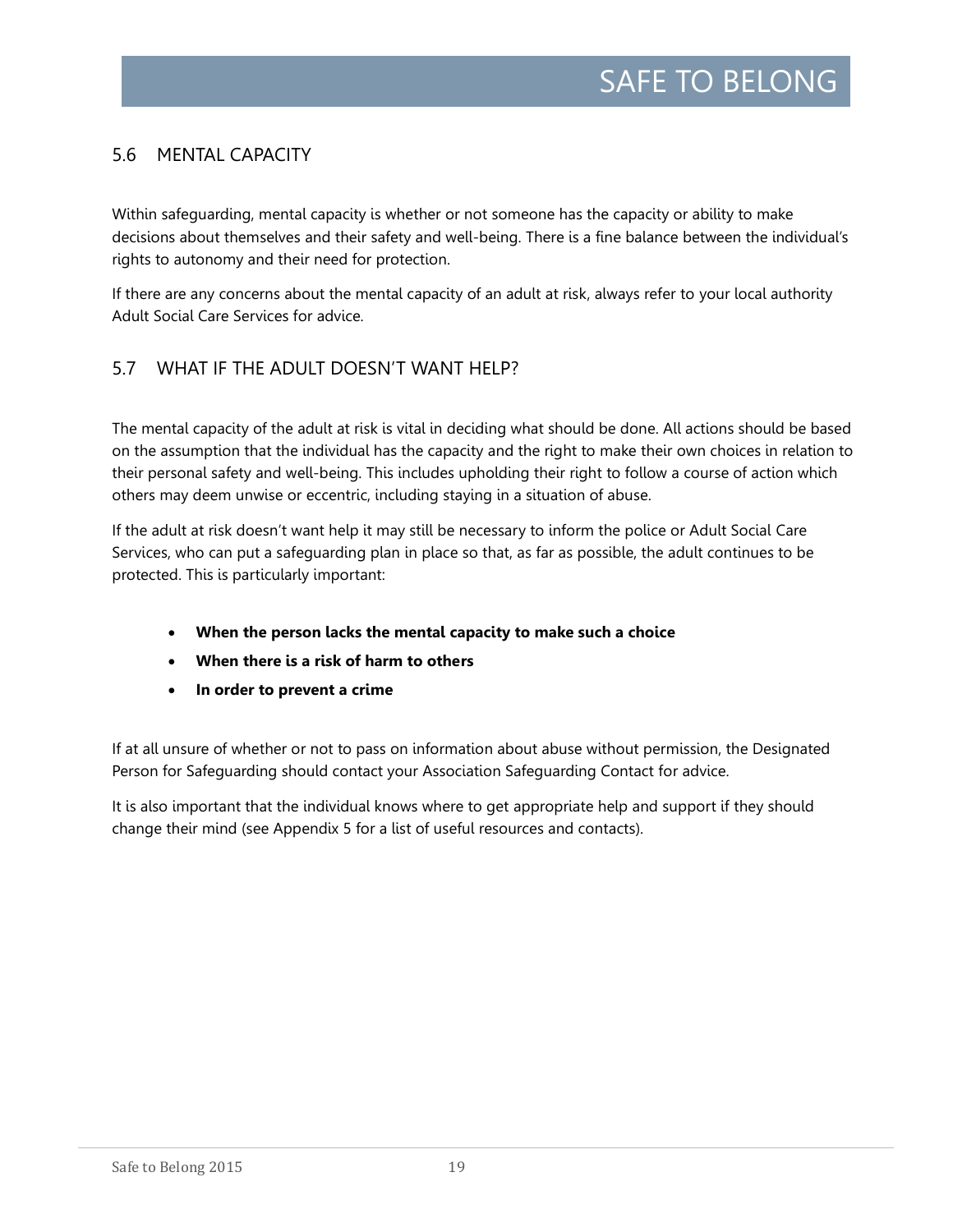### <span id="page-19-0"></span>5.8 WHAT HAPPENS NEXT…

If a referral is made to Adult Social Care Services about a disclosure of abuse it is known as an **adult safeguarding alert**. Firstly they will check to see if the adult at risk or alleged abuser is known to them. If the individual(s) are known, then details of the disclosure will be passed on to the social worker involved, who, with their manager, will decide what action should be taken next. If the individuals are not known to Adult Social Care Services then it is likely that a duty worker and manager will make the decision of what to do next, possibly liaising with the police.

If there is an urgent need for the adult at risk to be protected, to be found alternative accommodation or for any other safety measures to be put in place, they will be given priority. If the adult at risk is in immediate danger of physical harm or their life is threatened, then it is appropriate for you to bypass Adult Social Care Services and contact the police for help.

Following the initial referral to Adult Social Care Services and the creation of an adult safeguarding alert, a referral will be made to the local **adult protection officer**, who will start to investigate the alleged abuse. They will liaise with the adult at risk and discuss options and procedures and find out what the individual wants to happen. The adult protection officer will involve other agencies as necessary, to ensure a coordinated response to the alleged abuse.

The outcome will be communicated to the local **Safeguarding Adults Board (SAB)**. Safeguarding Adults Boards are multi-agency groups (which may include Adult Social Care Services, the police, and Crown Prosecution Service, health services, Quality Care Commission and voluntary organisations) who work in partnership to promote and develop effective protection systems for adults at risk in their locality.

Generally, families will be informed when there is an allegation of abuse and what action is being taken. However, there are a few circumstances which may prevent this communication from happening. These include:

- If the adult at risk does not wish their family to be informed
- If the alleged abuser is a member of the family
- If a police investigation is likely to take place

This process can be daunting and if at any stage the adult at risk wants someone to support them and help them through the process, then independent advocates are available through Adult Social Care Services.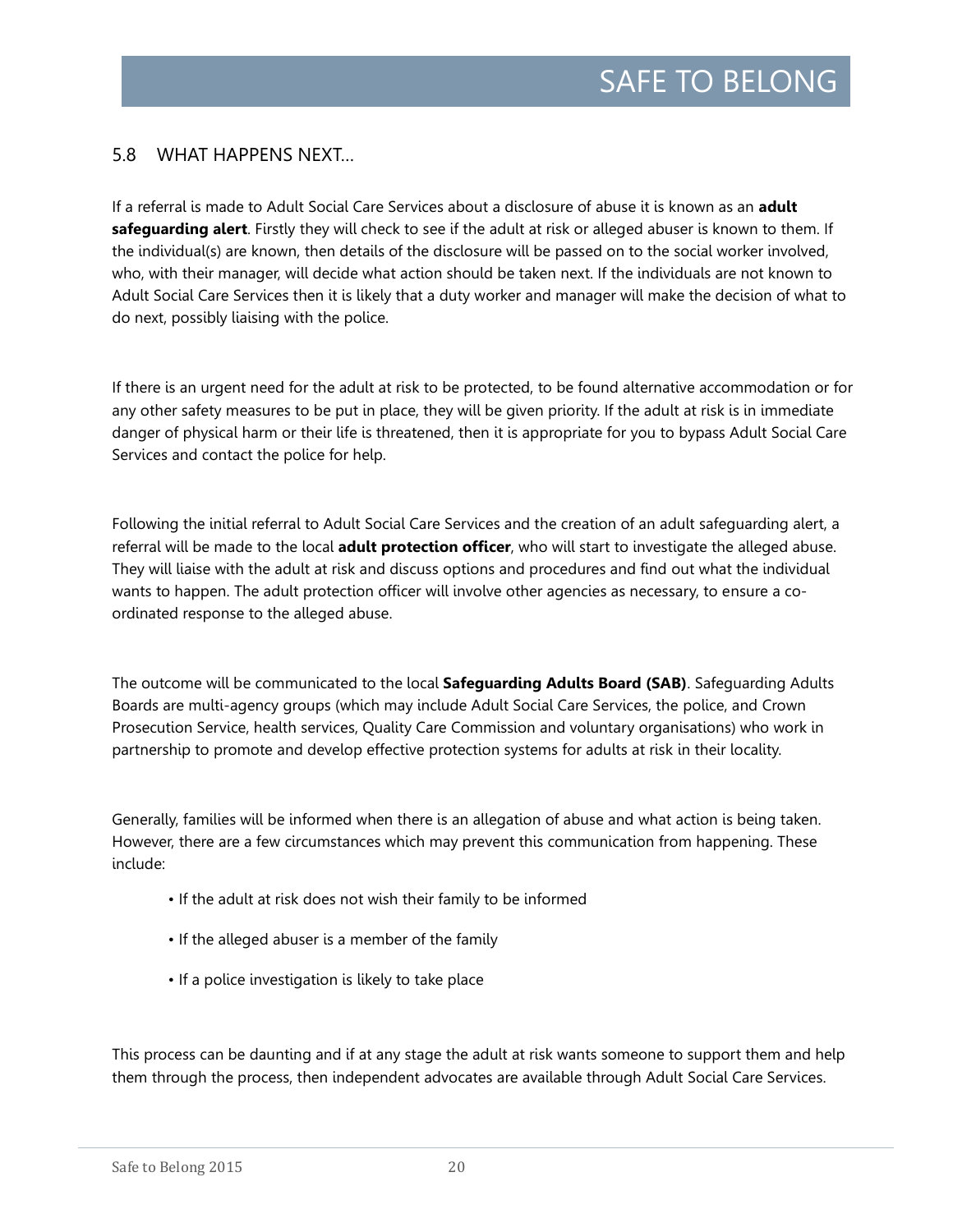# <span id="page-20-0"></span>6 Ministering to those who have experienced abuse

There are many adults within the church who are suffering from the effects of abuse. The church has a responsibility to support these people, no matter what form of abuse they have suffered; whether they suffered abuse as children or as adults; whether it was prolonged abuse or a one-off attack; or even whether the abuse seems trivial to the onlooker.

### <span id="page-20-1"></span>6.1 THE EFFECTS OF ABUSE

The impact of abuse on a person will be specific to them. It will depend upon their personal circumstances, now and at the time of the abuse, as well as the nature of the abuse suffered and the identity of the abuser. The abuse may have a lasting effect for the rest of their life and they may show a range of symptoms including:

- **Depression**
- Anger and hostility
- Being unable to connect at all with their feelings
- Low self-esteem, putting themselves down and constantly apologising
- Being unable to form close relationships, or at the other extreme, wanting to be inappropriately close to others
- Disturbed sleep and nightmares
- Fears, phobias and anxiety
- Flashbacks of the abuse
- Self-harming
- Feelings of guilt and shame
- Using alcohol, drugs or medication
- Finding themselves in an abusive cycle, moving from one abuser to another
- Seeking permission before being able to do anything
- Fear of becoming an abuser themselves
- Loss of trust in others

However, it is worth remembering that not all survivors of abuse will show symptoms of their abuse, and some may cope well with life and are able to live apparently 'normal' lives.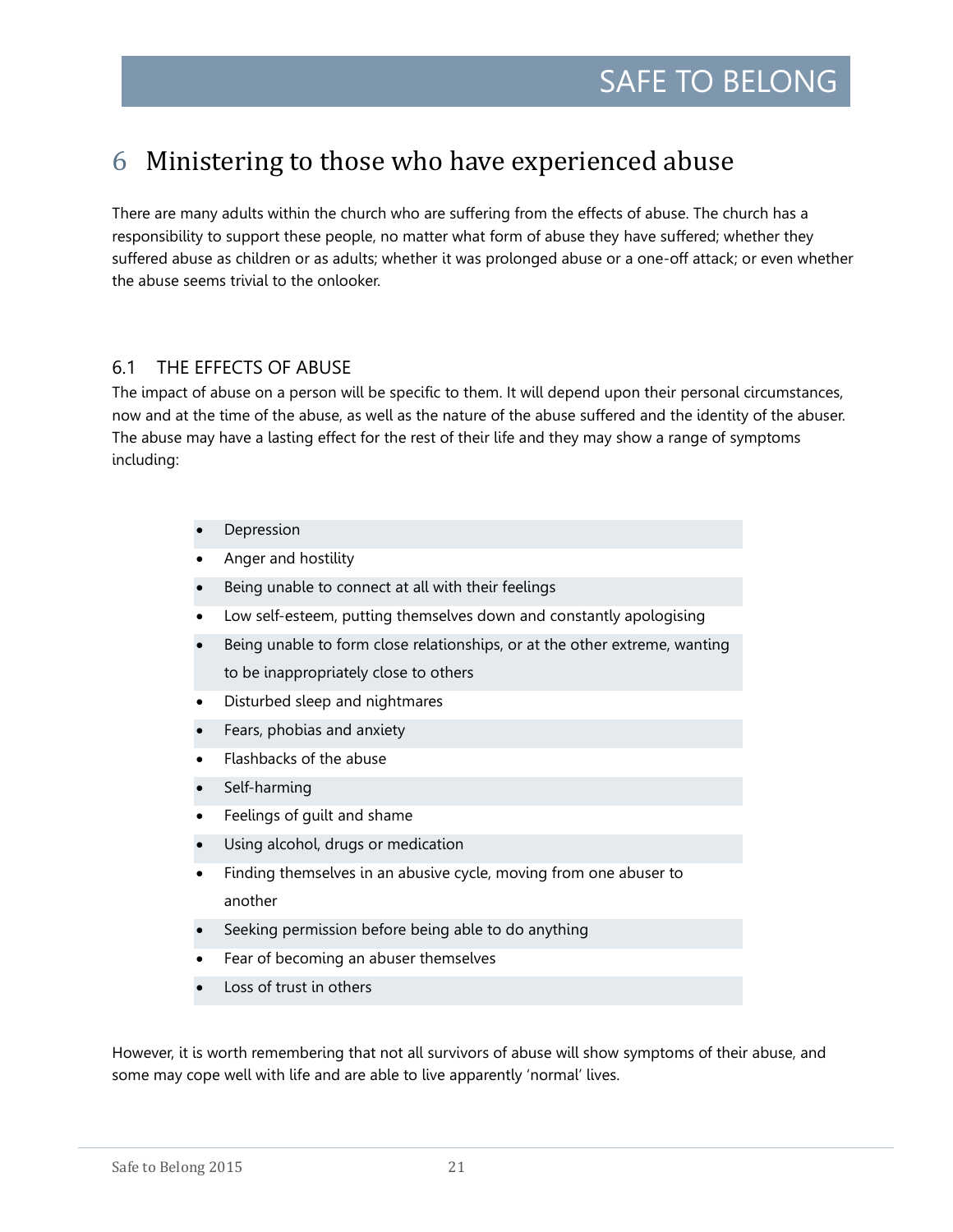# <span id="page-21-0"></span>6.2 PASTORAL CARE

It is common for those who have been abused to lose their trust in those around them. This is likely to affect their faith as well as their relationships with others. There is no quick-fix to heal the damage caused by abuse, and it is crucial that those who have been abused are given space and time to go through their own healing process.

One of the most important things to remember is that survivors need someone to listen to them; to believe them. They may need to repeat their story time and again, needing it to be heard in different contexts at different times over the years, in order for them to process their experience.

It is important that survivors:

- Are accepted for who they are, without them being made to forgive or being put into a position of feeling guilty and responsible for what happened to them.
- Know that God loves them unconditionally, and that nothing can or will change this truth.
- Can be confident that those in the church community who know about the abuse, are with them on their journey – no matter how long or difficult that journey may be.

It is often necessary for the survivor of abuse to seek professional counselling as they work through their experiences. You may like to compile a list of relevant local information and contacts, ready for anyone who may need it. Contact details for national organisations can be found in Appendix 5.

For more information on supporting survivors of abuse, please see the '**BUGB Guide to Supporting Those Who Have Experienced Abuse'** (publication date: 1 February 2016) or speak to the BUGB Safeguarding Team.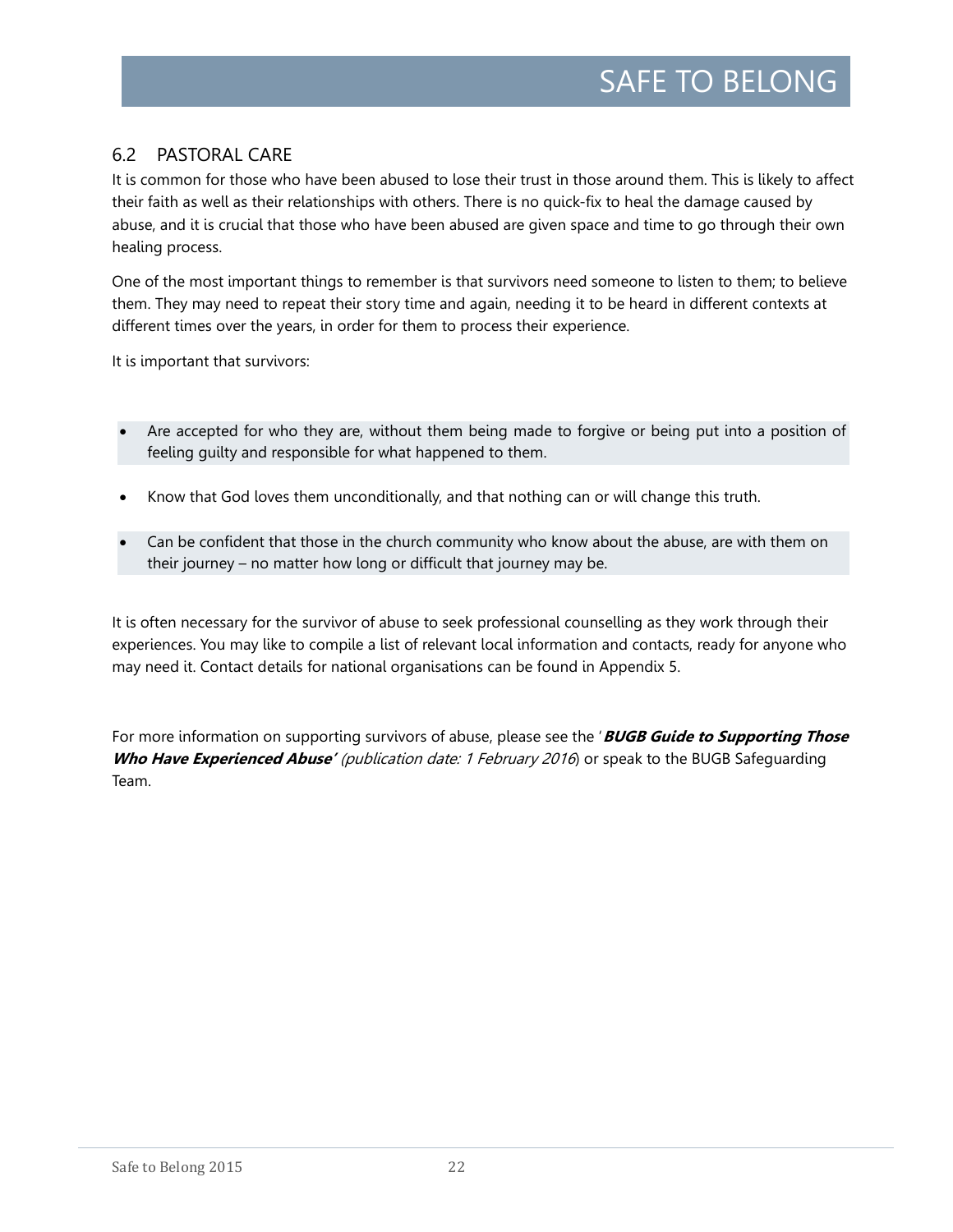# <span id="page-22-0"></span>7 Making a safer church

# <span id="page-22-1"></span>7.1 PLANNING AHEAD

These good practice guidelines are not about rules and regulations in order to prevent you from doing things. They are about working together to enable all people to get more out of their church and community life in safe and enjoyable ways.

It is not possible to guard against every eventuality or protect those adults at risk from every potential harm or abuse by cruel and abusive people. However, we will do our best to provide a safe place for everyone, including adults at risk, by making sure that we follow good practice guidelines in every area of church life.

Throughout this section the term "church workers" refers to ministers, deacons and volunteers – basically anyone who has a role working within the church, whether paid or unpaid.

# <span id="page-22-2"></span>7.2 PREMISES

Our building should be as accessible as possible to all people, recognising the limitations that the age and design of some parts of our building may cause. Any restrictions to access, visibility, audibility, toilet facilities, lighting or heating should be addressed and where necessary aids and adaptations should be put in place.

Many of these points should be considered during health and safety checks that are carried out to meet legislative requirements.

# <span id="page-22-3"></span>7.3 LANGUAGE

The language people use can often reflect their attitudes and opinions of others. In addition it should be considered that negative and uncaring attitudes can be a major barrier to accessing church life. This can include the language used within worship (for example referring to God as a father or lover can be difficult for some, and words like mankind and brotherhood exclude others) or the language used to describe people (such as derogatory words focusing on aspects of someone's disability, race or sexuality rather than the person themselves). Therefore every effort should be taken to use appropriate language and suitable vocabulary, enabling the greatest level of inclusivity and accessibility.

# <span id="page-22-4"></span>7.4 WORSHIP

At Ruislip Baptist Church we hold services which specifically cater for certain groups of adults at risk, such as those with learning disabilities and the deaf. We should at all times attempt to include members of these groups in the planning and the delivery of the service. We should consider aspects such as the language used, the pace of the service and the physical layout of the room, remembering that the purpose of worshipping and meeting with God is no different from a 'normal' service.

In all worship services consideration should be given to the wide range of requirements within a congregation.

Some examples include:

• Make available some copies of large print type for all printed materials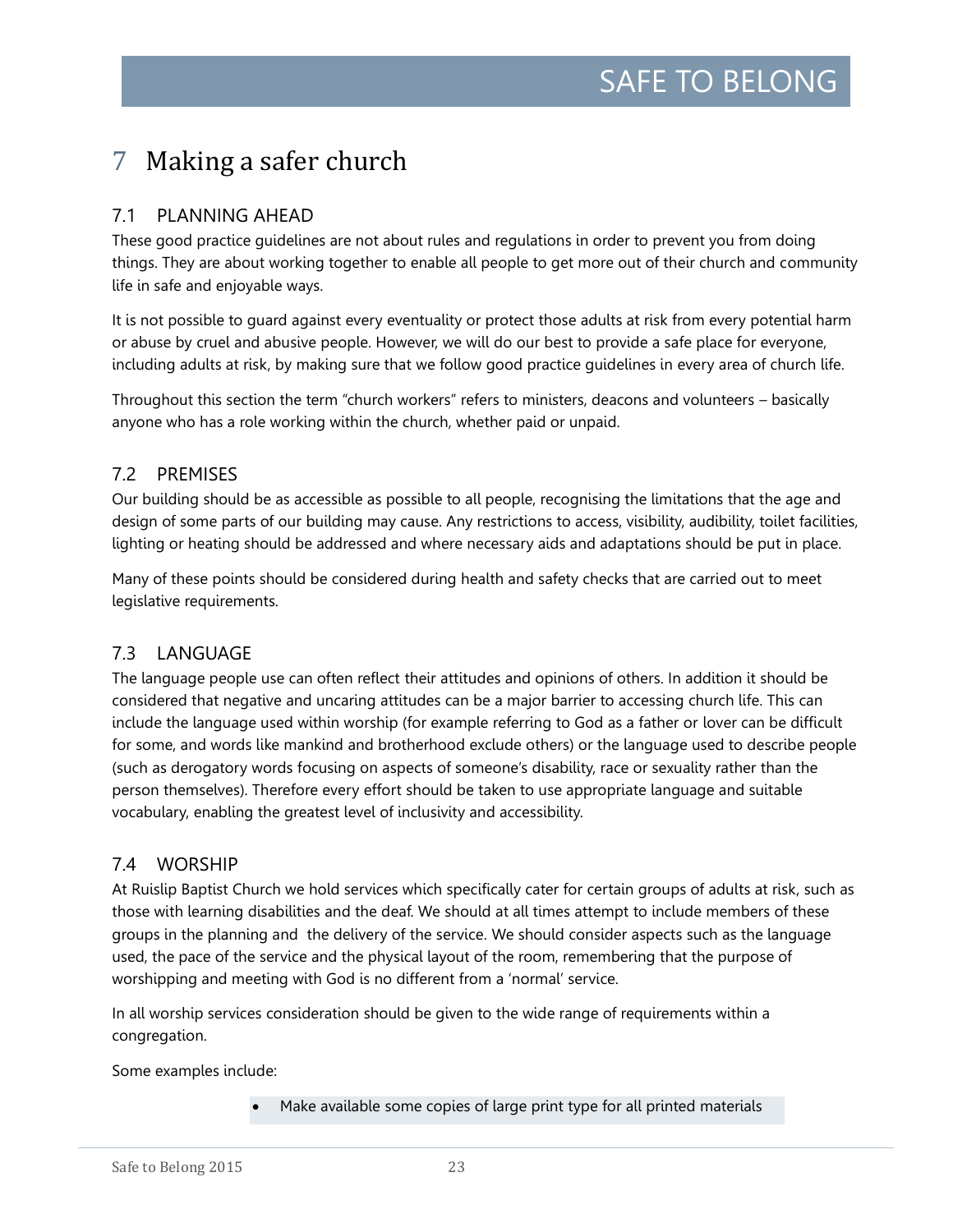- Speakers always facing the congregation and not covering their mouths when talking, enabling those who rely on lip-reading
- Describing what is being presented on a screen for those who cannot see it clearly
- The use of inclusive language
- Using a variety of resources to cater for different levels of education and understanding
- Using a microphone during times of open prayer so that all can hear

# <span id="page-23-0"></span>7.5 INSURANCE

<span id="page-23-1"></span>Whilst our insurance policy does not require us to have a Safe to Belong policy it is considered best practice by the Baptist Union.

# 7.6 FINANCIAL INTEGRITY

Clear and transparent systems should be put into place to prevent the possibility of financial irregularities occurring within the church context. Any allegations of financial discrepancies may be based on misunderstanding or confusion, therefore having clear processes in place will help to protect church workers as well as any adults at risk.

- Those who work with adults at risk may become involved in some aspects of personal finance - collecting pensions or benefits, shopping or banking, etc. If handling money for someone else, always obtain receipts or other evidence of what has been done.
- Church workers should not seek personal financial gain from their position beyond their salary or recognised allowances or expenses.
- Church workers should not be influenced by offers of money.
- Any gifts received should be reported to the deacons and elders, who should decide whether or not the gift can be accepted.
- Any money received by the church should be handled by two unrelated lay people.
- Care should be taken not to canvass for church donations from those adults who may be at risk, such as the recently bereaved.
- Church workers should ensure that church and personal finances are kept apart to avoid any conflict of interest.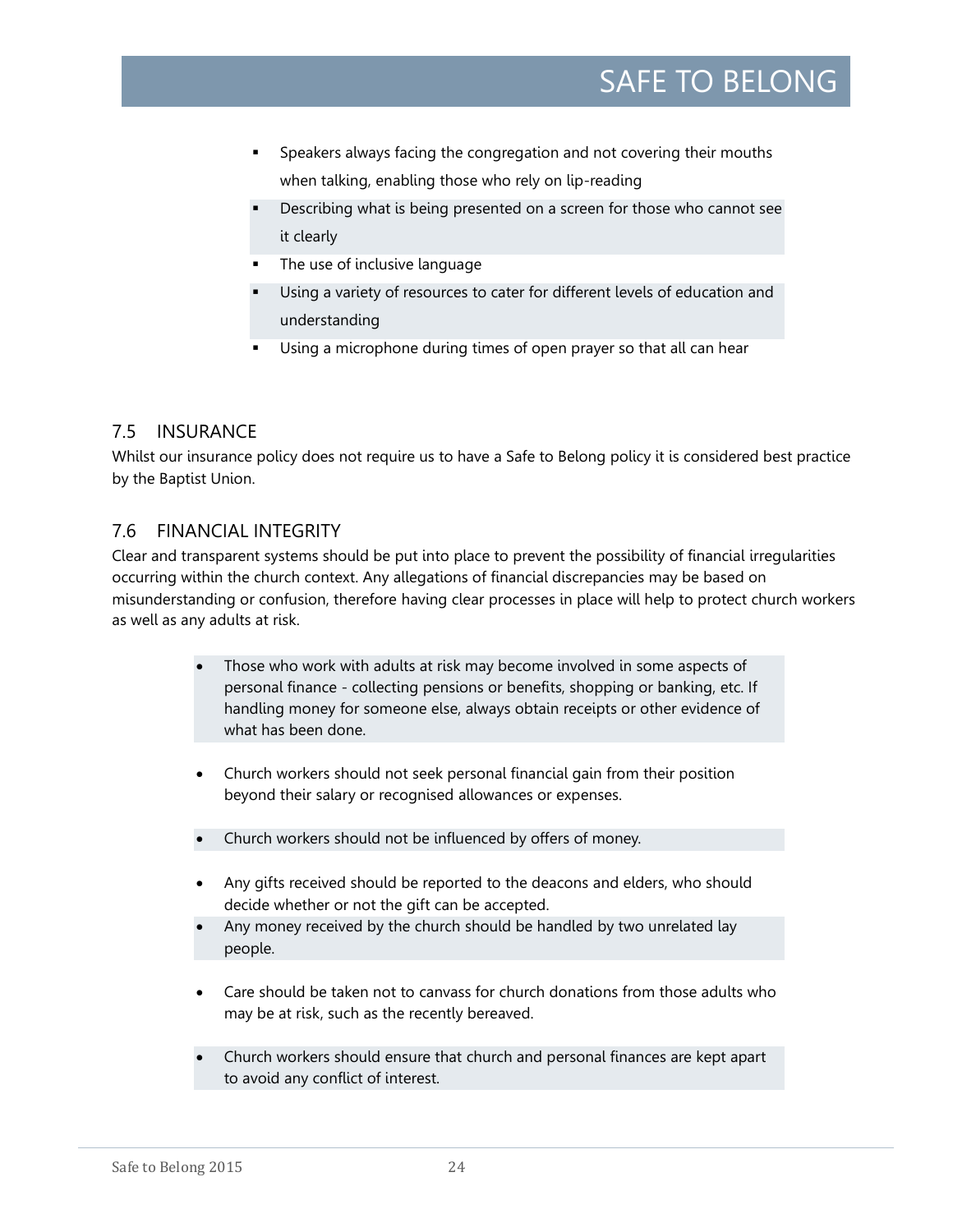• If someone alters their will in favour of an individual known to them because of their church work or pastoral relationship, it should be reported to the deacons. We strongly recommend that church workers (including ministers) should not act as Executors for someone they know through their work or pastoral role, as this may lead to a conflict of interests.

# **Churches may find it helpful to write down their arrangements for dealing with money, financial transactions and gifts, making sure that everyone is aware of the procedures to follow. If so, include this in your safeguarding procedures.**

There are several legal procedures which may be used to protect the financial and business affairs of adults at risk, such as Power of Attorney and Appointeeship. Expert legal advice should be sought to ensure that the situation is clearly understood and is the most appropriate course of action for the adult at risk.

# <span id="page-24-0"></span>7.7 PHOTOGRAPHS

With mobile phones and tablets with cameras, it is very easy to take pictures and immediately upload them to the internet. Make sure that you have the person's permission to take a picture, and if you intend to upload it, make sure that they're happy for people to see it online. When taking group pictures remember to get permission from everyone who will be photographed.

Bear in mind that there may be many reasons why someone doesn't want their picture on public display, from simply not liking their photo being taken, to not wanting an abusive ex-partner to be able to identify their current location.

# <span id="page-24-1"></span>7.8 COMPUTERS

If our church has computers which others may have access to, we need to make sure that there are suitable parental controls and blocks put on. Although this is not failsafe, it will make using the computers for inappropriate behaviour more difficult, whilst also protecting any vulnerable users. It is wise to create a policy specifically for church computer use, including terms and conditions for use as well as what will happen if someone breaches these conditions, such as using the computer to look at pornography or to send abusive messages.

For some useful contacts who can help you with issues around computer and internet safety and for more information on cyber abuse, see the **'BUGB Guide to Cyber Safety'** (available on the Baptists Together website from 1 December 2015).

# <span id="page-24-2"></span>7.9 SAFE RECRUITING

Safe recruitment should apply to all roles within the church or church organisations where there is work with or for adults at risk. It doesn't matter whether the role is paid or voluntary, and it doesn't matter if you have known the potential worker for many years.

As recruiting safely is a key element in safeguarding adults at risk, it should be part of your wider safeguarding responsibilities and procedures rather than simply an administrative human resources process.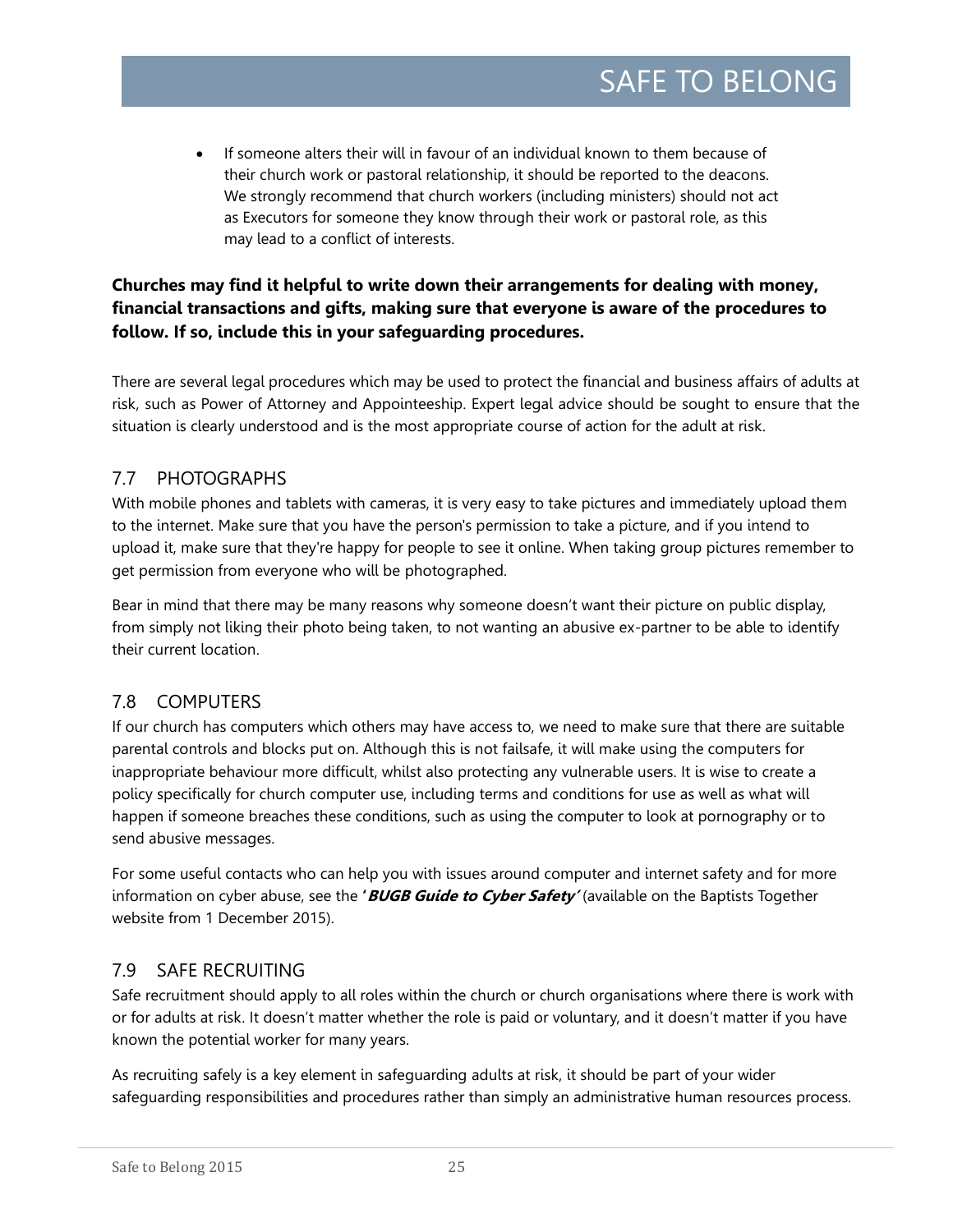Recruitment to positions of trust should be carried out carefully to ensure that those who work with adults at risk are carefully chosen, supported and supervised, and to try to prevent inappropriate appointments being made.

The following process should be used when recruiting:



### **Step 1. Write a simple job profile**

This will help you to clarify what it is that you want doing and the kind of person you want to do it.

### **Step 2. Ask prospective employees / volunteers to complete an application form**

This will give you an opportunity to find out more about the candidate(s) and their life and experience outside of the church.

### **Don't assume you know about someone just because they have been coming to your church for years.**

### **Step 3. Take up references**

This will allow you to find out more about the candidate(s) from those who know them well and have worked with them in a similar area of work. At least one reference should be from someone outside of the church community.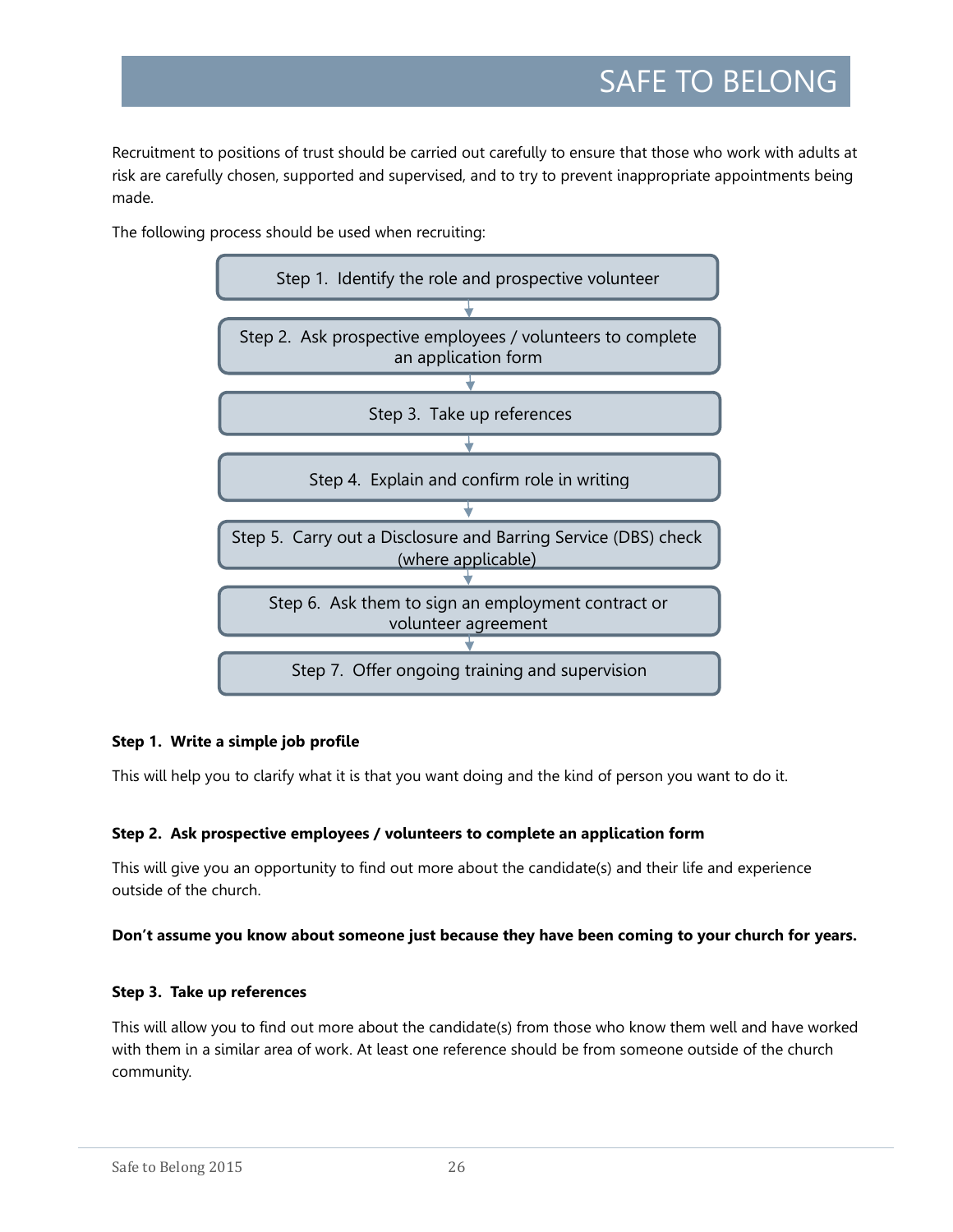#### **Don't assume you know what someone is like outside of the church environment.**

#### **Step 4. Explain role and confirm role in writing**

This will give you a further opportunity to get to know them, as well as explaining the role in more detail and giving them the chance to ask any questions.

#### **Step 5. Carry out a Disclosure and Barring Service (DBS) check, where applicable**

This allows you to check the candidate's criminal background, and to discover whether or not they are allowed to work with adults at risk. This is assuming the role that they are applying for requires a DBS check. For more information on which roles enable you to gain a criminal records check, please see the section on DBS on page 29.

### **Step 6. Ask them to sign an employment contract or volunteer agreement when you have agreed to take them on**

This will clarify exactly what the person is expected to do by setting out the roles and responsibilities of the job (whether paid or voluntary) and the name of the person who will supervise them. This can also include a self-disclosure for them to sign.

#### **Step 7. Offer ongoing support and supervision**

This support should be in the protection of adults at risk as well as any other skills necessary for the job. This support will first and foremost protect the adults at risk, and in doing so will also protect the workers themselves. For more specific training our Association Safeguarding Contact can give details of training in our local area.

**When recruiting for a role working with or for adults at risk, treat each candidate as though you don't know them. Don't assume that the short time you may have spent with them each week at church means that you know all about someone, their skills and abilities or working practices.** 

Leaders of groups which work with or for adults at risk should inform the church leadership at an early stage when new employees or volunteers are required. That way the process can be followed correctly.

Young people aged 16 or 17 years who are assisting as helpers, should be appointed in the same way as adults, but will need their parent's permission and should only undertake roles where adult supervision will be in place at all times.

**Safe recruitment practices are not about being suspicious, but are there to protect all people involved with or linked to the job concerned.**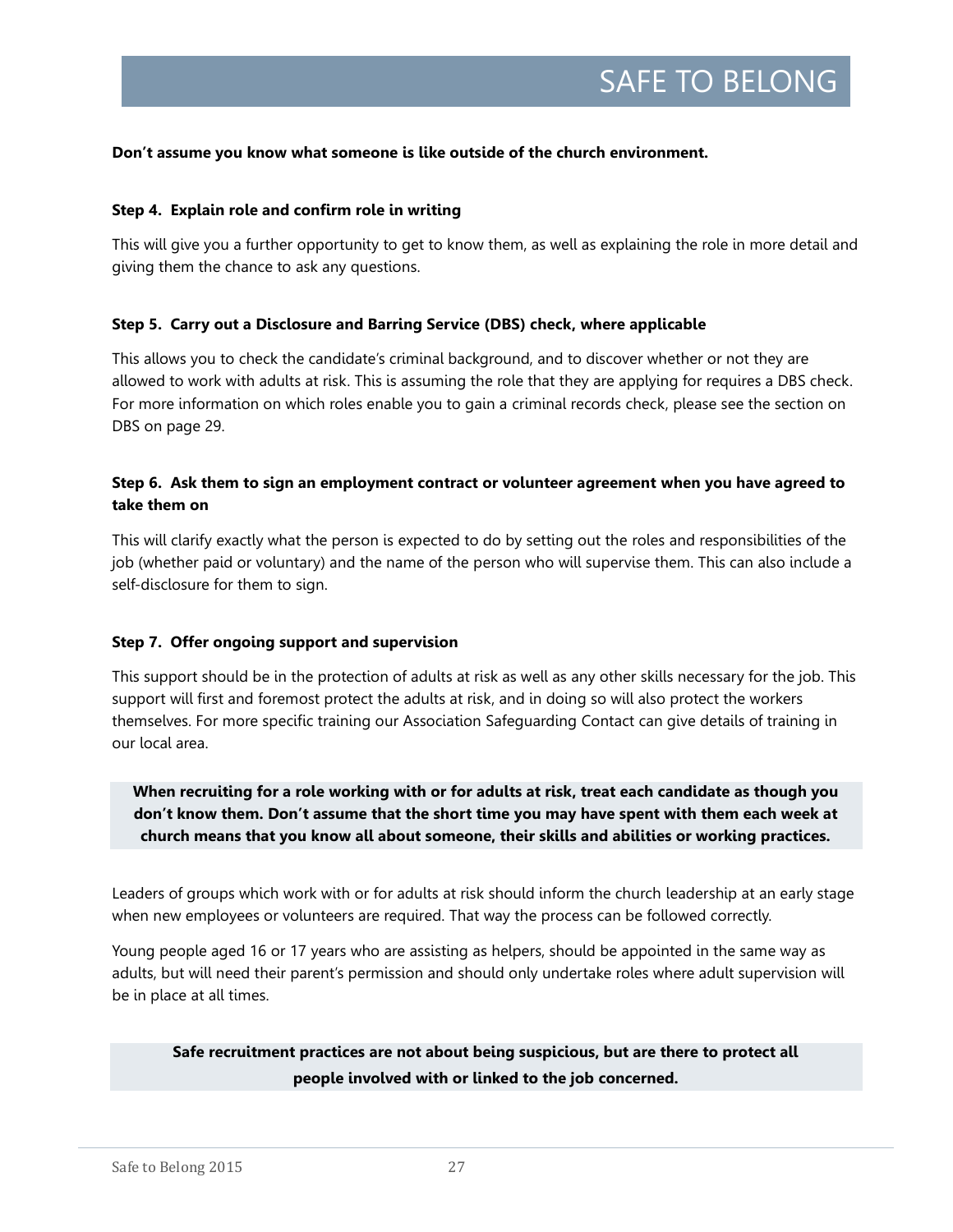# <span id="page-27-0"></span>7.10 TRAINING

All those working with adults at risk should ensure they read our procedures prior to being appointed to their role. RBC will arrange training on a regular basis and this should include:

- Training specific to their role (which may include specific issues relating to the type of adults at risk in question)
- Recognising possible signs of abuse specific to adults at risk
- When and how to report any concerns
- The name and contact details of the Designated Person for Safeguarding in the local church
- A code of behaviour for workers

**Safeguarding training is provided through our local Baptist association - this has been specifically designed to reflect safeguarding in a church context.** They recommend that safeguarding training should be completed every three years in order to keep workers refreshed and up to date with practices and procedures.

# <span id="page-27-1"></span>7.11 RECORD KEEPING

It is good practice to record pastoral visits or meetings, noting the date, time, location, subject and any actions which are to be taken. The record of these meetings should stick to facts and try to avoid opinion. Any records of safeguarding allegations, concerns or disclosures should be stored in a safe and secure manner for at least 75 years. Please speak to our church Designated Person for Safeguarding if you have records that need to be stored for this purpose.

# <span id="page-27-2"></span>7.12 CONFIDENTIALITY

With adults at risk, confidentiality means that someone's personal business is not discussed with others, except with their permission. This is not always possible when considering passing relevant information about abuse or concerns to the Designated Person for Safeguarding, the statutory authorities or the local association. However, it is possible to keep the information confidential to the relevant parties. This means not telling or hinting to others what someone has disclosed, not even for prayer ministry.

# <span id="page-27-3"></span>7.13 PASTORAL RELATIONSHIPS

All those involved in pastoral ministry should work in a way that follows clearly defined procedures agreed by the church. These procedures should set out the boundaries for pastoral care so that all parties can understand their position and that they protect those carrying out the pastoral ministry as well as those receiving it.

They may include:

• Workers should be aware of the power imbalance within pastoral relationships and the potential for abuse of trust.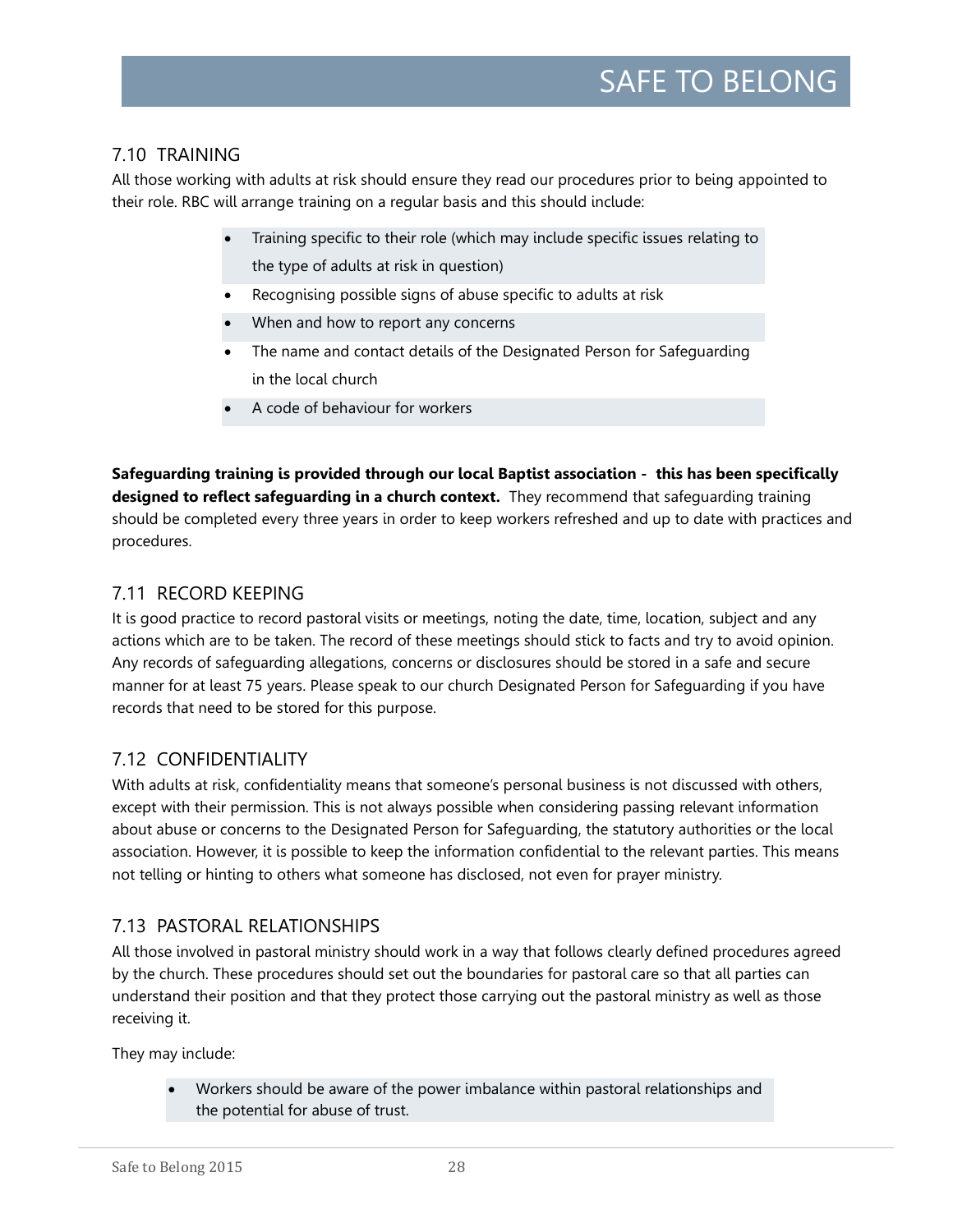- Behaviour that suggests favouritism or gives the impression of a special relationship, should be avoided.
- Workers should be aware of the dangers of dependency within a pastoral relationship.
- Workers should never take advantage of their role and engage in sexual activity with someone with whom they have a pastoral relationship.
- All people receiving pastoral ministry should be treated with respect and should be encouraged to make their own decisions about any actions or outcomes.
- Workers should not pastorally minister to anyone whilst under the influence of alcohol or drugs.
- <span id="page-28-0"></span>• Workers should recognise the limits of their own abilities and competencies, and they should not hesitate to get further help when working with situations outside of their expertise or role.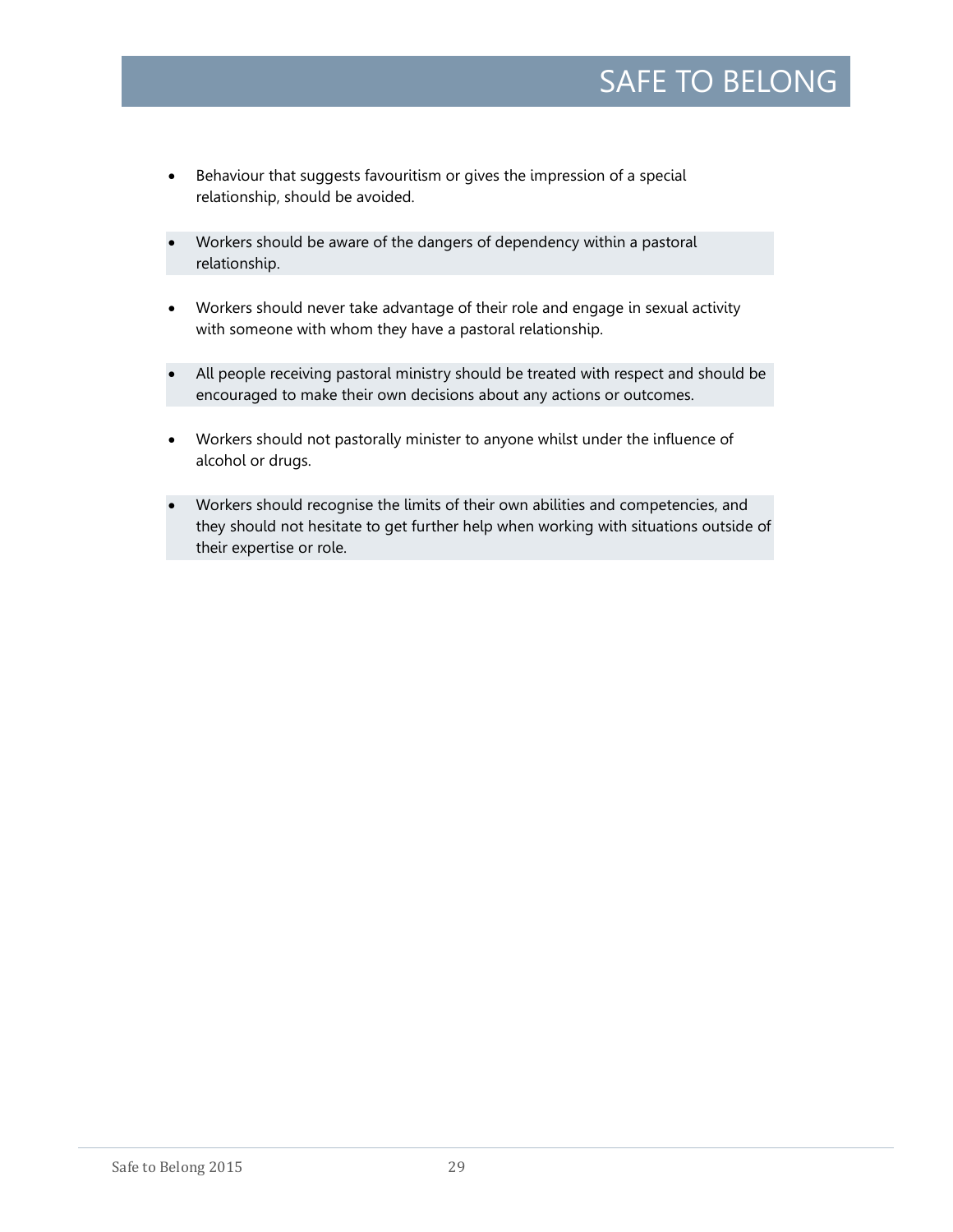# 7.14 ROLES AND RESPONSIBILITIES

Here is an easy to read table of the roles and responsibilities of different people within the church, who have responsibility for adult safeguarding.

| <b>Role</b>                                                                               | <b>Responsibilities</b>                                                                                                        | <b>How</b>                                                                                                                                                  |
|-------------------------------------------------------------------------------------------|--------------------------------------------------------------------------------------------------------------------------------|-------------------------------------------------------------------------------------------------------------------------------------------------------------|
|                                                                                           | The recognised person for<br>receiving disclosures or reports<br>of disclosures of abuse.                                      | Displaying name and contact information,<br>preferably with photo, so church members<br>know who to contact.                                                |
| <b>Designated</b>                                                                         | Liaising with the Association<br>Safeguarding Contact and<br>external agencies where<br>necessary.                             | Creating a list of contact numbers and<br>having blank copies of the Safeguarding<br>Incident Form ready to go.                                             |
| <b>Person for</b><br><b>Safeguarding</b>                                                  | Keep the safeguarding policy<br>relevant and up to date.                                                                       | Annually review and update if necessary.                                                                                                                    |
|                                                                                           | Advocating and facilitating safe<br>church practices.                                                                          | Promoting a culture of best practice<br>throughout the church life.                                                                                         |
|                                                                                           | Report to the church meeting<br>on safequarding issues.                                                                        | Make sure safeguarding is on the church<br>meeting agenda.                                                                                                  |
| <b>DBS Verifier</b>                                                                       | Making sure that all relevant<br>persons working with adults at<br>risk have an up to date DBS<br>check in place at all times. | Coordinating the completion and renewal of<br>DBS forms, and liaising with the Designated<br>Person(s) for Safeguarding on the outcomes<br>when required.   |
| Support and assisting the<br>Designated Person(s) for<br><b>Minister</b><br>Safeguarding. |                                                                                                                                | Regular communication with the Designated<br>Person(s) for Safeguarding, particularly if a<br>serious incident arises.                                      |
| <b>Church</b><br><b>Meeting</b>                                                           | Adopt the safeguarding policy<br>and procedures annually.                                                                      | Discussing and agreeing the policy and<br>procedures brought by the Designated<br>Person(s) for Safeguarding.                                               |
| <b>Safeguarding</b><br><b>Trustee/Deacon</b>                                              | Taking the lead on<br>safequarding matters on behalf<br>of the trustees/deacons.                                               | Regular communication and reporting from<br>the Designated Person(s) for Safeguarding<br>and ensuring safeguarding is on the agenda<br>at trustee meetings. |
| <b>Deacons</b>                                                                            | Responsible for safeguarding<br>best practice within the church                                                                | Make sure that all necessary safeguarding<br>measures are in place (including policy,<br>procedures, training, safe recruiting, etc.).                      |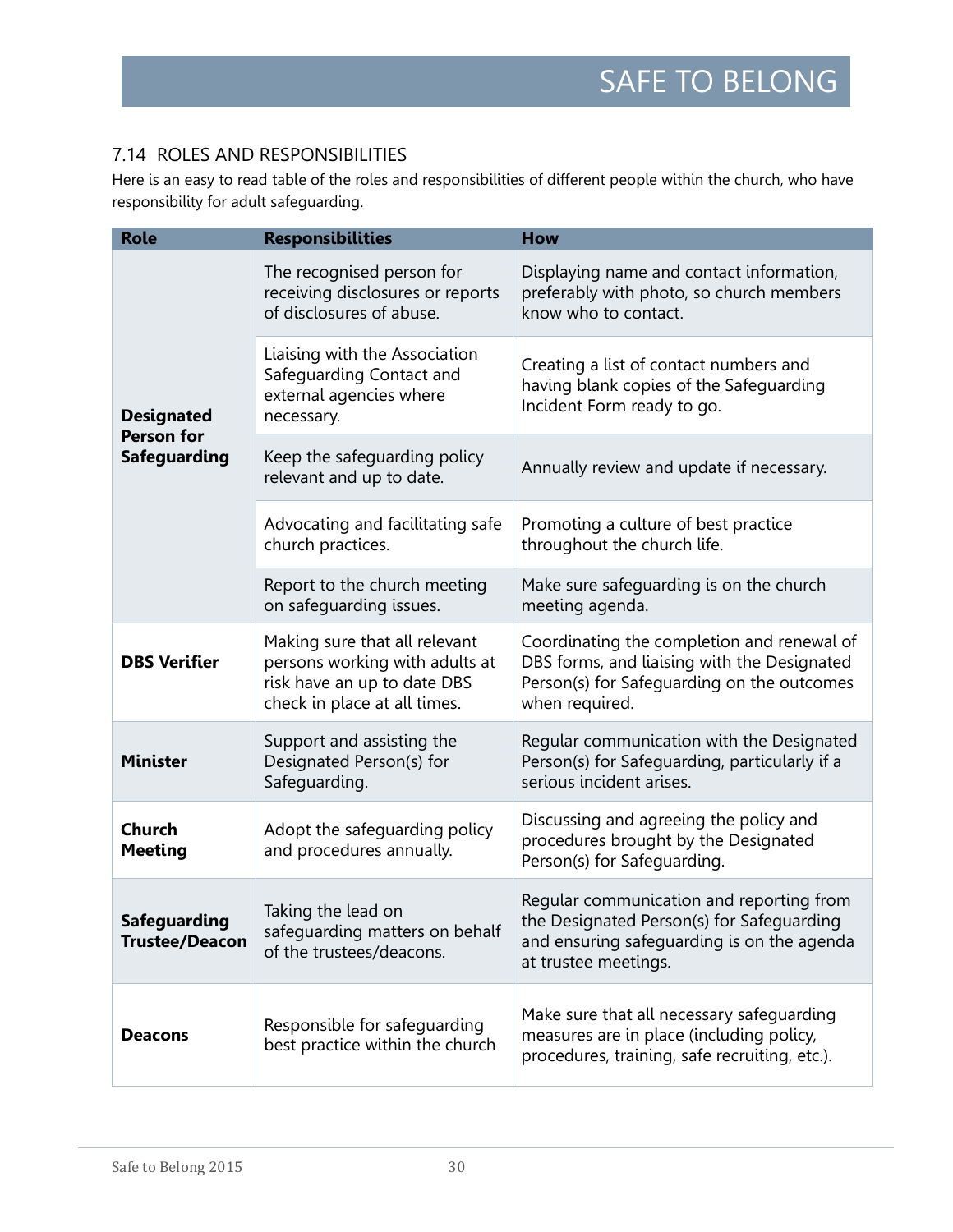# <span id="page-30-0"></span>7.15 DISCLOSURE AND BARRING SERVICE (DBS)

The Disclosure and Barring Service is a government agency which provides information about employees' and volunteers' criminal record history, so that employers are able to make safer recruitment decisions. They check if an individual has any criminal convictions, if they are barred from working with children or adults at risk and if the police hold any other relevant information about that person. The DBS service was previously called the Criminal Records Bureau (CRB). CRB checks have now been replaced by DBS checks.

It is a criminal offence to try and get work when barred, employ someone when barred, and not to pass on information that may lead to someone being barred.

In working with adults at risk, Enhanced DBS checks with a barred list check are only available for workers (volunteers as well as paid staff) if they are undertaking specific roles or duties. These are known as **regulated activities**.

### <span id="page-30-1"></span>7.16 REGULATED ACTIVITIES

There are six regulated activities which require a worker to have an Enhanced DBS check with a barred list check. They are:

### 1. **Providing personal care**

Anyone who assists with activities such as drinking, eating, going to the toilet, etc.

Anyone who prompts and supervises with activities such as drinking, eating, going to the toilet, etc, as the adult cannot make the decision to do so themselves.

Anyone who trains, instructs or offers advice on the above because of an adult's age, illness or disability.

### 2. **Assistance with cash, bills and/or shopping**

Anyone who assists in managing an adult's cash, paying their bills or shopping on their behalf.

### 3. **Assistance in the conduct of a person's own affairs**

Anyone who provides assistance in the conduct of an adult's own affairs, for example, lasting or enduring powers of attorney.

### 4. **Conveyancing**

Anyone who transports an adult to, from or between places where they receive health, personal or social care (this does not include transporting people to and from church).

### 5. **Providing healthcare**

Any healthcare professional providing healthcare to an adult.

### 6. **Providing social work**

Anyone who provides social care.

Volunteers at Lunch Clubs or social activities provided for the elderly are not likely to meet the definition of regulated activity with adults at risk, unless they are providing physical assistance with eating, drinking or going to the toilet.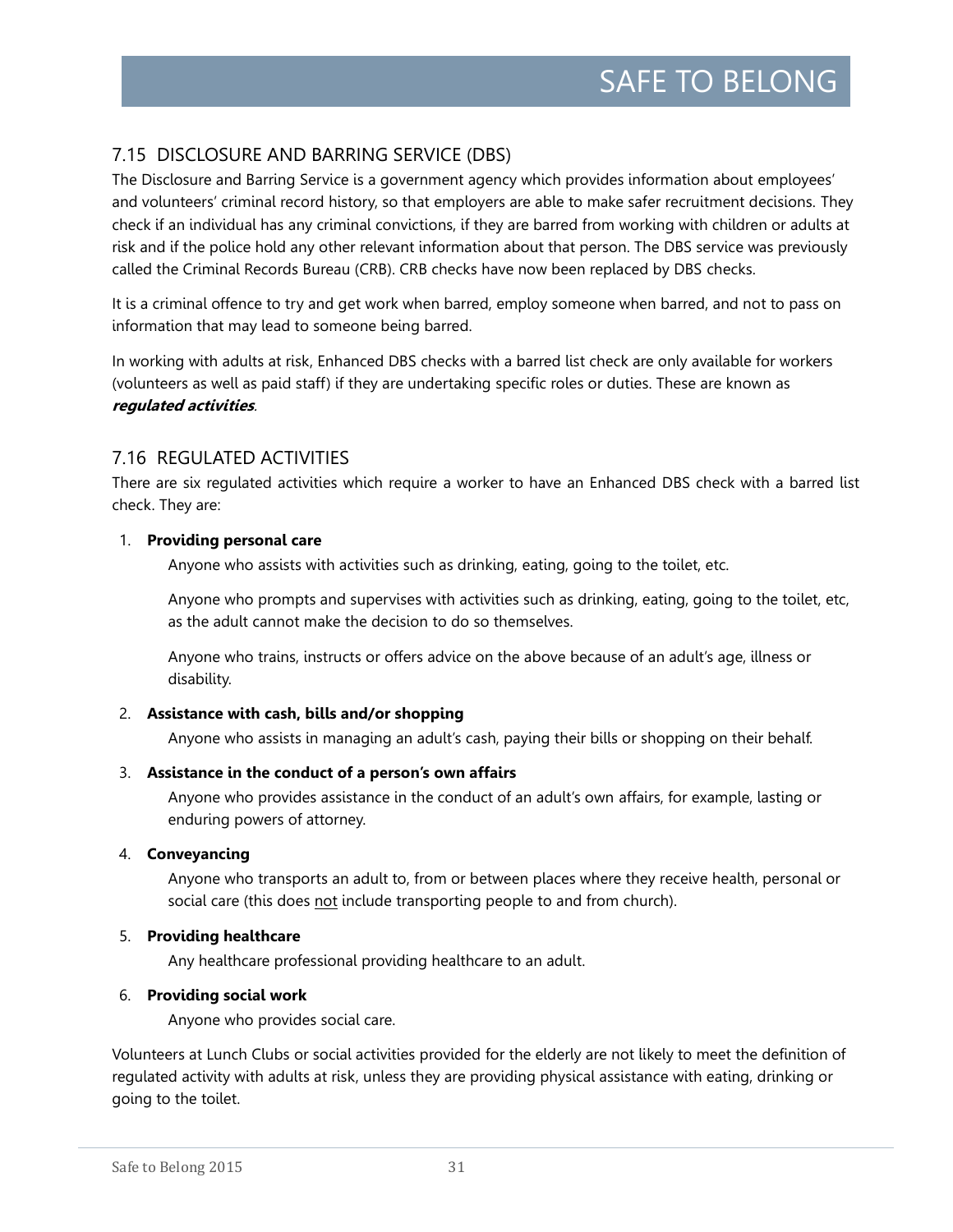### **Please Note: Someone who does not fit the requirement for a DBS check will still need an understanding and awareness of working with adults at risk.**

If a worker meets the old (pre-2012) definition of regulated activity, they are still eligible for an Enhanced DBS check, but without the barred list check.

For more information on eligibility and the Disclosure and Barring System, See the **'BUGB guide to the Disclosure and Barring Service (DBS)'** (publication date: 1 November 2015).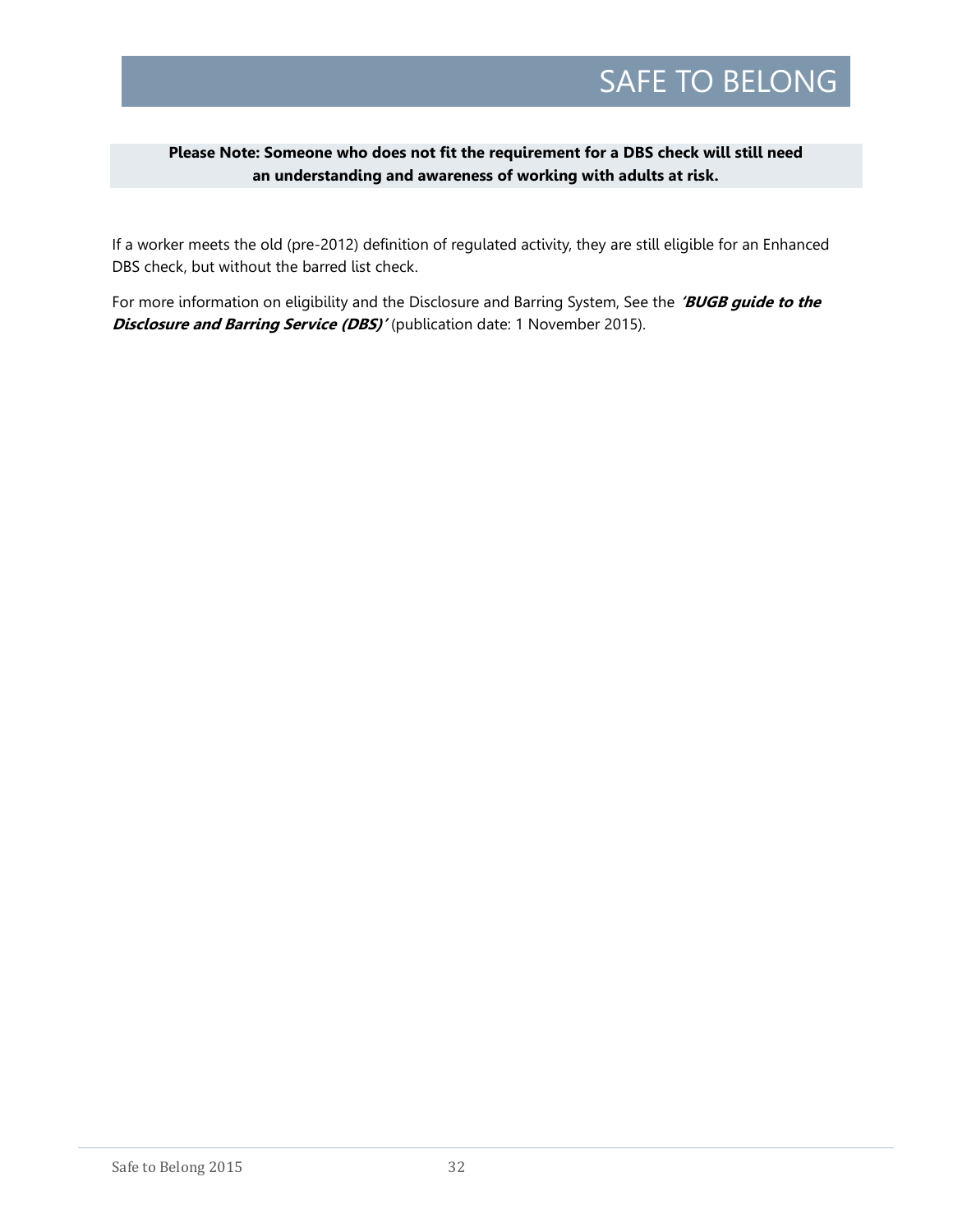# <span id="page-32-0"></span>8 Working with alleged or known offenders

If it becomes known that within our congregation there is an offender or someone against whom a serious allegation has been made, our local association should be contacted without delay. There are several processes which will need to be followed, but each one is dealt with on a case by case basis, and the Association Safeguarding Contact will have the expertise to help our church at each step.

# <span id="page-32-1"></span>8.1 THE PROCESSES

The BU Association Safeguarding Contact will support and advise us through these processes and will have all the information we will need – **please do not attempt to address this issue without contacting them.**

- A small group of people is set up to work with the alleged or known offender. This should include the minister, and it may be an existing church safeguarding group. This group will liaise with the local association and statutory authorities where necessary.
- A risk assessment is carried out to determine the level of risk that the alleged or known offender poses.
- A formal agreement is written and then agreed by the alleged or known offender. This lays out the conditions under which they can attend church services and various other activities organised by the church.
- The formal agreement is reviewed at regular intervals (not less than annually and when circumstances change) by all parties.
- A press statement is prepared and written in advance, where appropriate.

### **It is important that no information about the alleged or known offender or the formal agreement is shared with anyone outside of the small group without the individual's knowledge, and that confidentiality is maintained.**

# <span id="page-32-2"></span>8.2 ALLEGED OR KNOWN OFFENDERS WHO ARE THEMSELVES ADULTS AT RISK

A formal agreement may be quite a daunting process for someone with learning difficulties or a young person, yet having something in place is still necessary. Therefore an alternative may be to arrange a meeting with the individual in question. Here the minister can take the individual though the main elements of a formal agreement (for example, "Someone will sit with you when you are in church, to make sure that everything's okay") in a non-threatening and easy to understand way. It is important that someone present is taking notes throughout the meeting, preferably not the minister or whoever is leading the meeting.

The individual would need to verbally agree to the requirements laid out in the meeting. Rather than signing a formal 'agreement', the individual would instead sign to say that they agree with the minutes or meeting notes, and that they will stick to what has been agreed during the meeting. This will result in the same outcome as a contract, but is a more informal and appropriate approach. The agreed requirements will need to be reviewed regularly to make sure the individual is complying, exactly as a formal agreement would be.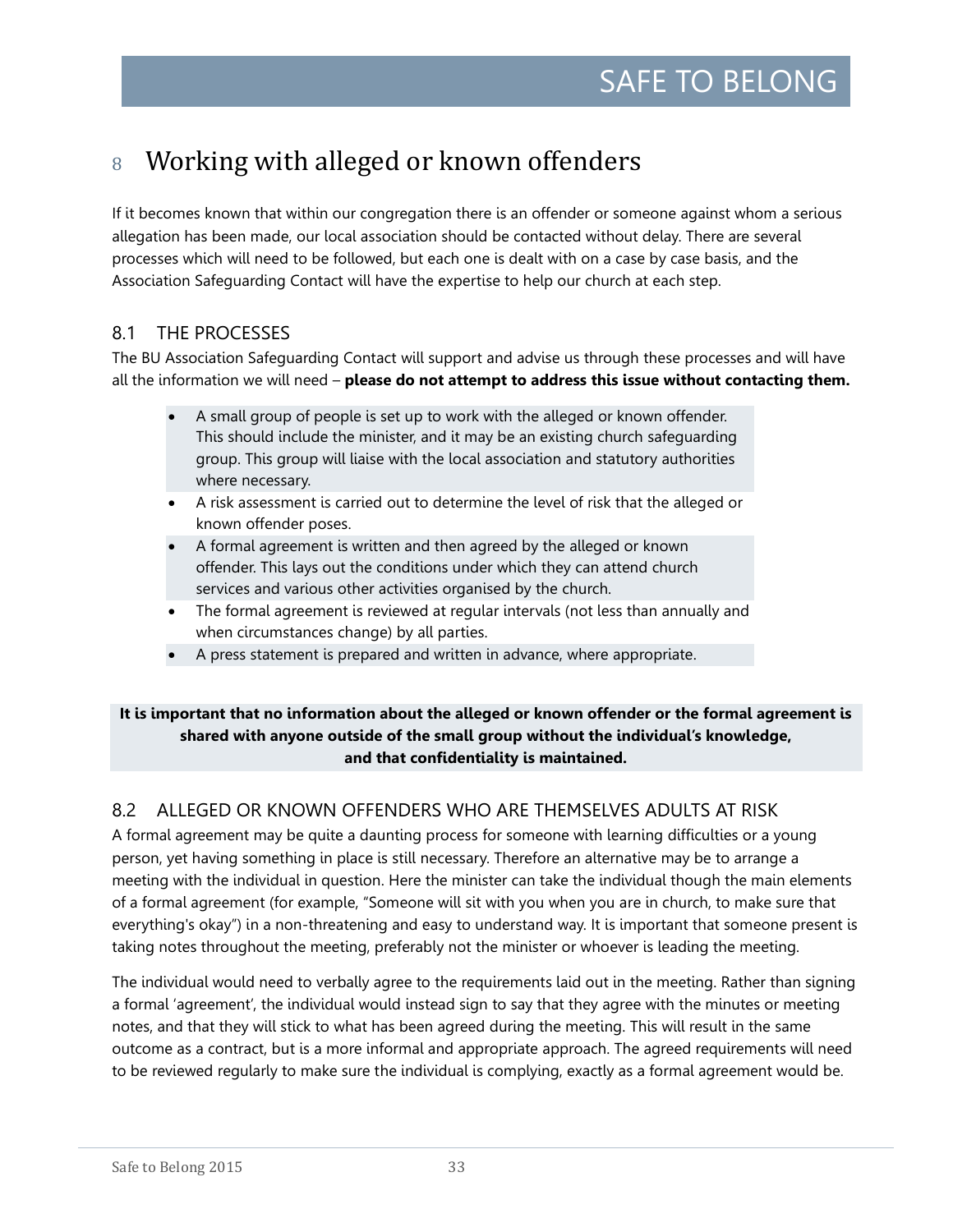## <span id="page-33-0"></span>8.3 PASTORAL SUPPORT FOR ALLEGED OR KNOWN OFFENDERS

Outside of the statutory authorities, the majority of offenders will have little or no support from their family or friends, and there will be no public sympathy for them because of the nature of what they have done. By offering much needed pastoral care and support, the church can play a significant role in the rehabilitation of the offender, and potentially help to minimise and even prevent further offending.

An important aspect of this care and support is the imposition of boundaries or a formal agreement (or equivalent). If the offender truly wants to participate in the life of the church, has an understanding of the extent and damage of their crimes, and is committed to a new life, then they will understand the necessity of the restrictions placed upon them.

Alleged offenders should also be able to access pastoral care and support and a formal agreement (or equivalent) needs to be put in place and reviewed once the outcome of the situation is known.

### <span id="page-33-1"></span>8.4 PASTORAL SUPPORT FOR FAMILIES OF ALLEGED OR KNOWN OFFENDERS

It is worth noting that the families of alleged or known offenders will also be affected by what has happened, and in particular how they are now perceived and treated by the wider community. We have the opportunity to play a vital role in the care and support of families of alleged or known offenders. Our BU Association Safeguarding Contact should be contacted for help and support with this.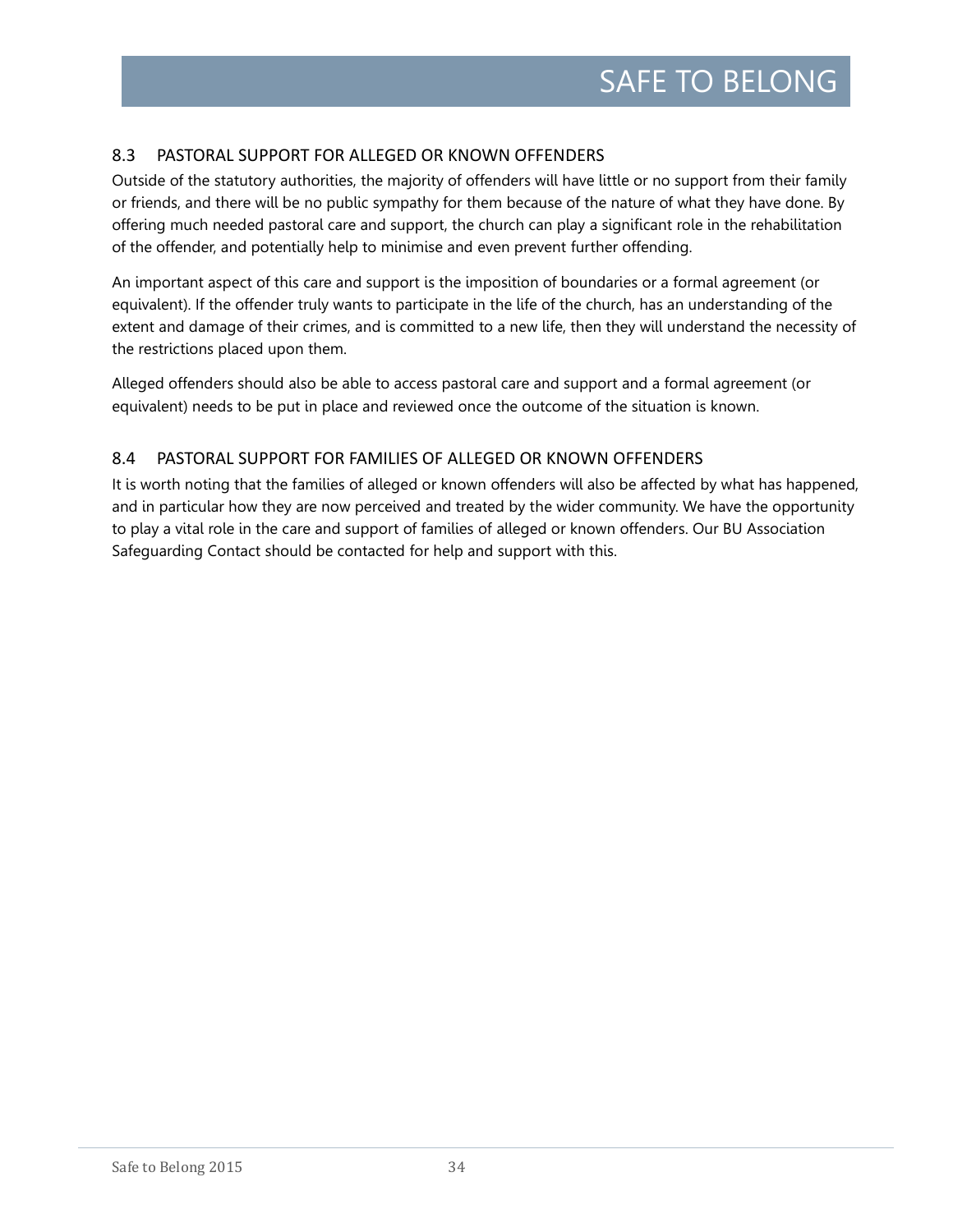# **Appendices:**

- 1. Glossary
- 2. Table of abuse types
- 3. Model policy
- 4. Safeguarding Incident Form
- 5. Useful resources and contacts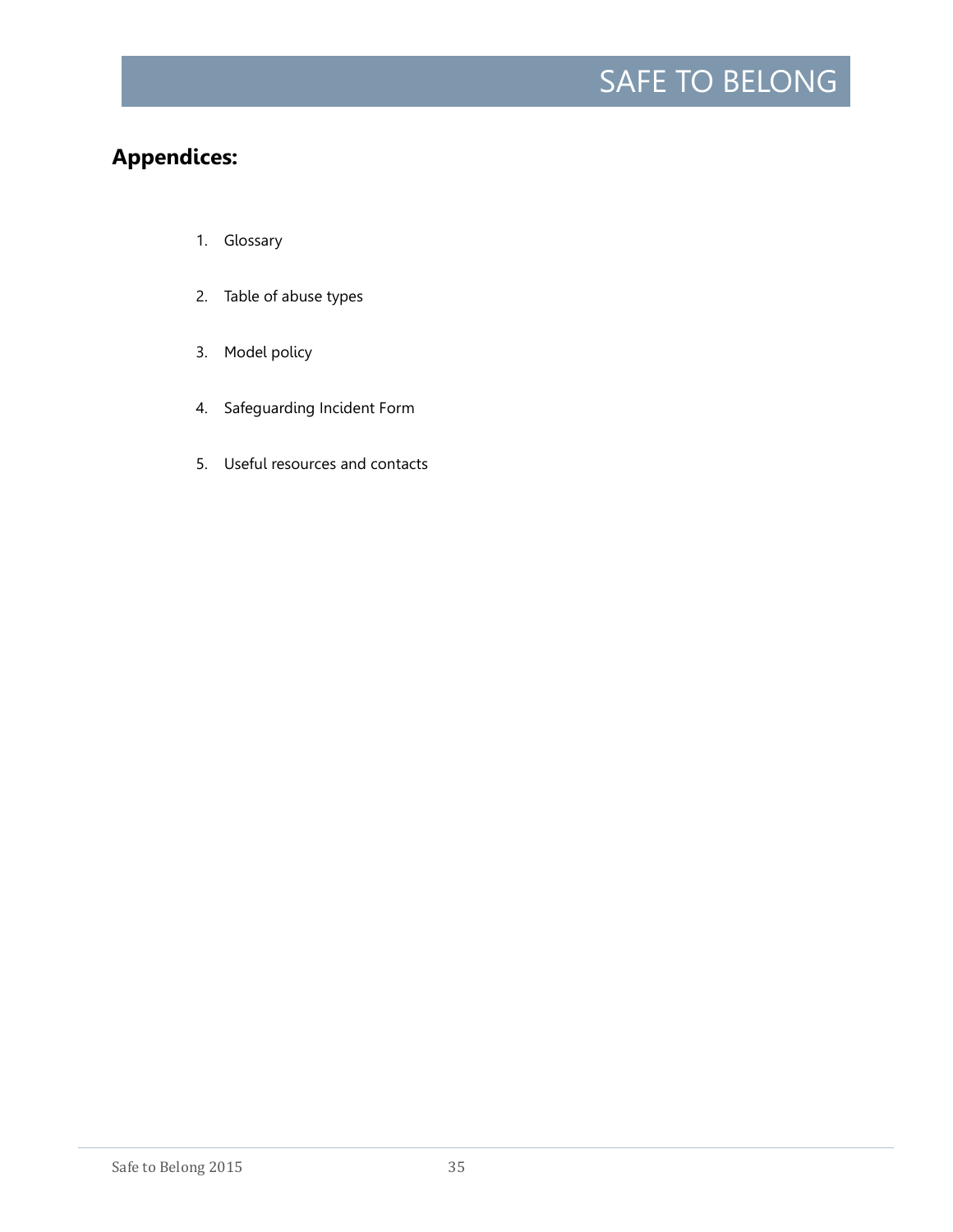### **APPENDIX 1 - GLOSSARY**

#### **Abuse**

The violation of an individual's human and civil rights by another person or persons. It comes from the misuse of power and control that someone has over another.

#### **Abuse of trust**

Abuse of trust is when someone abuses their position of authority or trust against another person, for their own personal gain or gratification. A minister or church worker is seen as holding a position of authority or trust.

#### **Adults at Risk**

Any adult aged 18 or over who due to disability, mental function, age or illness or traumatic circumstances may not be able to take care or protect themselves against the risk of significant harm, abuse, bullying, harassment, mistreatment or exploitation. This may be short term or long term condition.

### **Adult Social Care Services (ASCS)**

Adult Social Care Services are part of our local authority's social services, and they are responsible for assessing for, arranging or providing social or community care for adults. Adult Social Care Services should be contacted if you have a concern about an adult at risk or if you simply need some advice.

### **Appointeeship**

Appointeeship is when the Department for Work and Pensions appoints someone to collect and spend benefits and pensions on behalf of someone who cannot manage their own affairs, because they are mentally incapable or severely disabled.

### **Care Act 2015**

The Care Act 2015 aims to give safeguarding a legal framework for how local authorities and other agencies should protect adults at risk from abuse and neglect.

#### **Carers**

A carer is a person who helps another individual with an impairment with their activities of daily living. They may be paid or unpaid.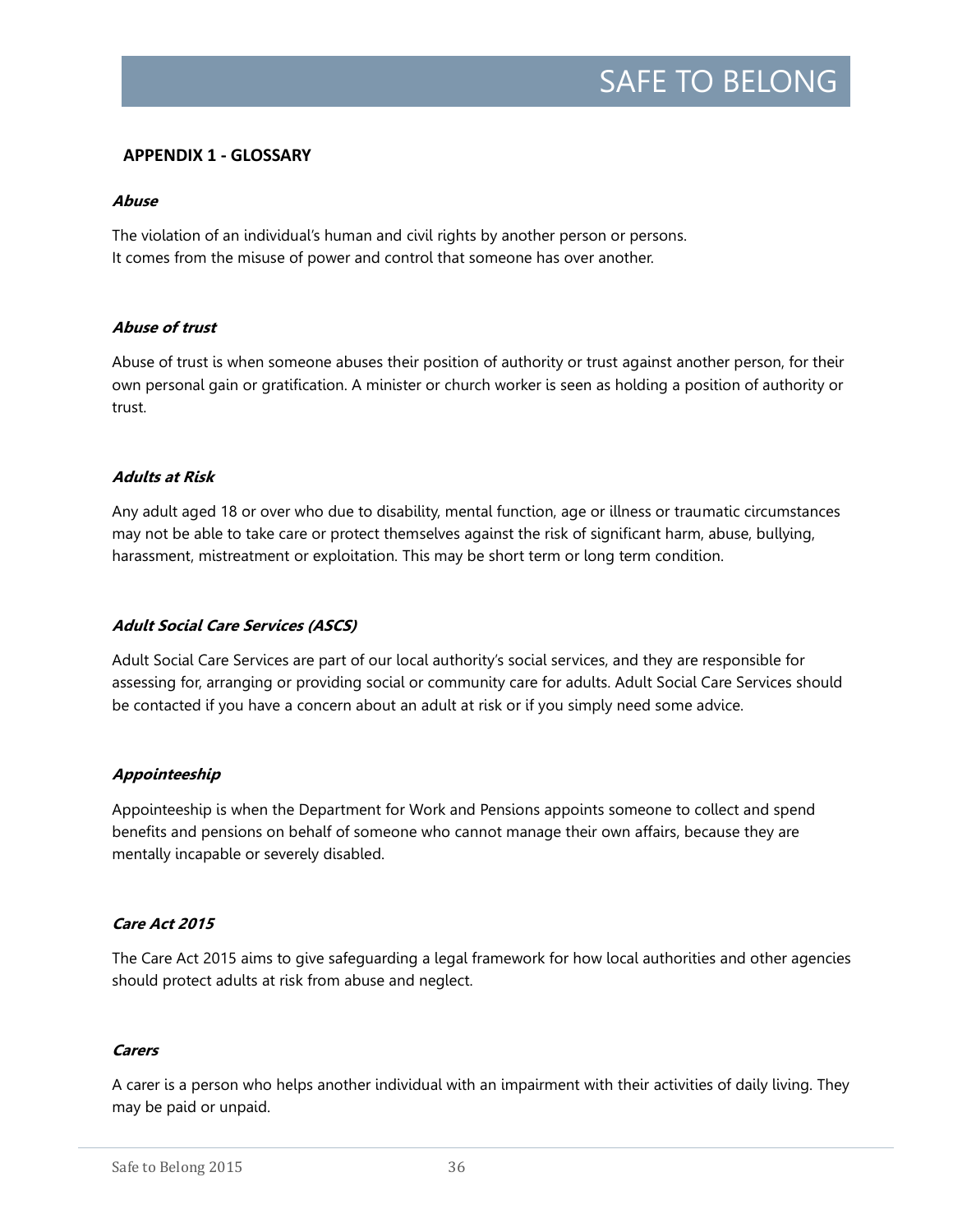### **Contract**

A contact is a formal agreement between the church and someone who poses a risk to others, outlining what they can and cannot do within the church setting. Contracts are usually, although not exclusively, put in place for known or alleged sex offenders.

#### **Disclosure and Barring Service (DBS)**

The Disclosure and Barring Service is a government agency which provides information about employees' and volunteers' criminal record history, so that employers are able to make safer recruitment decisions. They check if an individual has any criminal convictions, if they are barred from working with children or adults at risk and if the police hold any other relevant information about that person.

#### **Good practice**

Good practice is advice and procedures which, when followed and put in place, results in the best way for a church to function whilst enabling all participants to remain safe from harm.

#### **Grooming**

Grooming is when someone takes time to build an emotional connection with a vulnerable person, and potentially also their family and wider community (including the church), in order to gain their trust for the purposes of sexual abuse or exploitation. Grooming can be carried out remotely or in person.

#### **Harm**

The result of mistreatment or abuse.

#### **Human Rights Act 1998**

This act gives further effect in UK law to the European Convention of Human Rights, which aims to protect human rights and fundamental freedoms of all people.

#### **Legal Deputy**

A legal deputy, authorised by the Court of Protection, is responsible for making decisions on behalf of someone who lacks mental capacity. There are 2 types of legal deputy; one with responsibility for property and financial affairs (eg. paying bills, organising a pension) and one with responsibility for personal welfare (eg. making decisions about medical treatment and how someone is looked after).

### **Mental Capacity**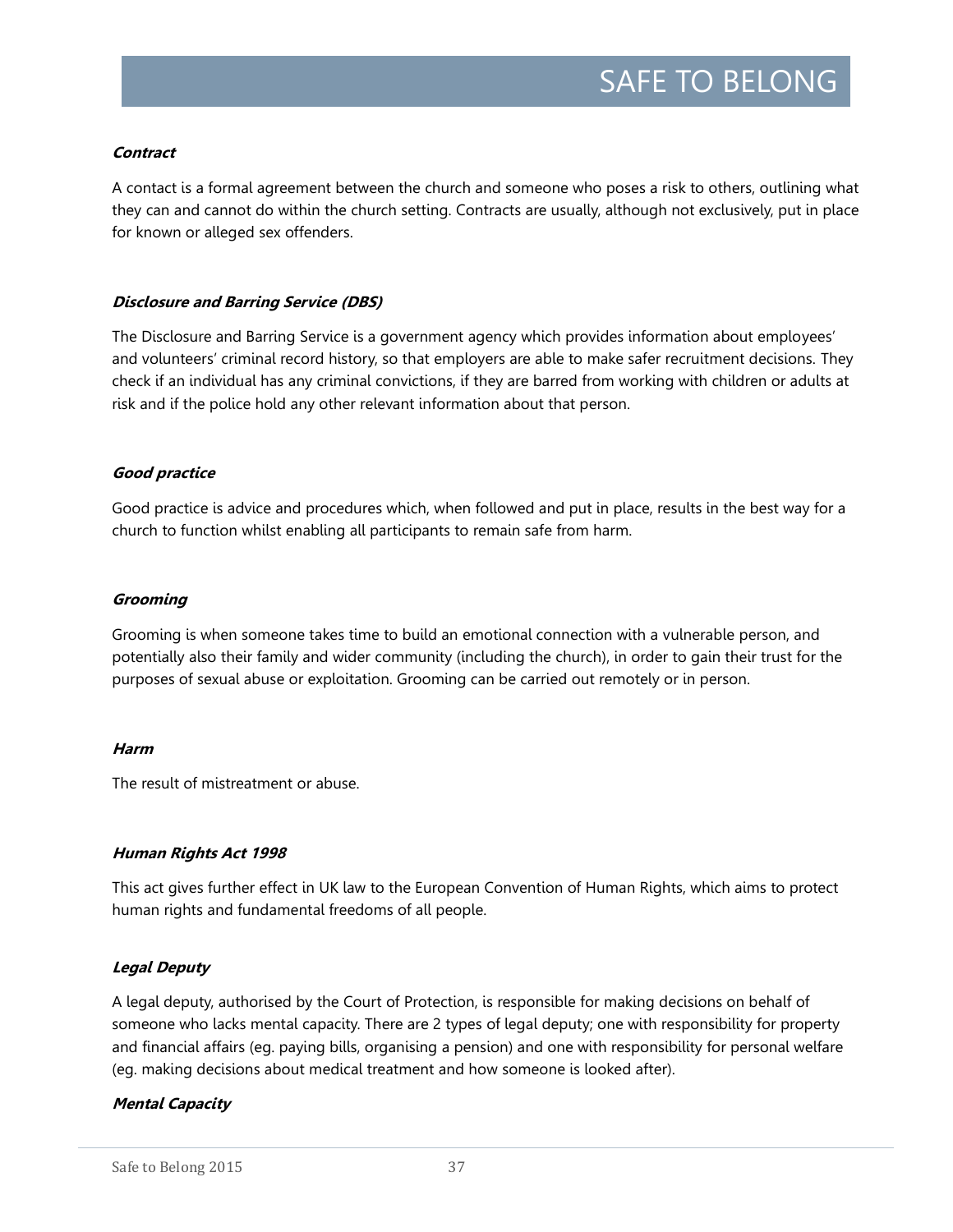Within safeguarding, mental capacity is whether or not someone has the capacity or ability to make decisions about themselves and their safety and well-being.

### **Mental Capacity Act 2005**

The Mental Capacity Act 2005 protects and empowers people who lack the capacity to make decisions for themselves. It does this by providing a framework for making decisions on their behalf, whether the decisions are life-changing events or everyday matters.

### **No Secrets**

Published by the Department of Health in 2000, No Secrets provided a framework for the safeguarding of adults. This included the development and implementation of inter-agency policies and procedures to protect adults at risk, and the recommended structures for local authorities investigating abuse allegations. Although it is now superseded by the Care Act 2015, it still has some useful definitions and information.

### **Power of Attorney**

A Power of Attorney is a legal document whereby one person (the "donor") gives another person (the "attorney") the power to act on their behalf with regard to their property and financial affairs, and/or their health and welfare.

### **Risk Assessment**

Risk assessments within safeguarding examine and measure the levels of risk in allowing known or alleged offenders to take part in different aspects of church life. Please note that risk assessments regarding blemished DBS disclosures should only be carried out by the BUGB Safeguarding team.

### **Safeguarding**

Safeguarding is the protection of adults and children from harm, abuse or neglect.

### **Safeguarding Adults Board (SAB)**

Safeguarding Adults Boards are inter-agency groups with a range of representatives who may include members from different areas within the local statutory authority, carer, disability and advocacy groups as well as health care professionals. Their aim is to promote and develop effective protection systems for adults at risk in their locality.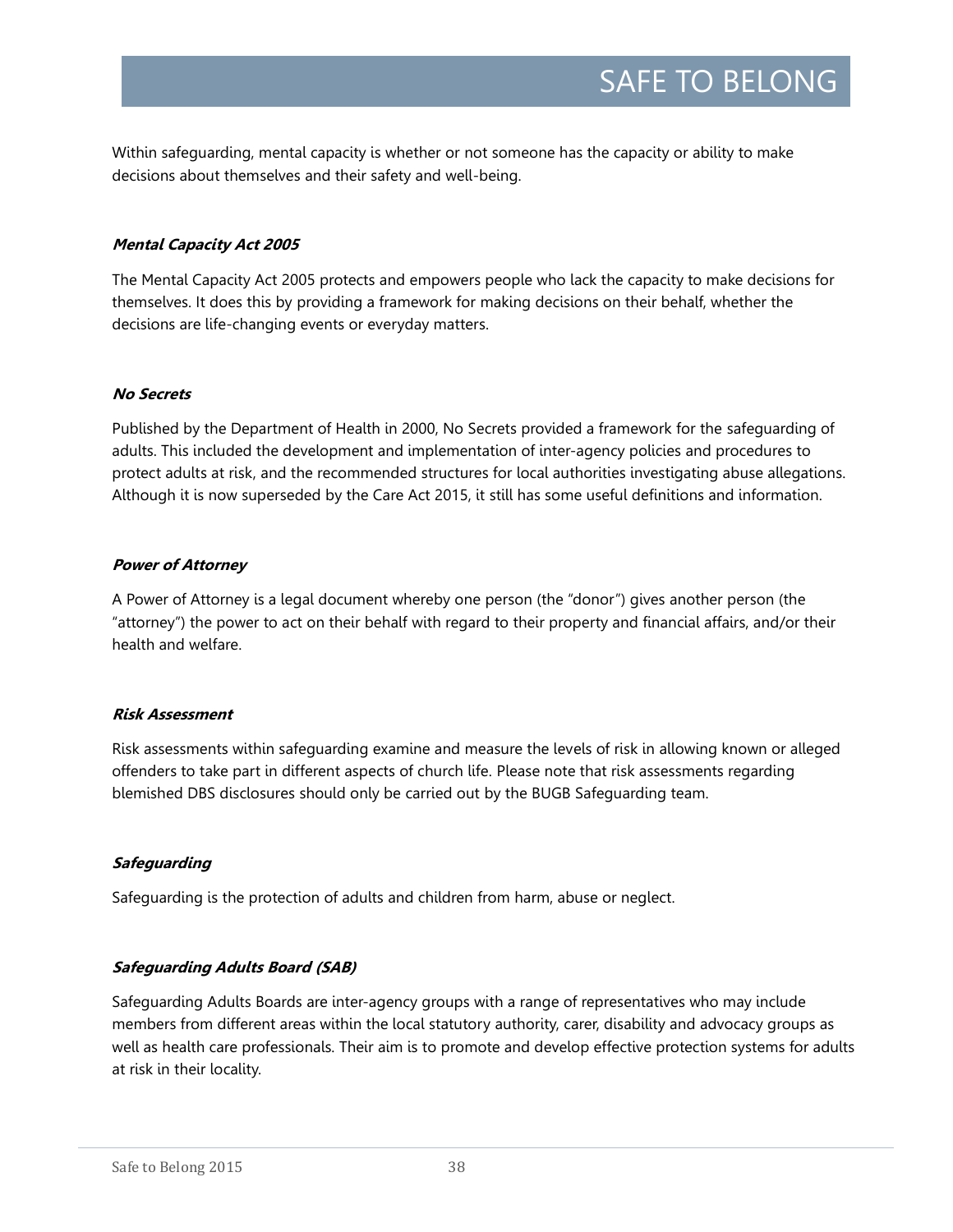# **Appendix 2 - Table of Abuse Types**

| <b>Abuse</b>    | <b>Definition</b>                                    | Includes                                                                                                                                                                                   | Some of the key indicators                                                                                                                                                                                                                                                                                                                                                                                                                                                                                                                                                                                                                                                                                                                                                                                                                                                                                                                                   |
|-----------------|------------------------------------------------------|--------------------------------------------------------------------------------------------------------------------------------------------------------------------------------------------|--------------------------------------------------------------------------------------------------------------------------------------------------------------------------------------------------------------------------------------------------------------------------------------------------------------------------------------------------------------------------------------------------------------------------------------------------------------------------------------------------------------------------------------------------------------------------------------------------------------------------------------------------------------------------------------------------------------------------------------------------------------------------------------------------------------------------------------------------------------------------------------------------------------------------------------------------------------|
|                 |                                                      |                                                                                                                                                                                            | It is important to be aware that there may be<br>many other reasons for any of these indicators in<br>any given situation.                                                                                                                                                                                                                                                                                                                                                                                                                                                                                                                                                                                                                                                                                                                                                                                                                                   |
| <b>Physical</b> | To inflict pain,<br>physical injury or<br>suffering. | Hitting, slapping and beating;<br>Shaking, pinching and<br>pushing;<br>Kicking, burning and hair<br>pulling;<br>Squeezing, suffocating,<br>poisoning and using<br>inappropriate restraint; | Cuts, lacerations, puncture wounds, open<br>$\bullet$<br>wounds, welts;<br>Bruising and discolouration - particularly if<br>$\bullet$<br>there is a lot of bruising of different ages;<br>Black eyes, burns, broken bones and skull<br>$\bullet$<br>fractures;<br>If the person is seen to have injuries that<br>$\bullet$<br>recur or are in the same place on more than<br>one occasion or are without plausible<br>explanation;<br>Any injury that has not been properly cared<br>$\bullet$<br>for;<br>Poor skin condition or poor skin hygiene;<br>$\bullet$<br>Loss of hair, loss of weight and change of<br>$\bullet$<br>appetite;<br>Insomnia or unexplained behaviour,<br>$\bullet$<br>fearfulness, unexplained paranoia, anxiety;<br>Person flinches at physical contact and/or<br>$\bullet$<br>keeps fully covered, even in hot weather;<br>Person appears frightened or subdued in the<br>$\bullet$<br>presence of a particular person or people; |

These definitions of abuse have been compiled from a range of sources.

| <b>Abuse</b>     | <b>Definition</b>                                                                                                                         | Includes                                                                                                                                                                                                                                                                                         | Some of the key indicators<br>It is important to be aware that there may be<br>many other reasons for any of these indicators in<br>any given situation.                                                                                                                                                                                                                                                                                |
|------------------|-------------------------------------------------------------------------------------------------------------------------------------------|--------------------------------------------------------------------------------------------------------------------------------------------------------------------------------------------------------------------------------------------------------------------------------------------------|-----------------------------------------------------------------------------------------------------------------------------------------------------------------------------------------------------------------------------------------------------------------------------------------------------------------------------------------------------------------------------------------------------------------------------------------|
| <b>Emotional</b> | The use of threats,<br>fear or power<br>gained by another<br>adult's position, to<br>invalidate the<br>person's<br>independent<br>wishes. | Mocking, coercing, threatening<br>or controlling behaviour;<br>Bullying, intimidation,<br>harassment or humiliation;<br>The lack of privacy or choice,<br>denial of dignity, deprivation<br>of social contact or deliberate<br>isolation;<br>Making someone feel<br>worthless, a lack of love or | Changes in mood, attitude and behaviour;<br>٠<br>Becoming quiet or withdrawn or conversely<br>$\bullet$<br>becoming aggressive or angry for no<br>apparent reason;<br>Denial and hesitation to talk openly;<br>$\bullet$<br>Excessive fear or anxiety;<br>$\bullet$<br>Changes in sleep pattern;<br>$\bullet$<br>Loss of appetite;<br>$\bullet$<br>Helplessness or passivity;<br>$\bullet$<br>Confusion or disorientation;<br>$\bullet$ |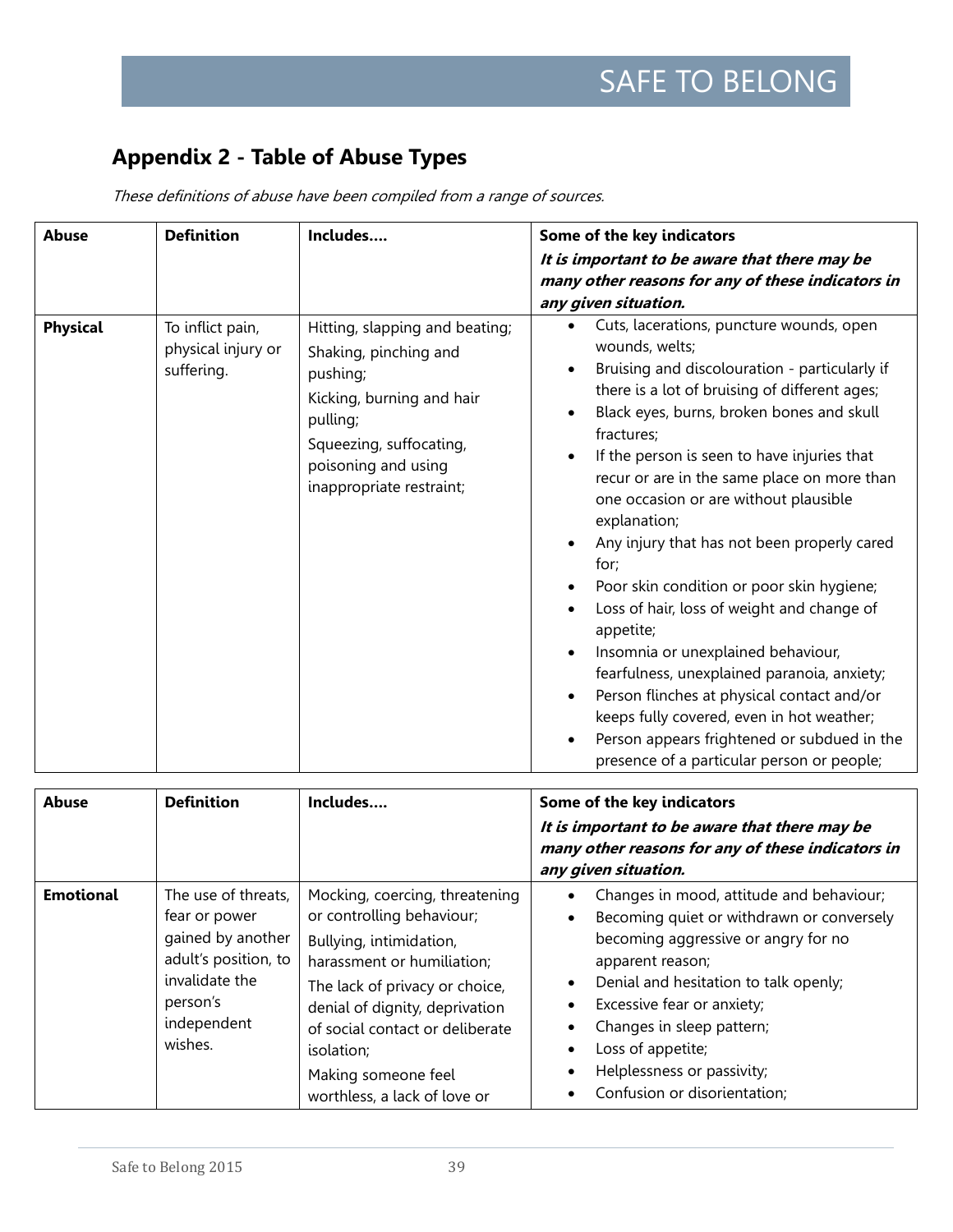| Such behaviour<br>can create very<br>real emotional<br>and psychological | affection or ignoring the<br>person; | Implausible stories;<br>Low self-esteem;<br>$\bullet$<br>Unclear or confused feelings towards an<br>$\bullet$<br>individual; |
|--------------------------------------------------------------------------|--------------------------------------|------------------------------------------------------------------------------------------------------------------------------|
| stress.<br>All forms of abuse                                            |                                      | Psychological abuse may well be indicative of other<br>forms of abuse.                                                       |
| have an<br>emotional<br>component.                                       |                                      | Such signs may also be seen in those who are<br>physically or sexually abused                                                |

| <b>Abuse</b>  | <b>Definition</b>                                                                                                                                                                                            | Includes                                                                                                                                                                                                                                                                                                                                                                                                                                                                                                                                                                                                | Some of the key indicators<br>It is important to be aware that there may be<br>many other reasons for any of these indicators in<br>any given situation.                                                                                                                                                                                                                                                                                                                                                                                                                                                                                                                                             |
|---------------|--------------------------------------------------------------------------------------------------------------------------------------------------------------------------------------------------------------|---------------------------------------------------------------------------------------------------------------------------------------------------------------------------------------------------------------------------------------------------------------------------------------------------------------------------------------------------------------------------------------------------------------------------------------------------------------------------------------------------------------------------------------------------------------------------------------------------------|------------------------------------------------------------------------------------------------------------------------------------------------------------------------------------------------------------------------------------------------------------------------------------------------------------------------------------------------------------------------------------------------------------------------------------------------------------------------------------------------------------------------------------------------------------------------------------------------------------------------------------------------------------------------------------------------------|
| <b>Sexual</b> | Any non-<br>consenting sexual<br>act or behaviour.<br>No one should<br>enter a sexual<br>relationship with<br>someone for<br>whom they have<br>pastoral<br>responsibility or<br>hold a position of<br>trust. | Rape, sexual assault or sexual<br>acts to which the person has<br>not consented, could not<br>consent or was pressurised<br>into consenting;<br>Indecent assault, incest, being<br>forced to touch another<br>person in a sexual manner<br>without consent;<br>Making sexual remarks,<br>suggestions and teasing;<br>Indecent exposure, being<br>forced to watch pornographic<br>material or sexual acts;<br>Enforced or coerced nakedness<br>or inappropriate photography<br>of a person in sexually explicit<br>ways;<br>Being spied on while a person<br>is undertaking personal care<br>activities; | <b>Emotional distress;</b><br>Mood changes;<br>$\bullet$<br>Expressions of feelings of guilt or shame;<br>$\bullet$<br>Itching, soreness, bruises or lacerations;<br>$\bullet$<br>Bruises around the breasts or genital areas;<br>$\bullet$<br>Difficulty in walking or sitting;<br>$\bullet$<br>Unexplained vaginal or anal bleeding;<br>$\bullet$<br>Unexplained venereal disease or genital<br>infections;<br>Disturbed sleep patterns;<br>Torn, stained or bloody underclothing;<br>Significant changes in sexual behaviour or<br>outlook;<br>Preoccupation with anything sexual;<br>A woman who lacks the mental capacity to<br>$\bullet$<br>consent to sexual intercourse becomes<br>pregnant; |
| <b>Abuse</b>  | <b>Definition</b>                                                                                                                                                                                            | Includes                                                                                                                                                                                                                                                                                                                                                                                                                                                                                                                                                                                                | Some of the key indicators                                                                                                                                                                                                                                                                                                                                                                                                                                                                                                                                                                                                                                                                           |

| Abuse | Definition | Includes | Some of the key indicators                        |
|-------|------------|----------|---------------------------------------------------|
|       |            |          | It is important to be aware that there may be     |
|       |            |          | many other reasons for any of these indicators in |
|       |            |          | any given situation.                              |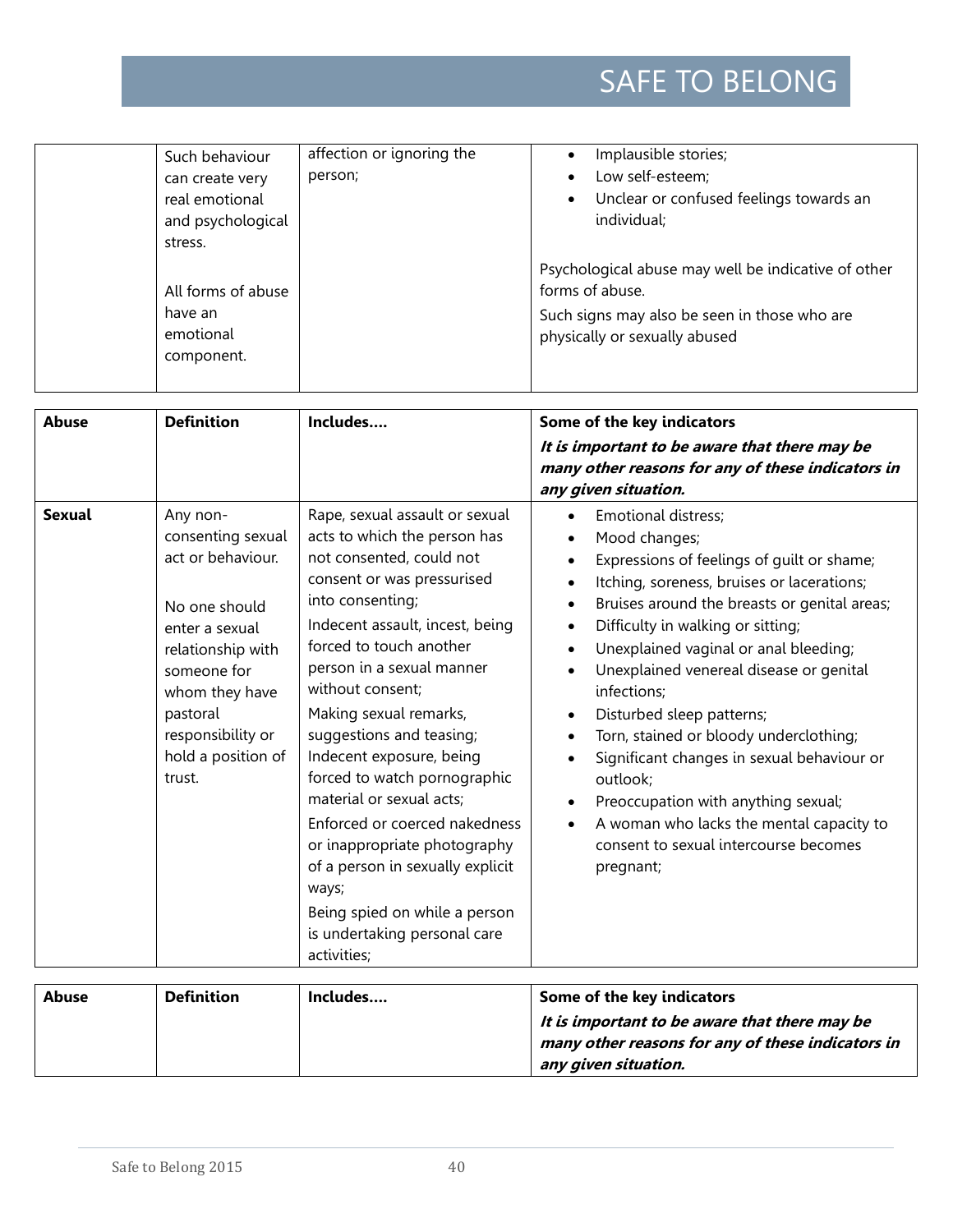| <b>Neglect</b> | A person's<br>wellbeing is<br>impaired and<br>their care needs                                                                      | Failing to provide access to<br>appropriate health, social care<br>or education services;<br>Ignoring medical or physical                                                                                                                                                                                                                                                                                                                                                                                                                                                           | Person looking unkempt or dirty and has<br>$\bullet$<br>poor personal hygiene;<br>Person is malnourished, has sudden or<br>$\bullet$<br>continuous weight loss and is dehydrated;                                                                                                                                                                                                                                                                                                                                                                                                                                                                                                                                                                                                                                                                                                                    |
|----------------|-------------------------------------------------------------------------------------------------------------------------------------|-------------------------------------------------------------------------------------------------------------------------------------------------------------------------------------------------------------------------------------------------------------------------------------------------------------------------------------------------------------------------------------------------------------------------------------------------------------------------------------------------------------------------------------------------------------------------------------|------------------------------------------------------------------------------------------------------------------------------------------------------------------------------------------------------------------------------------------------------------------------------------------------------------------------------------------------------------------------------------------------------------------------------------------------------------------------------------------------------------------------------------------------------------------------------------------------------------------------------------------------------------------------------------------------------------------------------------------------------------------------------------------------------------------------------------------------------------------------------------------------------|
|                | are not met.<br>Neglect can be<br>deliberate or can<br>occur as a result<br>of not<br>understanding<br>what someone's<br>needs are. | care needs, including not<br>giving someone proper food<br>or assistance with eating or<br>drinking;<br>Failing to intervene in<br>behaviour which is dangerous<br>to the adult (particularly when<br>the person lacks the mental<br>capacity to assess the risks to<br>themselves or to others);<br>Failing to provide a warm, safe<br>and comfortable environment.<br>Deliberately withholding aids,<br>such as walking sticks or<br>hearing aids.<br>Denying social, religious or<br>cultural contacts, or denying<br>contact with the family;<br>Leaving alone or unsupervised; | Person is dressed inappropriately for the<br>$\bullet$<br>weather conditions;<br>Dirt, urine or faecal smells in a person's<br>$\bullet$<br>environment;<br>Home environment does not meet basic<br>$\bullet$<br>needs (for example not heating or lighting)<br>Health and safety hazards in the living<br>$\bullet$<br>environment;<br>Untreated medical conditions, pressure sores,<br>$\bullet$<br>rashes, lice on the person;<br>Depression;<br>$\bullet$<br>Person and / or carer have inconsistent or<br>$\bullet$<br>reluctant contact with Heath and Social<br>Services;<br>Callers / visitors are refused access to the<br>$\bullet$<br>person;<br>Prolonged isolation or lack of stimulation;<br>$\bullet$<br>Person who is not able to look after<br>themselves is left unattended and so put at<br>risk;<br>Not being helped to the toilet when<br>$\bullet$<br>assistance is requested; |

| <b>Abuse</b>     | <b>Definition</b>                                                                                                   | Includes                                                                                                                                                                                                                                                                                                                    | Some of the key indicators<br>It is important to be aware that there may be<br>many other reasons for any of these indicators in<br>any given situation.                                                                                                                                                                                                                                                                                                                                                                                        |
|------------------|---------------------------------------------------------------------------------------------------------------------|-----------------------------------------------------------------------------------------------------------------------------------------------------------------------------------------------------------------------------------------------------------------------------------------------------------------------------|-------------------------------------------------------------------------------------------------------------------------------------------------------------------------------------------------------------------------------------------------------------------------------------------------------------------------------------------------------------------------------------------------------------------------------------------------------------------------------------------------------------------------------------------------|
| <b>Financial</b> | The inappropriate<br>use,<br>misappropriation,<br>embezzlement or<br>theft of money,<br>property or<br>possessions. | Theft, fraud or embezzlement<br>of monies, benefits or goods;<br>Exploitation or profiteering;<br>Applying pressure in<br>connection with wills, property<br>or inheritance, or financial<br>transactions;<br>The abuse of influence, power<br>or friendship to persuade a<br>person to make gifts or change<br>their will; | Unexplained loss of money;<br>Missing personal belongings such as art,<br>$\bullet$<br>jewellery and silverware;<br>Deterioration in standard of living, not<br>$\bullet$<br>having as much money as usual to pay for<br>shopping or regular outings;<br>Inability to pay bills, getting into debt;<br>$\bullet$<br>Sudden changes in a person's finances;<br>Person unable to access their own money or<br>$\bullet$<br>check their own accounts;<br>Cheques being signed or cashed by other<br>$\bullet$<br>people without someone's consent; |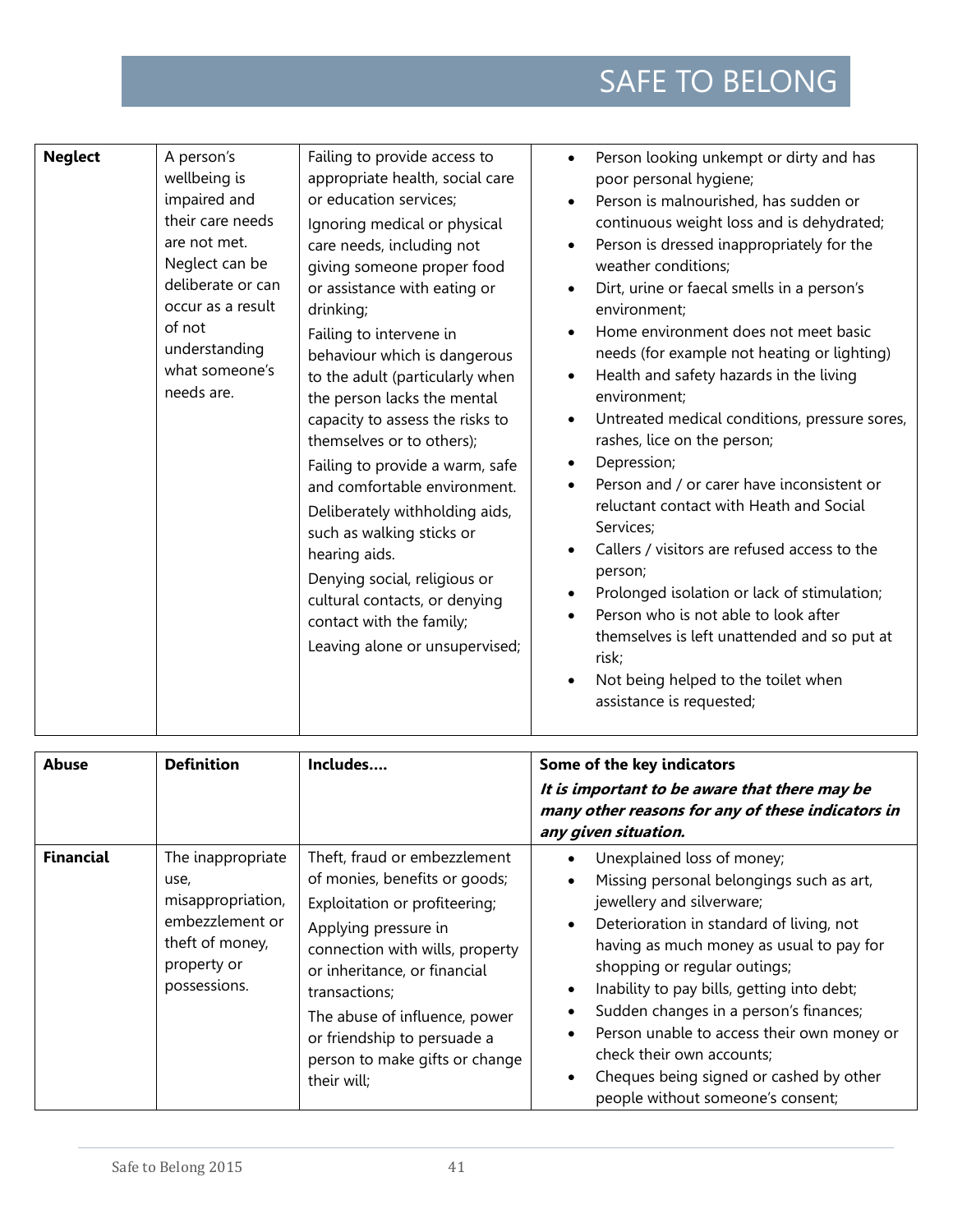|              |                   | Being charged excessive<br>amounts for services such as<br>minor building works on a<br>property; | Recent acquaintances expressing sudden or<br>$\bullet$<br>disproportionate interest in the person and<br>their money;<br>Reluctance on the part of the family, friends<br>$\bullet$<br>or the person controlling the person's funds<br>to pay for necessary food, clothes or other<br>items;<br>Recent changes of deeds / title of home;<br>$\bullet$<br>Inappropriate granting and / or use of Power<br>of Attorney;<br>Sudden change or creation of a will to<br>$\bullet$<br>benefit and individual significantly; |
|--------------|-------------------|---------------------------------------------------------------------------------------------------|-----------------------------------------------------------------------------------------------------------------------------------------------------------------------------------------------------------------------------------------------------------------------------------------------------------------------------------------------------------------------------------------------------------------------------------------------------------------------------------------------------------------------|
| <b>Abuse</b> | <b>Definition</b> | Includes                                                                                          | Some of the key indicators                                                                                                                                                                                                                                                                                                                                                                                                                                                                                            |

|           |                                                                                                                                                                                                                                                                                                                                                                  |                                                                                                                                                                                                                                                                                                                                                                                                                                                                                                                                                                                                                                                                                                                                                           | It is important to be aware that there may be<br>many other reasons for any of these indicators in<br>any given situation.                                                                                                                                                                                                                                                                                                                                                       |
|-----------|------------------------------------------------------------------------------------------------------------------------------------------------------------------------------------------------------------------------------------------------------------------------------------------------------------------------------------------------------------------|-----------------------------------------------------------------------------------------------------------------------------------------------------------------------------------------------------------------------------------------------------------------------------------------------------------------------------------------------------------------------------------------------------------------------------------------------------------------------------------------------------------------------------------------------------------------------------------------------------------------------------------------------------------------------------------------------------------------------------------------------------------|----------------------------------------------------------------------------------------------------------------------------------------------------------------------------------------------------------------------------------------------------------------------------------------------------------------------------------------------------------------------------------------------------------------------------------------------------------------------------------|
| Spiritual | The inappropriate<br>use of religious<br>belief or practice;<br>coercion and<br>control of one<br>individual by<br>another in a<br>spiritual context;<br>the abuse of trust<br>by someone in a<br>position of<br>spiritual authority<br>(such as a<br>minister).<br>The person<br>experiences<br>spiritual abuse as<br>a deeply<br>emotional<br>personal attack. | Forcing religious ideas or<br>practices onto people,<br>particular those who may be<br>vulnerable to such practices;<br>Extreme pastoral interference<br>in personal matters - reducing<br>individual choice and<br>responsibility;<br>The misuse of scripture or<br>power to control behaviour<br>and pressure to conform;<br>The requirement of obedience<br>to the abuser, or the<br>suggestion that the abuser has<br>a "divine" position;<br>Intrusive healing and<br>deliverance ministries, which<br>may result in people<br>experiencing emotional,<br>physical or sexual harm;<br>The denial of the right of faith<br>or opportunity to grow in the<br>knowledge and love of God;<br>Exclusion of people to the full<br>range of church life (no | It is often difficult for churches to identify spiritual<br>abuse because its definition may be more an issue of<br>personal interpretation of common practices in the<br>church or denomination.<br>Pastoral practices that 'force' people into<br>$\bullet$<br>accepting religious values or ideas;<br>Confusion, and uncertainty of who, what or<br>$\bullet$<br>why they believe any more;<br>Deeply scarred - emotionally, psychologically<br>$\bullet$<br>and spiritually; |
|           |                                                                                                                                                                                                                                                                                                                                                                  | arrangements for gluten-free<br>wafers or non-alcoholic wine                                                                                                                                                                                                                                                                                                                                                                                                                                                                                                                                                                                                                                                                                              |                                                                                                                                                                                                                                                                                                                                                                                                                                                                                  |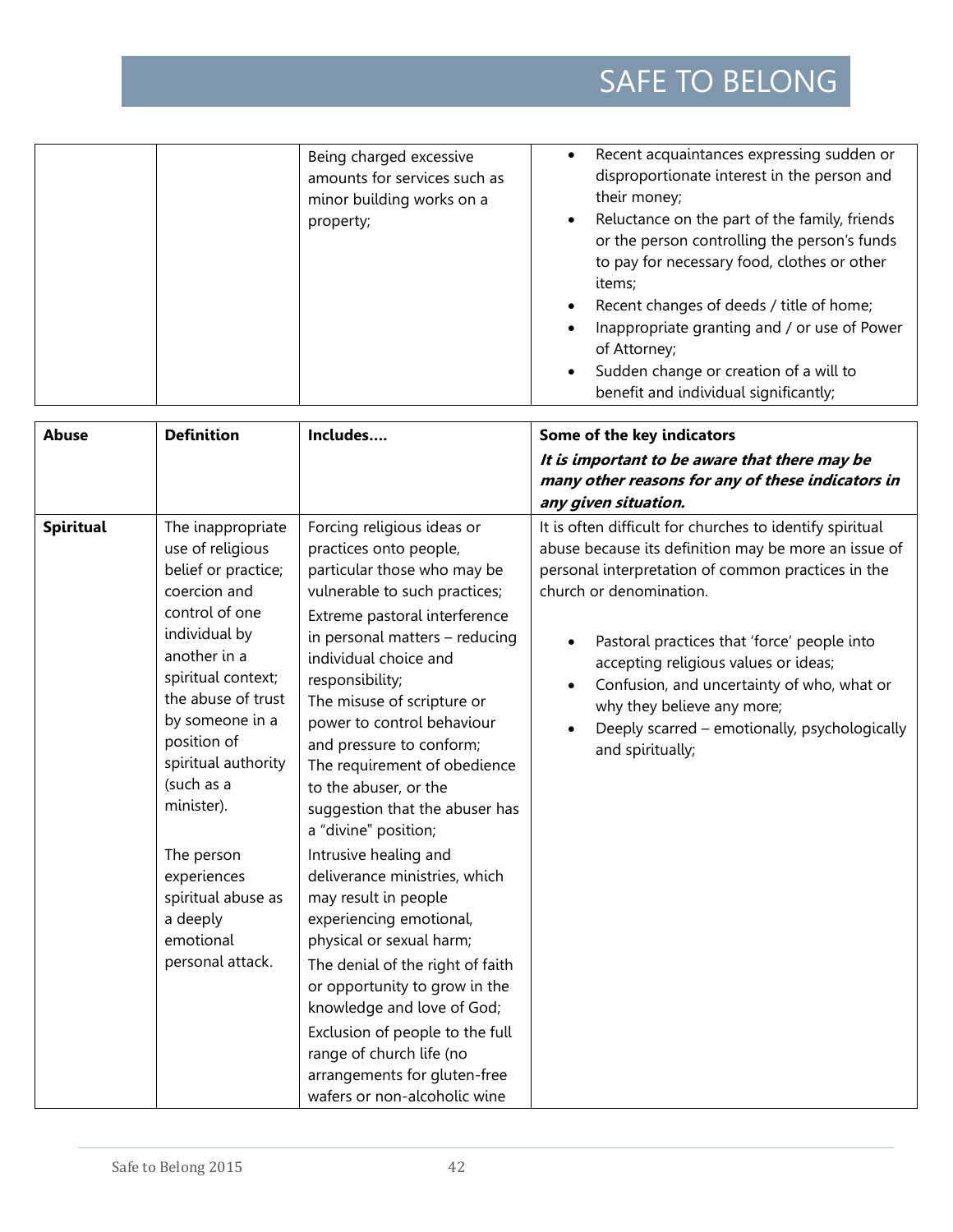|  | at Communion, or fear of    |  |
|--|-----------------------------|--|
|  | involving those who are HIV |  |
|  | positive);                  |  |

| <b>Abuse</b>          | <b>Definition</b>                                                                                                                                           | Includes                                                                                                                                                                                                                                                                            | Some of the key indicators<br>It is important to be aware that there may be<br>many other reasons for any of these indicators in<br>any given situation.                                                                                                                                         |
|-----------------------|-------------------------------------------------------------------------------------------------------------------------------------------------------------|-------------------------------------------------------------------------------------------------------------------------------------------------------------------------------------------------------------------------------------------------------------------------------------|--------------------------------------------------------------------------------------------------------------------------------------------------------------------------------------------------------------------------------------------------------------------------------------------------|
| <b>Discriminatory</b> | The inappropriate<br>treatment of a<br>person because of<br>their age, gender,<br>race, religion,<br>cultural<br>background,<br>sexuality or<br>disability. | Ageist, racist, sexist, or abuse<br>based on a person's disability;<br>Abuse linked to a person's<br>sexuality;<br>Harassment, slurs or similar<br>treatment;<br>Withholding services without<br>proper justification, or lack of<br>disabled access to services and<br>activities. | Low self-esteem;<br>$\bullet$<br>Withdrawn;<br>$\bullet$<br>Anger;<br>٠<br>Person puts themselves down in terms of<br>$\bullet$<br>their gender, sexuality or disability;<br>Abuse may be observed in conversations or<br>$\bullet$<br>reports by the person of how they perceive<br>themselves. |

| <b>Abuse</b>         | <b>Definition</b>                                                                                                                                                                                                                                                                                                                                              | Includes                                                                                                                                                                                                                                                                                                                  | Some of the key indicators<br>It is important to be aware that there may be<br>many other reasons for any of these indicators in<br>any given situation.                                                                                                                                                                                                                                                                                                                          |
|----------------------|----------------------------------------------------------------------------------------------------------------------------------------------------------------------------------------------------------------------------------------------------------------------------------------------------------------------------------------------------------------|---------------------------------------------------------------------------------------------------------------------------------------------------------------------------------------------------------------------------------------------------------------------------------------------------------------------------|-----------------------------------------------------------------------------------------------------------------------------------------------------------------------------------------------------------------------------------------------------------------------------------------------------------------------------------------------------------------------------------------------------------------------------------------------------------------------------------|
| <b>Institutional</b> | The mistreatment<br>or abuse of an<br>adult by a regime<br>or individuals<br>within an<br>institution. It can<br>occur through<br>repeated acts of<br>poor or<br>inadequate care<br>and neglect, or<br>poor professional<br>practice or ill-<br>treatment.<br>The church as an<br>institution is not<br>exempt from<br>perpetrating<br>institutional<br>abuse. | The inability of an institution<br>to safeguard people from<br>emotional or even physical<br>harm and neglect;<br>Having fixed rules and routines<br>by which people are<br>controlled;<br>People prevented from doing<br>things that are their rights;<br>No access to personal<br>possessions or personal<br>allowance; | Being routinely referred to in a<br>condescending fashion;<br>Disrespectful language and attitudes;<br>Being spoken to or treated like a child;<br>A person's privacy and dignity is routinely<br>compromised;<br>Failure to recognise the individuality of<br>$\bullet$<br>people and applying a 'one size fits all'<br>approach to support;<br>No evidence of support services care plans<br>that focus on the individual's needs;<br>Premises that are regularly understaffed; |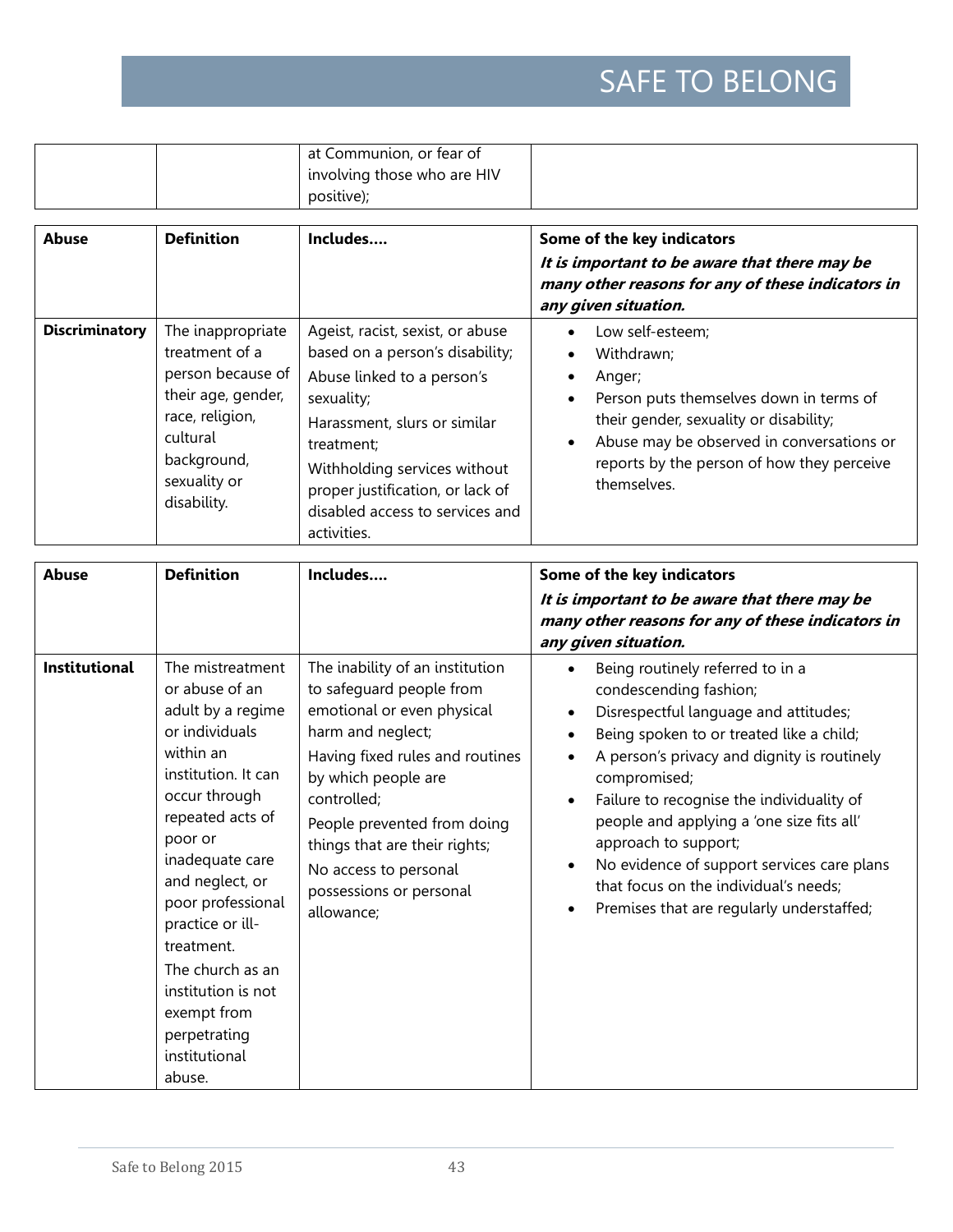# **Appendix 3 - Model Policy on the Protection of Adults at Risk**

This is a suggested model policy that our church has adopted

| <b>PROTECTION OF ADULTS AT RISK POLICY</b>                                                                                                                                                                                                                                                                                                                         |              |
|--------------------------------------------------------------------------------------------------------------------------------------------------------------------------------------------------------------------------------------------------------------------------------------------------------------------------------------------------------------------|--------------|
| This statement was adopted at a church meeting held on __________________________                                                                                                                                                                                                                                                                                  |              |
| It will be presented each year to a church meeting held in the month of ________________________________ where<br>progress in putting it into practice will be reviewed.                                                                                                                                                                                           |              |
| 1. As members of this church we commit ourselves to the safeguarding of adults at risk and ensuring<br>their well-being in the life of this church.                                                                                                                                                                                                                |              |
| It is the responsibility of each of us to do our best to prevent the physical, emotional, sexual,<br>2.<br>financial and spiritual abuse of adults at risk and to report any such abuse that we discover or<br>suspect.                                                                                                                                            |              |
| We are dedicated to providing pastoral care and support to those who have experienced abuse.<br>3.<br>We undertake to exercise proper care in the appointment and selection of those who will work with<br>4.<br>adults at risk.                                                                                                                                   |              |
| The church is committed to supporting, resourcing and training those who undertake this work.<br>5.<br>The church adopts the guidelines of the Baptist Union of Great Britain, outlined in Safe to Belong.<br>6.<br>Each person who works with adults at risk will agree to abide by these recommendations and the<br>7.<br>guidelines established by this church. |              |
| The Designated Person) for Safeguarding at this church are responsible for representing the concerns and<br>views of adults at risk at our meetings and to outside bodies. They also are the person(s) to contact for any<br>concerns or questions regarding protecting adults at risk. Their details are:                                                         |              |
|                                                                                                                                                                                                                                                                                                                                                                    | PHOTO        |
|                                                                                                                                                                                                                                                                                                                                                                    |              |
|                                                                                                                                                                                                                                                                                                                                                                    |              |
|                                                                                                                                                                                                                                                                                                                                                                    | <b>PHOTO</b> |
| Please note: If an adult is in imminent danger of harm, you should contact<br>the police or emergency services without delay on 999.                                                                                                                                                                                                                               |              |
| Signed:                                                                                                                                                                                                                                                                                                                                                            |              |
|                                                                                                                                                                                                                                                                                                                                                                    |              |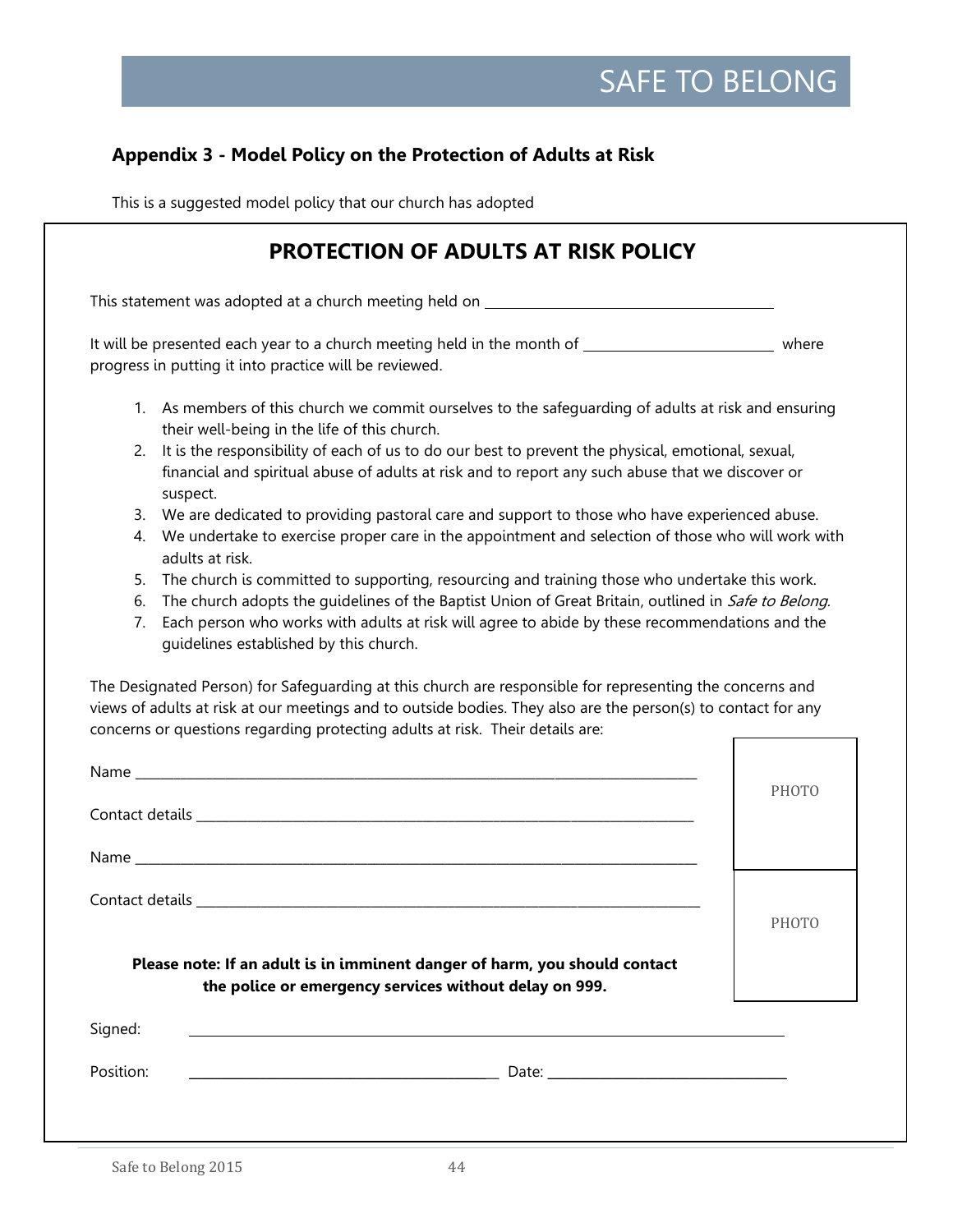# **Appendix 4 - Safeguarding Incident Form**

Please see the following three pages for the Safeguarding Incident Form.

This form is to be completed with the Designated Person for Safeguarding within 24 hours of any disclosure being made or concern raised.

This document can be downloaded and printed as many times as is necessary. Our Designated Person for Safeguarding has some blank forms at the ready which will be available from the church office. If it is decide to complete an electronic copy of the form, each box will expand automatically to accommodate your comments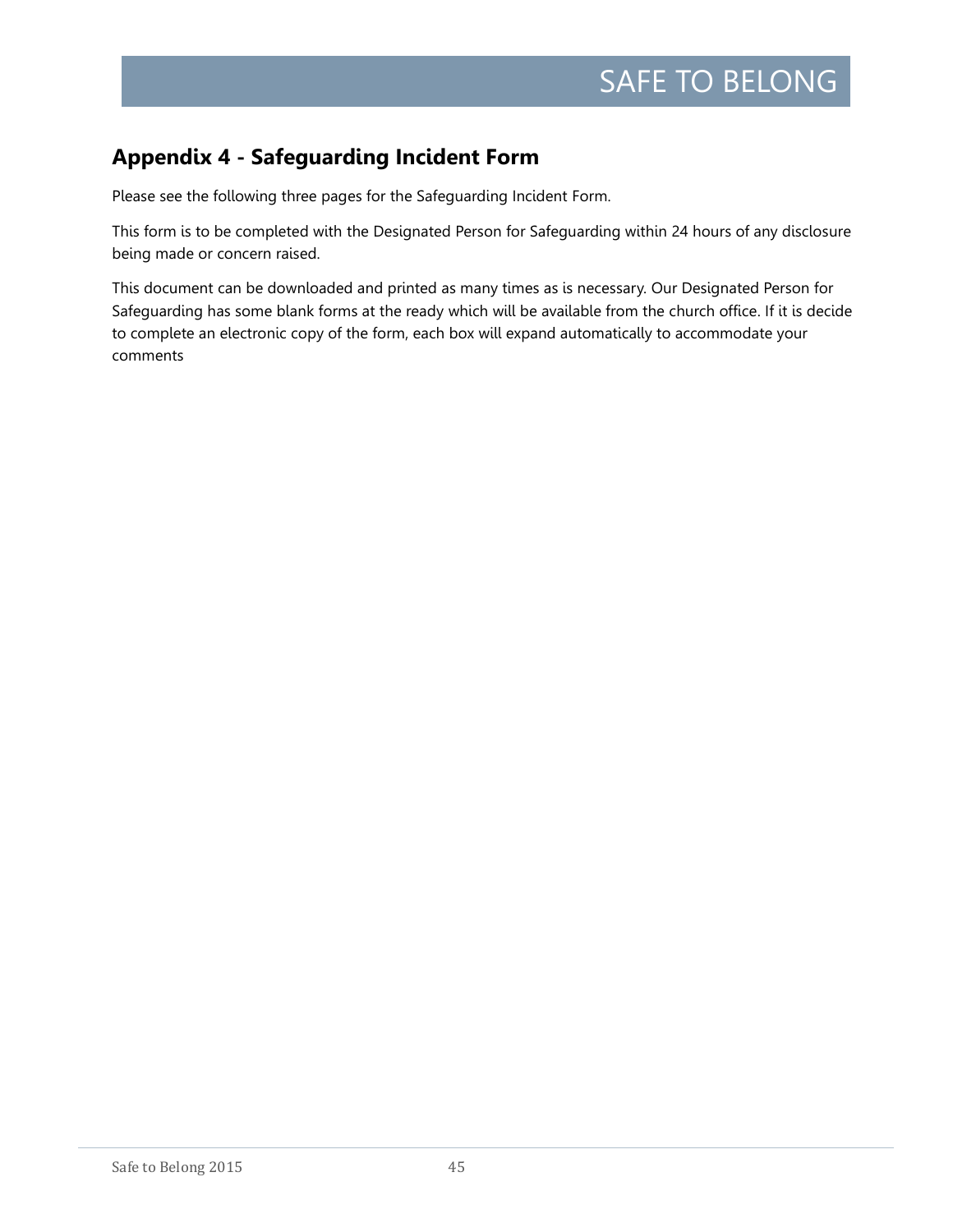# **Safeguarding Incident Form**

**To be completed with the Designated Person for Safeguarding The Community Page 1 of 3** 

| NAME OF CHURCH /<br><b>ORGANISATION</b>            |  |
|----------------------------------------------------|--|
| <b>CONTACT DETAILS OF CHURCH</b><br>/ ORGANISATION |  |

| NAME OF DESIGNATED<br>PERSON FOR SAFEGUARDING<br>(DPS)                    |  |
|---------------------------------------------------------------------------|--|
| <b>CONTACT DETAILS OF</b><br><b>DESIGNATED PERSON FOR</b><br>SAFEGUARDING |  |

| NAME OF CONCERNED<br>PERSON OR TO WHOM<br>DISCLOSURE WAS GIVEN                                 |  |
|------------------------------------------------------------------------------------------------|--|
| <b>CONTACT DETAILS OF</b><br><b>CONCERNED PERSON OR</b><br>WHOM DISCLOSURE WAS<br><b>GIVEN</b> |  |

# **INDIVIDUAL OF CONCERN - CONTACT DETAILS**

| Name                         |  |
|------------------------------|--|
| Date of birth                |  |
| Address                      |  |
|                              |  |
|                              |  |
| Phone number / Email address |  |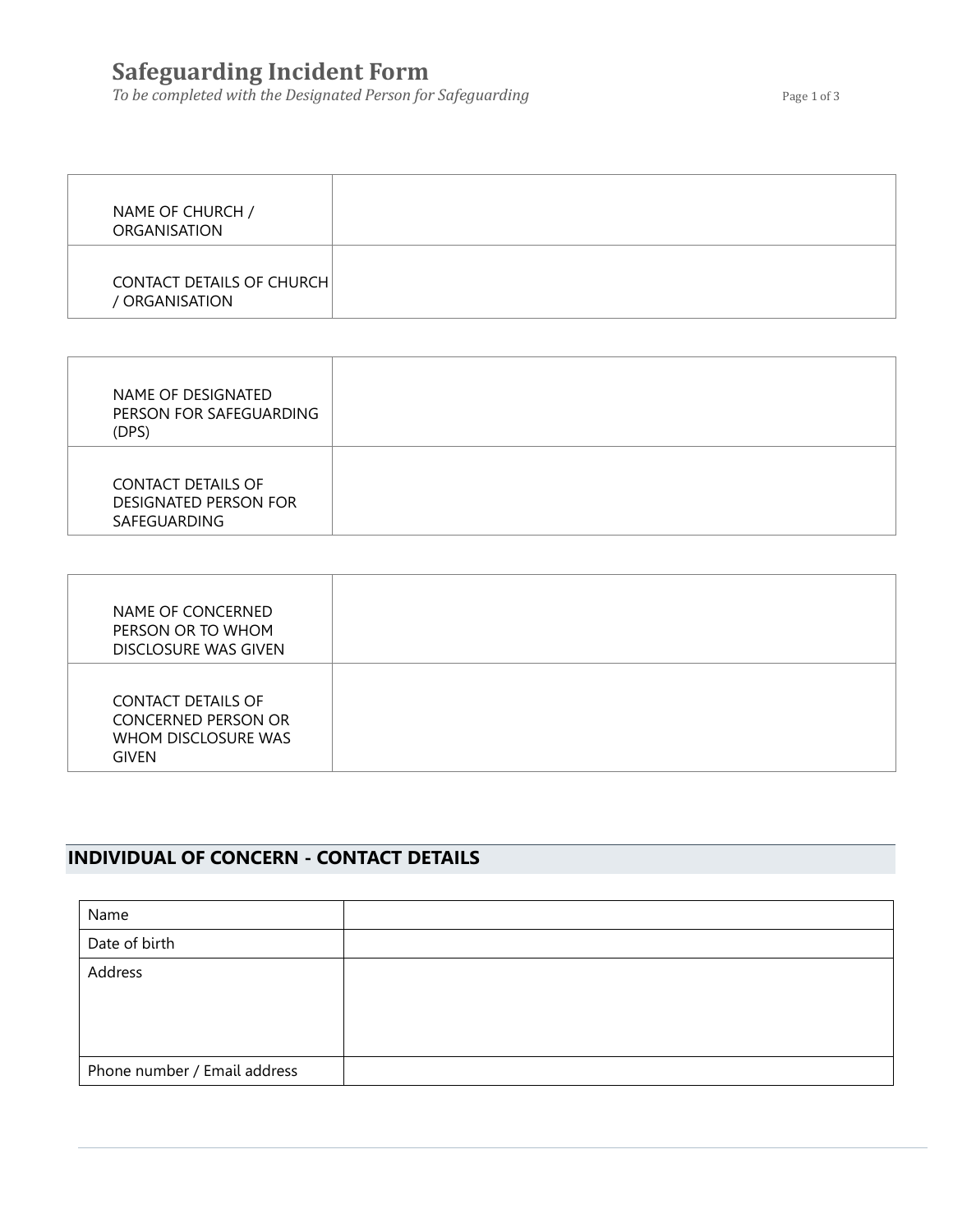# **Safeguarding Incident Form**

*To be completed with the Designated Person for Safeguarding* Page 2 of 3

### **THE INCIDENT**

• What happened? (Nature of concern / disclosure made - use the person's own words if known)

- When did it happen? (date, time)
- Where did it happen? (specific location)
- Who was allegedly involved and in what way? (includes witnesses)

### **ANY ACTION THAT HAS BEEN TAKEN**

- Have the carers or parents / guardians been informed? (Please tick)
- If so, when and by whom?
- Have the statutory authorities been informed?
- If so, please complete the table:

### Example:

| <b>Authority</b>          | Police                                   |  |  |
|---------------------------|------------------------------------------|--|--|
| <b>Name</b>               | Bobby                                    |  |  |
| <b>Position</b>           | Child abuse officer                      |  |  |
| <b>Email contact</b>      | bobby@police.com                         |  |  |
| <b>Phone contact</b>      | 077999                                   |  |  |
| <b>Contacted by</b>       | Church Designated<br>Safeguarding Person |  |  |
| Date & time of<br>contact | 1.30pm<br>1/4/15                         |  |  |

| YES | <b>NO</b> |  |
|-----|-----------|--|

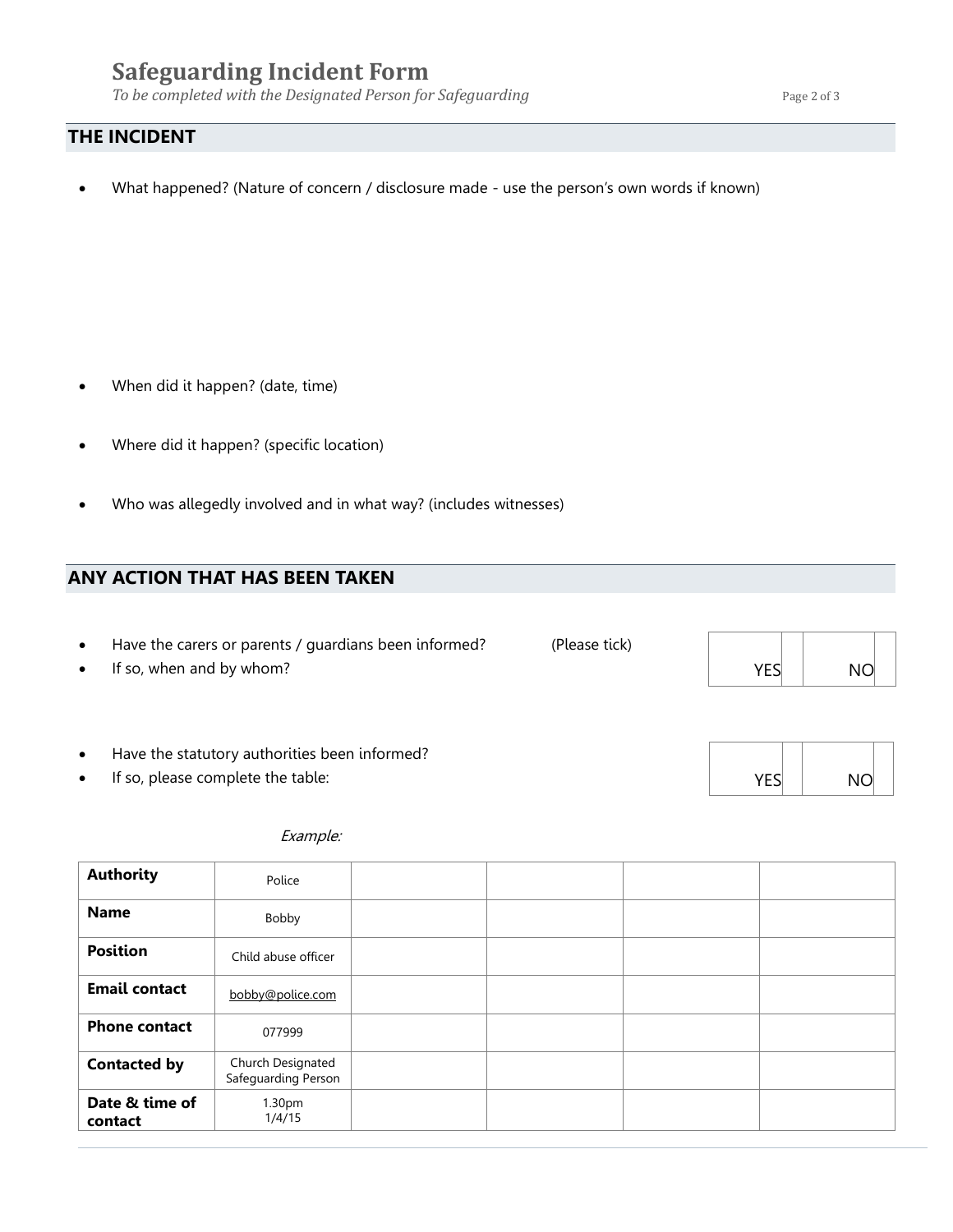# **Safeguarding Incident Form**

*To be completed with the Designated Person for Safeguarding* Page 3 of 3

- Has the local association been informed? (Please do so if the statutory authorities are involved)
- If so, when and by whom?
- Any other action taken:

# **FUTURE ACTION TO BE TAKEN**

- What action needs to be taken?
- Who is responsible for this?

### **SIGNATURES**

| SIGNATURE OF<br><b>DESIGNATED</b><br><b>SAFEGUARDING</b><br><b>PERSON</b> | SIGNATURE OF<br>MINISTER, OR<br><b>CHURCH</b><br>SAFEGUARDING<br><b>TEAM MEMBER</b> |  |
|---------------------------------------------------------------------------|-------------------------------------------------------------------------------------|--|
| DATE & TIME                                                               | DATE & TIME                                                                         |  |

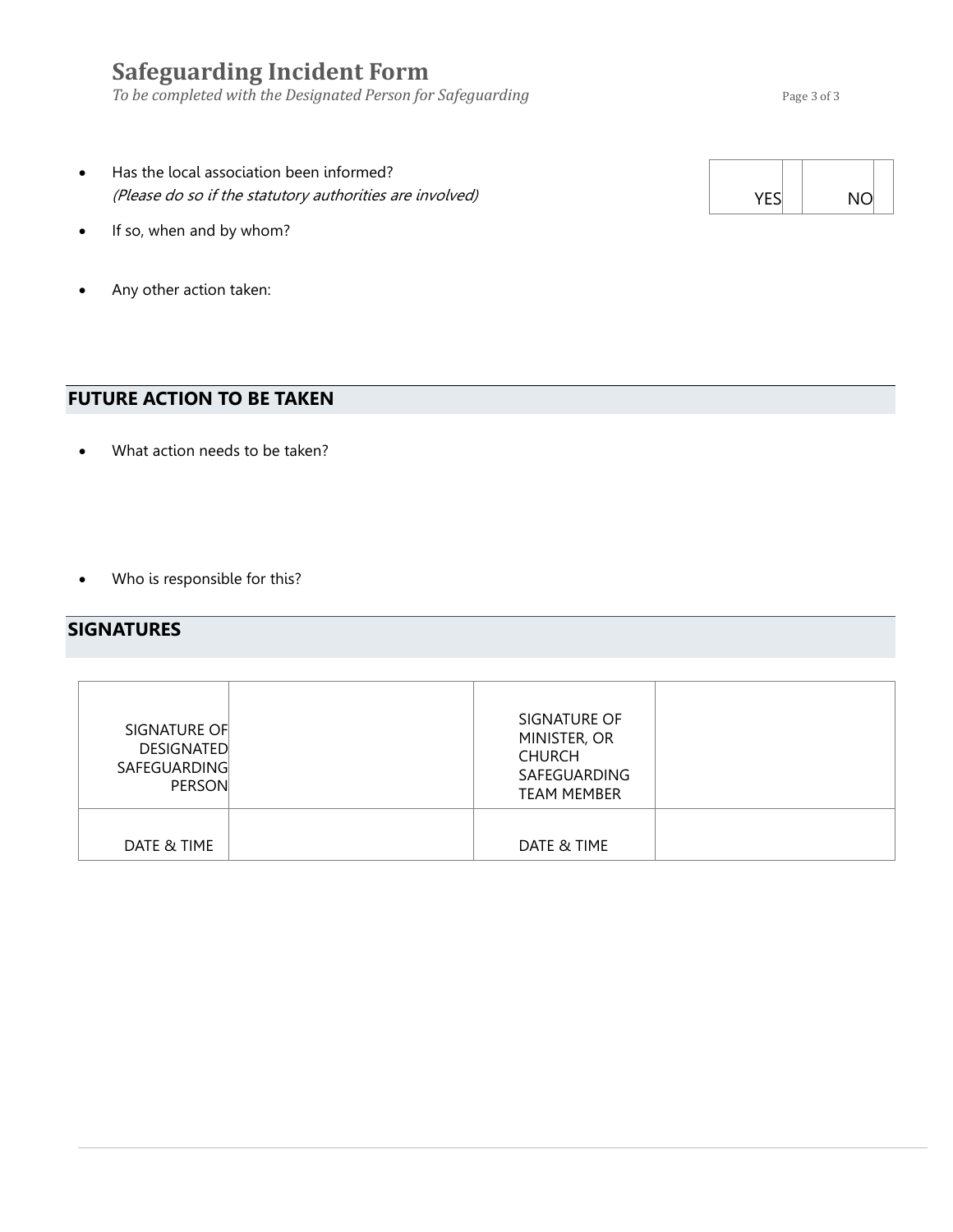# **Appendix 5 - Useful Resources and Contacts**

# **Baptist Union Safeguarding team:**

Each of our local Baptist associations has a person who is able to offer guidance to churches in adopting and implementing safeguarding policies and procedures in their work with adults at risk.

Website: [www.baptist.org.uk/Groups/220183/Safeguarding.aspx](http://www.baptist.org.uk/Groups/220183/Safeguarding.aspx) 

Local Association Safeguarding Contacts:

www.baptist.org.uk/Groups/248291/Association\_contacts.aspx

### **Other organisations:**

There are a number of external organisations who specialise in supporting different aspects of life for adults at risk. For further information and expert advice please contact:

### **Action on Elder Abuse**

A specialist organisation that focuses on the issue of abuse towards to elderly. Helpline: 0808 808 8141 Website: [www.elderabuse.org.uk](http://www.elderabuse.org.uk/) Address: PO Box 60001, Streatham, SW16 9BY

**Action on Hearing Loss -** (previously known as the Royal National Institute for the Deaf) A national voluntary organisation that provides information, training and awareness raising of deafness, hearing loss and tinnitus.

| Helpline: | 0808 808 0123                               |
|-----------|---------------------------------------------|
| Website:  | www.actiononhearingloss.org.uk              |
| Address:  | 19-23 Featherstone Street, London, EC1Y 8SL |

### **Age UK**

National organisation offering advice and information on all aspects of elderly life. Telephone: 0800 169 6565 Website: [www.ageuk.org.uk](http://www.ageuk.org.uk/) Address: Tavis House, 1-6 Tavistock Square, London, WC1H 9NA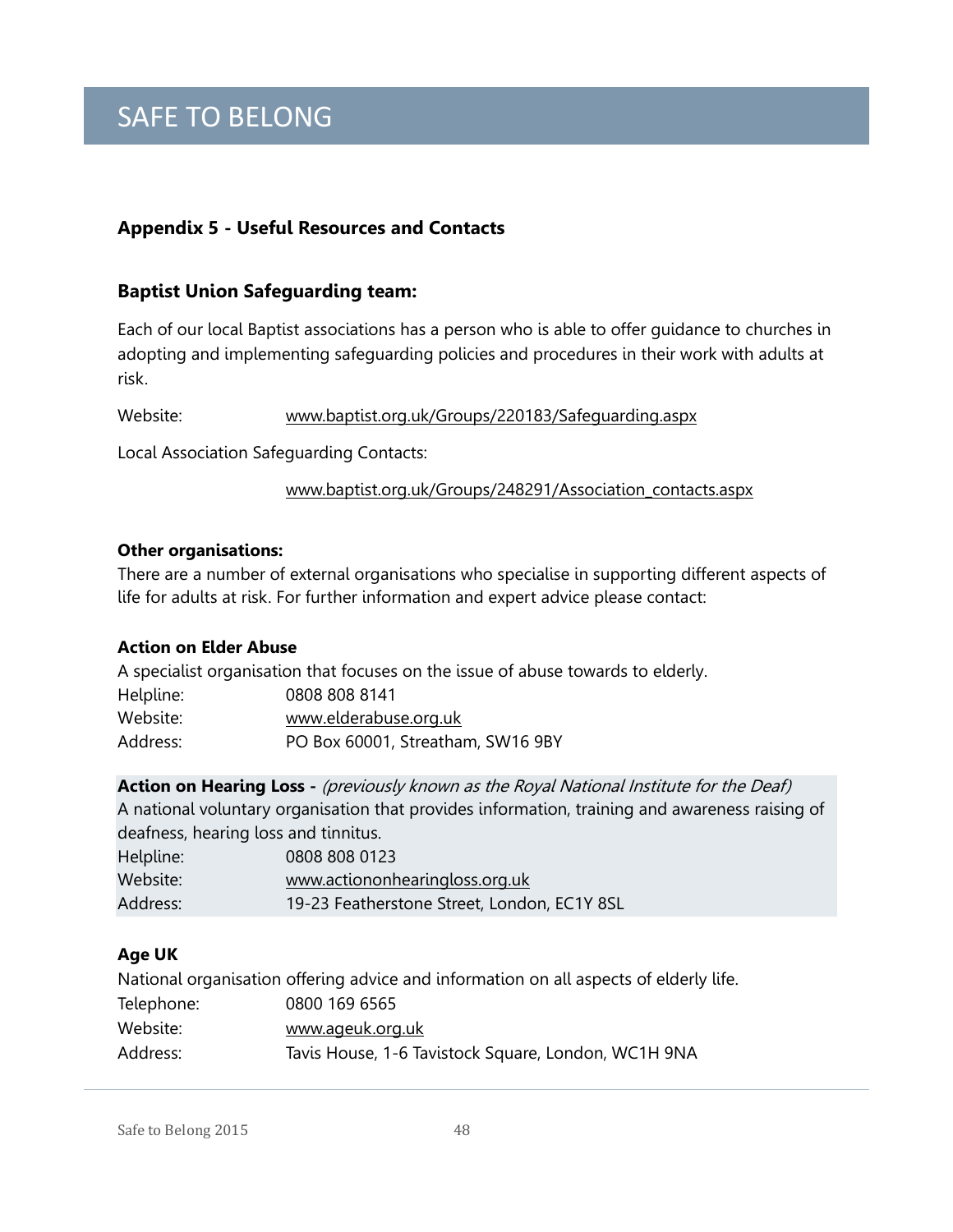# **Alzheimer's Society** Provides information, support and guidance on Alzheimer's and other forms of dementia. Helpline: 0300 222 1122 Website: [www.alzheimers.org.uk](http://www.alzheimers.org.uk/) Address: Gordon House, 10 Greencoat Place, London, SW1P 1PH

**BUild** - Baptist Union Initiative with People with Learning Disabilities

A national, denominational body providing conferences, publications, advice and teaching materials for people with learning disabilities and their family and churches.

Website: [www.build-together.org.uk](http://www.build-together.org.uk/)

### **Bullying UK**

Bullying UK is part of Family Lives, a charity supporting and helping people with issues that are a part of family life.

| Telephone: | 0808 800 2222                    |
|------------|----------------------------------|
| Website:   | www.bullying.co.uk/cyberbullying |

### **CAADA** - Coordinated Action Against Domestic Abuse

A national organisation providing practical help and support for professionals and organisations working with domestic abuse victims.

| Telephone: | 0117 317 8750                                               |
|------------|-------------------------------------------------------------|
| Website:   | www.caada.org.uk                                            |
| Address:   | 3rd Floor, Maxet House, 28 Baldwin Street, Bristol, BS1 1NG |

### **Churches' Child Protection Advisory Service (CCPAS)**

CCPAS is an independent Christian Safeguarding charity which offers training and resources for churches and a 24 hour helpline for all safeguarding issues and disclosures

| Helpline:  | 0845 120 4550                      |
|------------|------------------------------------|
| Telephone: | 01322 517817                       |
| Website:   | www.ccpas.co.uk                    |
| Address:   | PO Box 133, Swanley, Kent, BR8 7UQ |

### **The Cybersmile Foundation**

A non-profit organisation trying to combat cyber abuse. Website: [www.cybersmile.org](http://www.cybersmile.org/)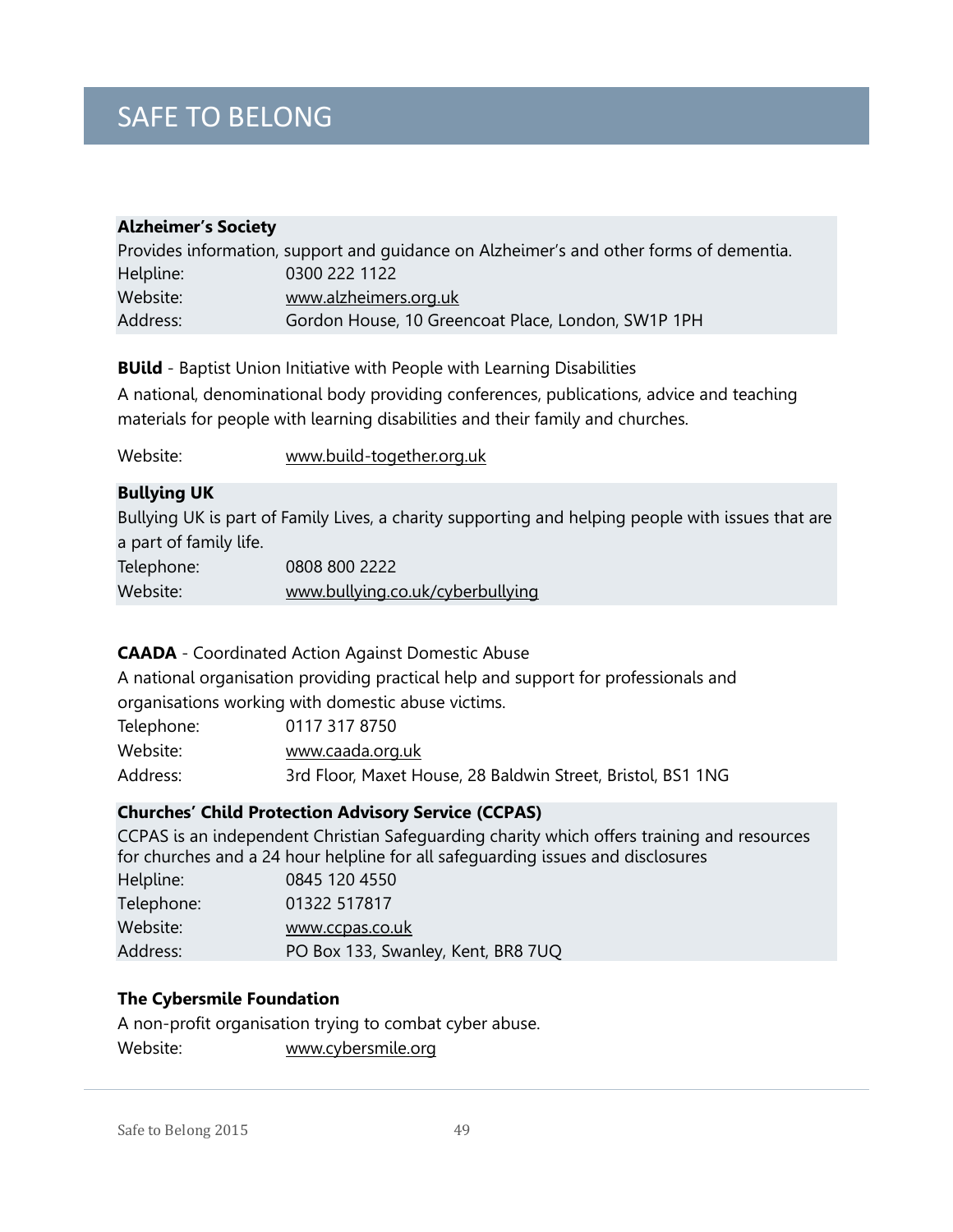### **DDC – Due Diligence Checking**

DDC supports organisations by providing criminal records services, training and advice. They are the DBC checking organisation for Ruislip Baptist Church.

Telephone: 0845 644 3298

Website: [http://www.ddc.uk.net](http://www.ddc.uk.net/)

Address: Due Diligence Checking Ltd, Meltongate House, 1282a Melton Road, Syston,

Leicester, LE7 2HD

### **Disclosure & Barring Service (DBS)**

DBS carries out criminal records checks on employees and volunteers working with children, young people and adults at risk.

| Telephone:     | 0870 90 90 811                                                     |
|----------------|--------------------------------------------------------------------|
| Email address: | <u>customerservices@dbs.gsi.gov.uk</u>                             |
| Website:       | www.gov.uk/government/organisations/disclosure-and-barring-service |

### **Independent Age**

A charity that provides advice and support for older people, their families and professionals on community care and other issues.

| Telephone: | 0800 319 6789                     |
|------------|-----------------------------------|
| Website:   | www.independentage.org            |
| Address:   | 18 Avonmore Road, London, W14 8RR |

### **Livability**

Previously known as The Shaftesbury Society, it is a Christian charity working with disabled and disadvantaged people to help achieve social inclusion, empowerment and justice.

| Telephone: | 020 7452 2000                        |
|------------|--------------------------------------|
| Website:   | www.livability.org.uk                |
| Address:   | 50 Scrutton Street, London, EC2A 4XQ |

### **MENCAP**

A national organisation that works in partnership with people with a learning disability, offering support, advice and advocacy services.

| Telephone: | 0808 808 1111                     |
|------------|-----------------------------------|
| Website:   | www.mencap.org.uk                 |
| Address:   | 123 Golden Lane, London, EC1Y 0RT |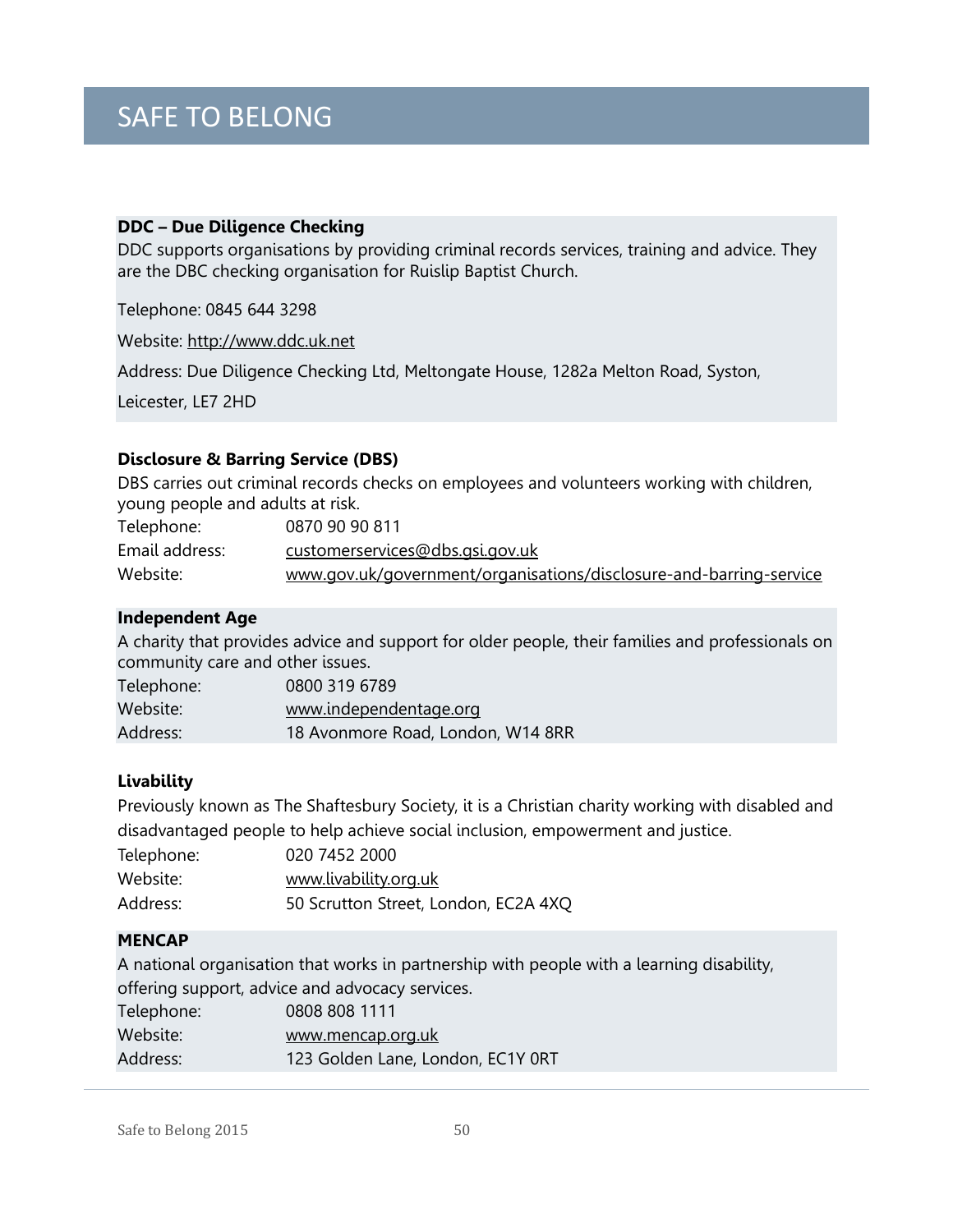### **Methodist Homes for the Aged**

|            | MHA provides care, accommodation and support services to older people throughout Britain. |
|------------|-------------------------------------------------------------------------------------------|
| Telephone: | 01332 296200                                                                              |
| Website:   | www.mha.org.uk                                                                            |
| Address:   | Epworth House, Stuart Street, Derby DE1 3EQ                                               |

### **Mind**

Mental health charity offering advice and support for people in mental distress and their families.

| Telephone: | 0300 123 3393                   |
|------------|---------------------------------|
| Email:     | contact@mind.org.uk             |
| Website:   | www.mind.org.uk                 |
| Address:   | 15-19 Broadway, London, E15 4BQ |
|            |                                 |

### **Police**

If there is a serious danger that an adult at risk may be in imminent risk of harm then call the police. In an emergency, it is appropriate to dial 999. The police non-emergency number is 101.

### **Royal National Institute for the Blind (RNIB)**

A national voluntary organisation focusing on the needs of blind and partially sighted people. RNIB offers help with advice, aids and equipment.

| Helpline: | 0303 123 9999                     |
|-----------|-----------------------------------|
| Website:  | www.rnib.org.uk                   |
| Address:  | 105 Judd Street, London, WC1H 9NE |

### **The Relatives and Residents Association**

Gives advice and support to older people in care homes and their relatives and friends. Advice line: 020 7359 8136 Website: [www.relres.org](http://www.relres.org/) Address: 1 The Ivories, 6-18 Northampton Street, London, N1 2HY

### **Respond**

|            | Support and help for victims of abuse who have learning difficulties, and their families. |
|------------|-------------------------------------------------------------------------------------------|
| Telephone: | 0808 808 0700                                                                             |
| Website:   | www.respond.org.uk                                                                        |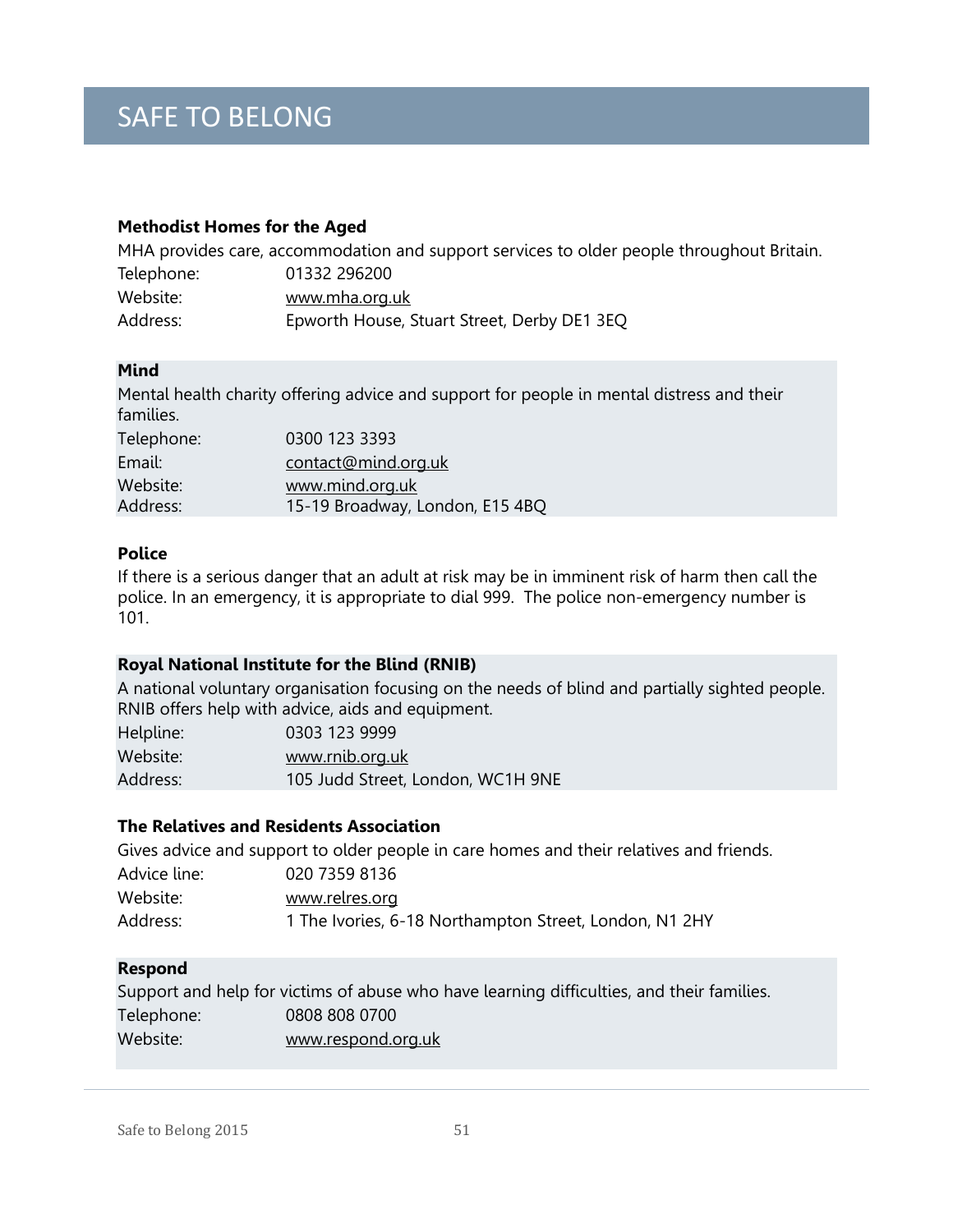### **Samaritans**

The service provides emotional support for people who are experiencing feelings of distress or despair, including those which may lead to suicide.

| Helpline: | 08457 90 90 90 (available 24 hours a day) |
|-----------|-------------------------------------------|
| Website:  | www.samaritans.org                        |

### **Scope**

A national charity that provides support, information and advice to people with disabilities and their families.

| Telephone: | 0808 800 3333         |
|------------|-----------------------|
| Email:     | helpline@scope.org.uk |
| Website:   | www.scope.org.uk      |

### **selfharmUK**

An online organisation that offers information, advice, support and training on the subject of self-harm. It is primarily focused on self-harming young people and those who work with them.

Website: [www.selfharm.co.uk](http://www.selfharm.co.uk/)

### **Survivors UK**

Support for survivors of male rape or sexual abuse. Email: [info@survivorsuk.org](mailto:info@survivorsuk.org) Website: [www.survivorsuk.org](http://www.survivorsuk.org/) Address: Unit 1, Queen Anne Terrace, Sovereign Court, The Highway, London, E1W 3HH

### **Think U Know**

Resources and all the latest information about new technologies and sites children and young people are visiting.

Website: [www.thinkuknow.co.uk](http://www.thinkuknow.co.uk/)

### **Through The Roof**

A Christian body to equip and train churches to make the church and its life fully inclusive of people with disabilities.

| Website: | www.throughtheroof.org              |
|----------|-------------------------------------|
| Address: | PO Box 353, Epsom, Surrey, KT18 5WS |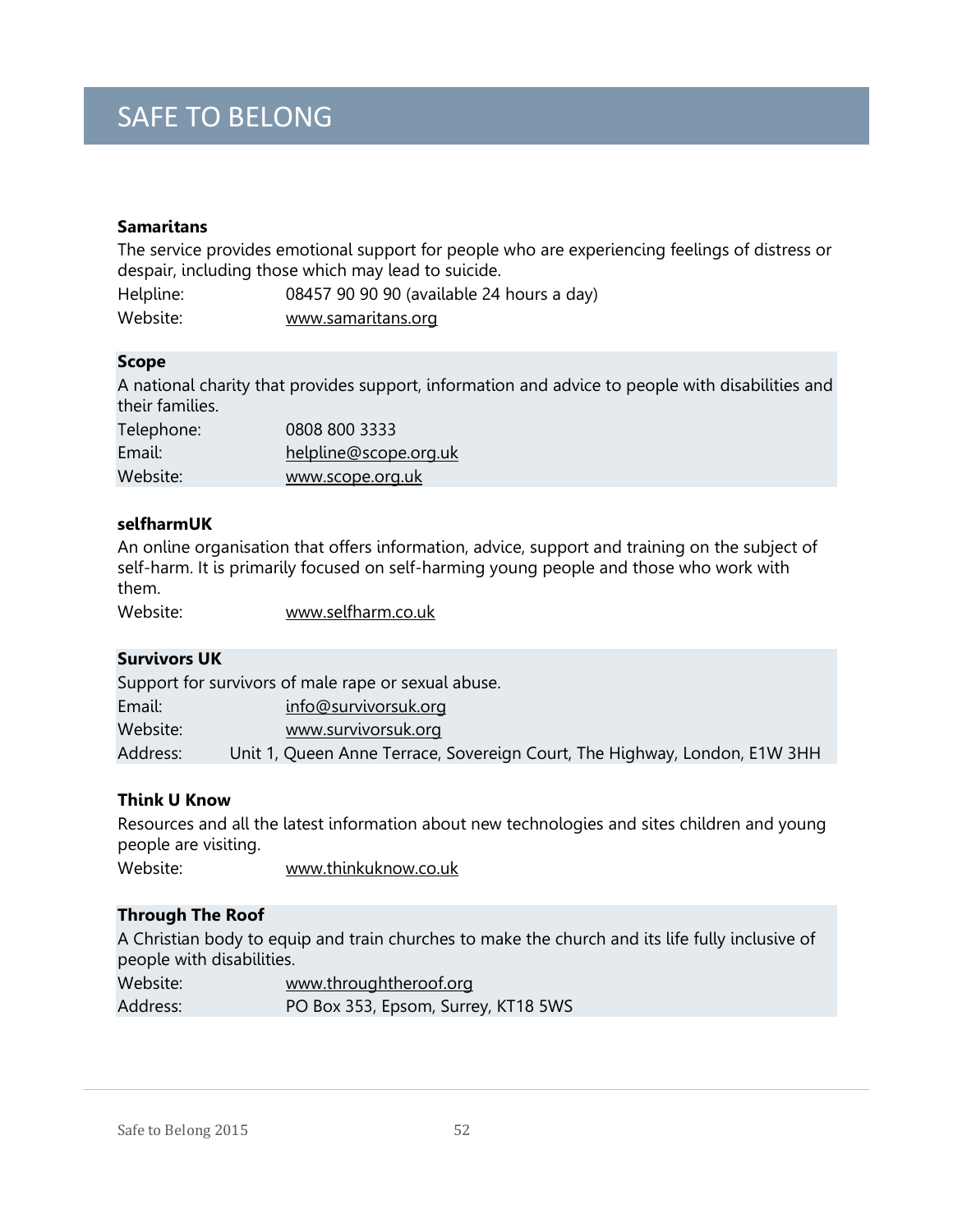# **Torch Trust**

|                 | Christian resources and activities for blind and partially sighted people. |
|-----------------|----------------------------------------------------------------------------|
| Telephone:      | 01858 438260                                                               |
| Website:        | www.torchtrust.org                                                         |
| Address:<br>9HL | Torch House, Torch Way, Northampton Road, Market Harborough, LE16          |

### **Trading Standards**

If someone has experienced a situation where they feel they have been charged excessive amounts of money for services provided, or pressurised into buying something they did not want by unscrupulous traders, Trading Standards may be able to help.

| Phone:   | 08454 040 506               |
|----------|-----------------------------|
| Website: | www.tradingstandards.gov.uk |

### **Victim Support**

Victim Support is the independent charity for victims and witnesses of crime in England and Wales.

| Support line: | 0808 16 89 111           |
|---------------|--------------------------|
| Website:      | www.victimsupport.org.uk |

### **Women's Aid**

A national charity working to end domestic violence against women and children. Supports a network of over 500 domestic and sexual violence services across the UK.

| National Domestic Violence Helpline: |                              | 0808 2000 247 |
|--------------------------------------|------------------------------|---------------|
| Website:                             | www.womensaid.org.uk         |               |
| Address:                             | PO Box Bristol 391, BS99 7WS |               |